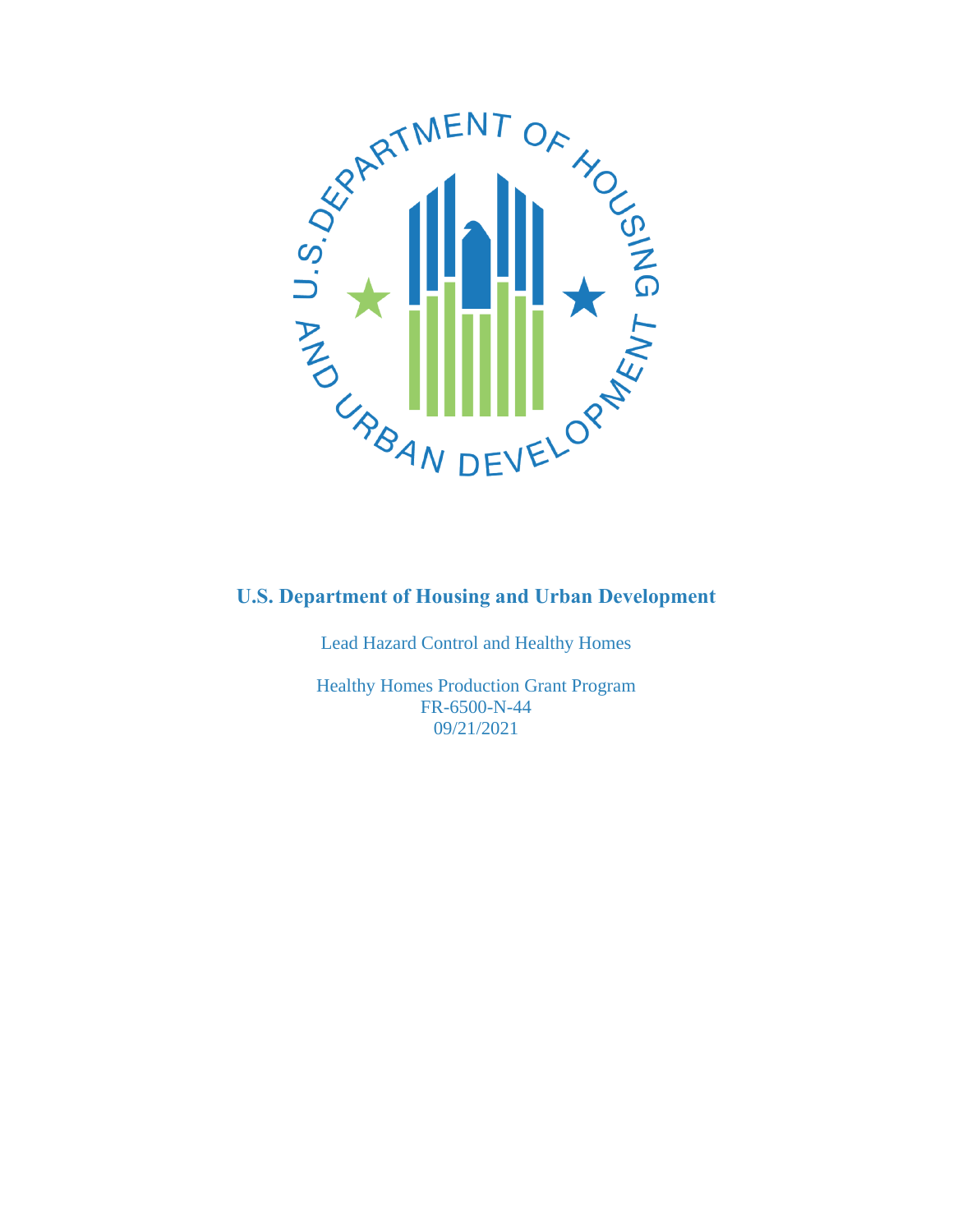# **Table of Contents**

| C. System for Award Management (SAM) and Dun and Bradstreet Universal Numbering |  |
|---------------------------------------------------------------------------------|--|
|                                                                                 |  |
|                                                                                 |  |
|                                                                                 |  |
|                                                                                 |  |
|                                                                                 |  |
|                                                                                 |  |
|                                                                                 |  |
|                                                                                 |  |
|                                                                                 |  |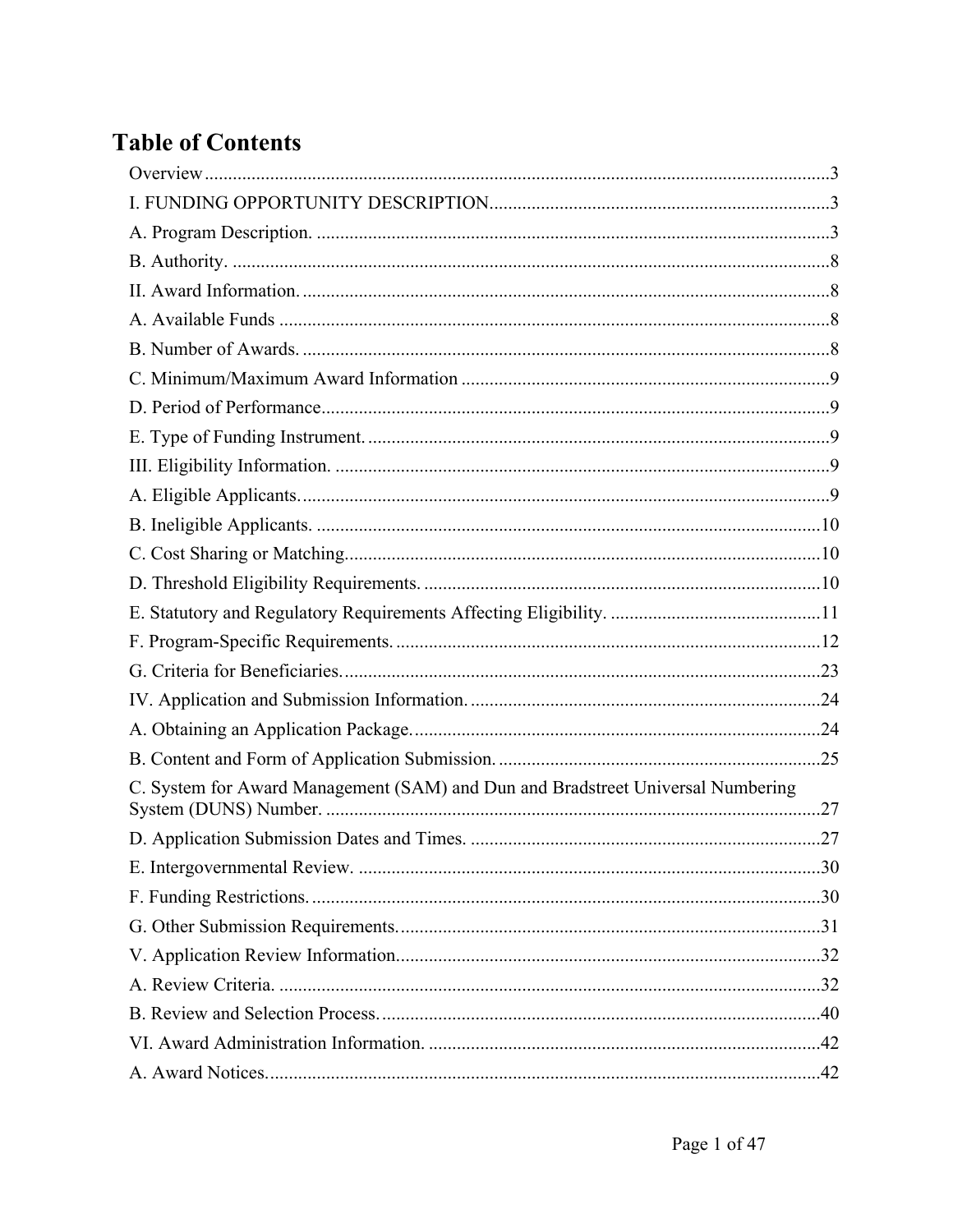| B. Statutory and Administrative, National and Department Requirements for HUD Recipients |  |
|------------------------------------------------------------------------------------------|--|
|                                                                                          |  |
|                                                                                          |  |
|                                                                                          |  |
|                                                                                          |  |
|                                                                                          |  |
|                                                                                          |  |
|                                                                                          |  |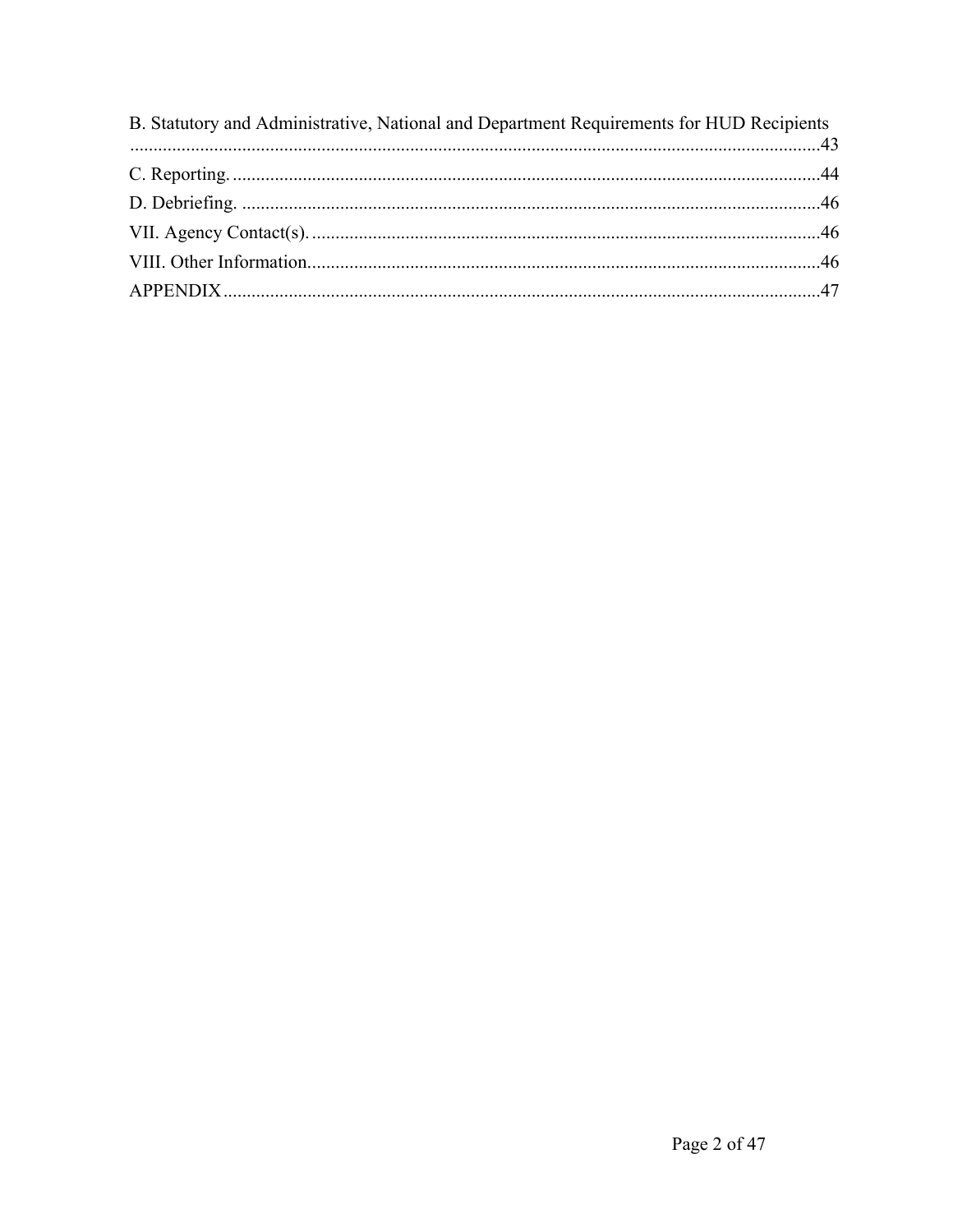**Program Office:** Lead Hazard Control and Healthy Homes **Funding Opportunity Title:** Healthy Homes Production Grant Program **Funding Opportunity Number:** FR-6500-N-44 **Primary CFDA Number:** 14.913 **Due Date for Applications:** 09/21/2021

#### <span id="page-3-0"></span>**Overview**

The U.S. Department of Housing and Urban Development (HUD) issues this Notice of Funding Opportunity (NOFO) to invite applications from eligible applicants for the program and purpose described within this NOFO. Prospective applicants should carefully read all instructions in all sections to avoid sending an incomplete or ineligible application. HUD funding is highly competitive. Failure to respond accurately to any submission requirement could result in an incomplete or noncompetitive proposal.

During the selection process HUD is prohibited from disclosing 1) information regarding any applicant's relative standing, 2) the amount of assistance requested by an applicant, and 3) any information contained in the application. Prior to the application deadline, HUD may not disclose the identity of any applicant or the number of applicants that have applied for assistance.

For Further Information Regarding this NOFO: Please direct questions regarding the specific requirements of this Notice of Funding Opportunity (NOFO) to the office contact identified in Section VII.

*Paperwork Reduction Act Statement. The information collection requirements in this notice have been approved by OMB under the Paperwork Reduction Act of 1995 (44 U.S.C. 3501- 3520). In accordance with the Paperwork Reduction Act, HUD may not conduct or sponsor, and a person is not required to respond to, a collection of information unless the collection displays a valid OMB control number. Each NOFO will identify its applicable OMB control number unless its collection of information is excluded from these requirements under 5 CFR part 1320.*

#### **OMB Approval Number(s):**

#### 2539-0015

#### <span id="page-3-1"></span>**I. FUNDING OPPORTUNITY DESCRIPTION.**

#### <span id="page-3-2"></span>**A. Program Description.**

#### **1. Purpose**

The Healthy Homes Production Program (HHP) is part of HUD's overall Healthy Homes Initiative launched in 1999. The program takes a comprehensive approach to addressing multiple childhood diseases and injuries in the home by focusing on housing-related hazards in a coordinated fashion, rather than addressing a single hazard at a time. The program builds upon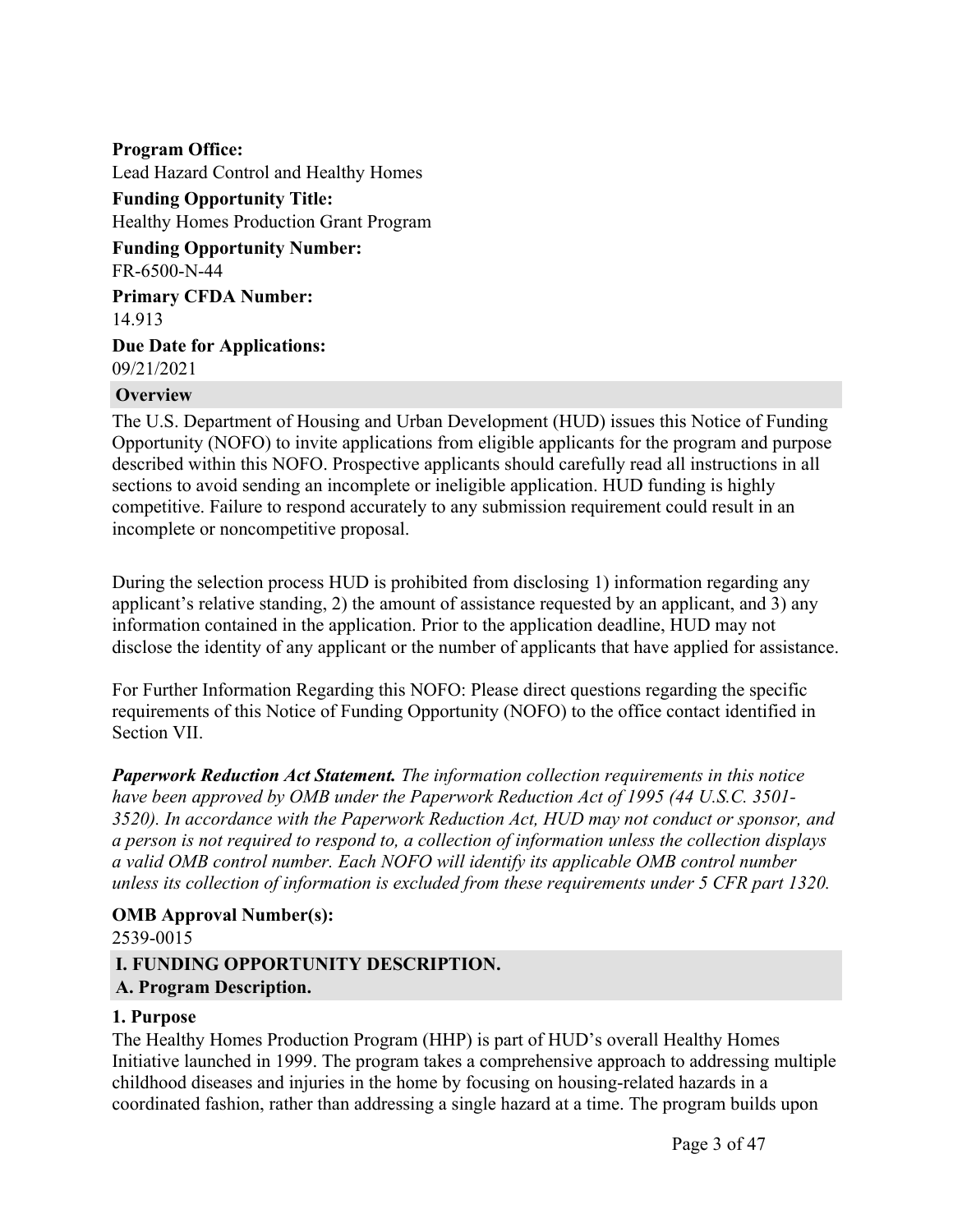HUD's successful Lead Hazard Control programs to expand the Department's efforts to address a variety of high-priority environmental health and safety hazards. Applicants receiving a Healthy Homes Production Award will be expected to accomplish the following objectives:

- a. Maximize both the number of vulnerable residents protected from housing-related environmental health and safety hazards and the number of housing units where these hazards are controlled;
- b. Identify and remediate housing-related health and safety hazards in privately owned, lowincome rental and/or owner-occupied housing, especially in units and/or buildings where families with children, older adults sixty-two (62) years and older, or families with persons with disabilities reside;
- c. Promote cost-effective and efficient healthy home methods and approaches that can be replicated and sustained;
- d. Support public education and outreach that furthers the goal of protecting children and other vulnerable populations from housing-related health and safety hazards;
- e. Build local capacity to operate sustainable programs that will prevent and control housing-related environmental health and safety hazards in low- and very low-income residences, and develop a professional workforce that is trained in healthy homes assessment and principles;
- f. Promote integration of this grant program with housing rehabilitation, property maintenance, weatherization, healthy homes initiatives, local lead-based paint hazard control programs, health and safety programs, and energy efficiency improvement activities and programs;
- g. Build and enhance partner resources to develop the most cost-effective methods for identifying and controlling key housing-related environmental health and safety hazards;
- h. Promote collaboration, data sharing, and targeting between health and housing departments;
- i. Ensure to the greatest extent feasible that job training, employment, contracting, and other economic opportunities generated by this grant will be directed to low- and verylow-income persons, particularly those who are recipients of government assistance for housing, and to businesses that provide economic opportunities to low- and very lowincome persons in the area in which the project is located. For more information, see 24 CFR 135 (Section 3);
- j. Further environmental justice, the fair treatment, and meaningful involvement of all people within the target communities regardless of race, color, national origin, disability, religion, sex, familial status or income regarding the development, implementation, and enforcement of environmental laws, regulations, and policies;
- 1. Comply with Section 504 of the Rehabilitation Act of 1973 ("Section 504") and its implementing regulations at 24 CFR 8, and Titles II and III of the Americans with Disabilities Act. Each of these prohibits discrimination based on disability; and Obligation to comply with the Fair Housing Act and Title VI of the Civil Rights Act of 1964 and to affirmatively further fair housing. Note that besides being an "objective" of this NOFO, the obligation to affirmatively further fair housing is also a civil rights related statutory and program requirement.

# **2. Changes from Previous NOFO.**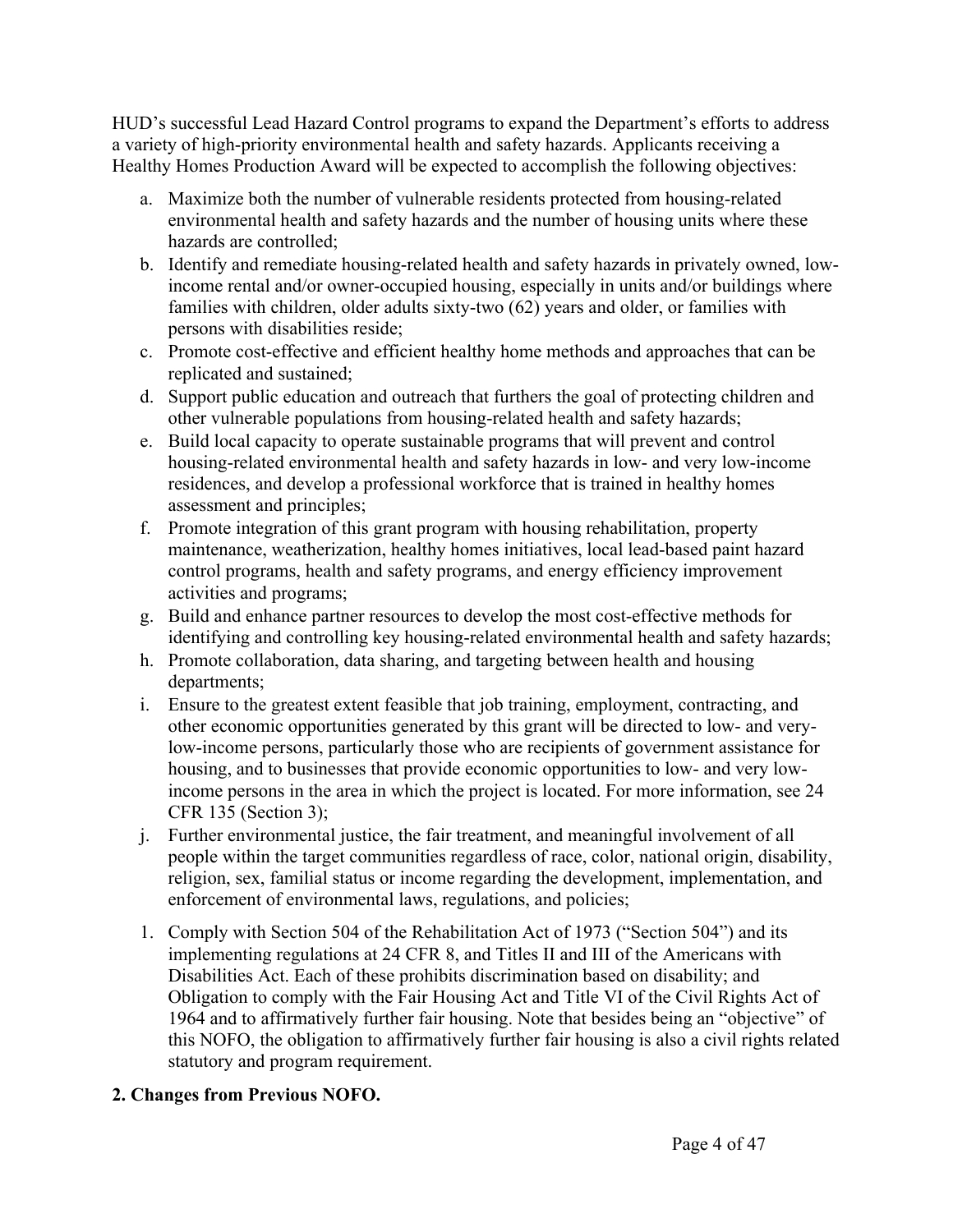Modifications from the previous NOFO are as follows:

Period of Performance has increased from 36 months to 42 months.

Past Performance of the 2011 Healthy Homes Production grant is not a consideration for 2021 funding.

Radon testing must be conducted in all units that receive interventions under the 2021 Healthy Homes Production grant.

#### **3. Definitions.**

a. Standard Definitions

**Affirmatively Furthering Fair Housing (AFFH).** Affirmatively Furthering Fair Housing (AFFH) means taking meaningful actions, in addition to combating discrimination, that overcome patterns of segregation and foster inclusive communities free from barriers that restrict access to opportunity based on protected characteristics. Specifically, affirmatively furthering fair housing means taking meaningful actions that, taken together, address significant disparities in housing needs and in access to opportunity, replacing segregated living patterns with truly integrated and balanced living patterns, transforming racially and ethnically concentrated areas of poverty into areas of opportunity, and fostering and maintaining compliance with civil rights and fair housing laws. The duty to affirmatively further fair housing extends to all of a program participant's activities and programs relating to housing and urban development.

**Assistance Listings** means a unique number assigned to identify a Federal Assistance Listing, formerly known as the CFDA Number.

**Federal Financial Assistance** means assistance that entities received or administer in the form of:

1) Grant;

- 2. Cooperative agreements (which does not include a cooperative research and development agreement pursuant to the Federal Technology Transfer Act of 1986, as amended (15 U.S.C. 3710a));
- 3. Loans;
- 4. Loan guarantees;
- 5. Subsidies;
- 6. Insurance;
- 7. Food commodities;
- 8. Direct appropriations;
- 9. Assessed or voluntary contributions; or
- 10. Any other financial assistance transaction that authorizes the non-Federal entity's expenditure of Federal funds.
- b. Federal Financial Assistancedoes not include:
	- 1. Technical assistance, which provides services in lieu of money; and
	- 2. A transfer of title to federally owned property provided in lieu of money, even if the award is called a grant.

**Authorized Organization Representative (AOR)** is the person authorized to submit applications on behalf of the organization via Grants.gov. The AOR is authorized by the E-Biz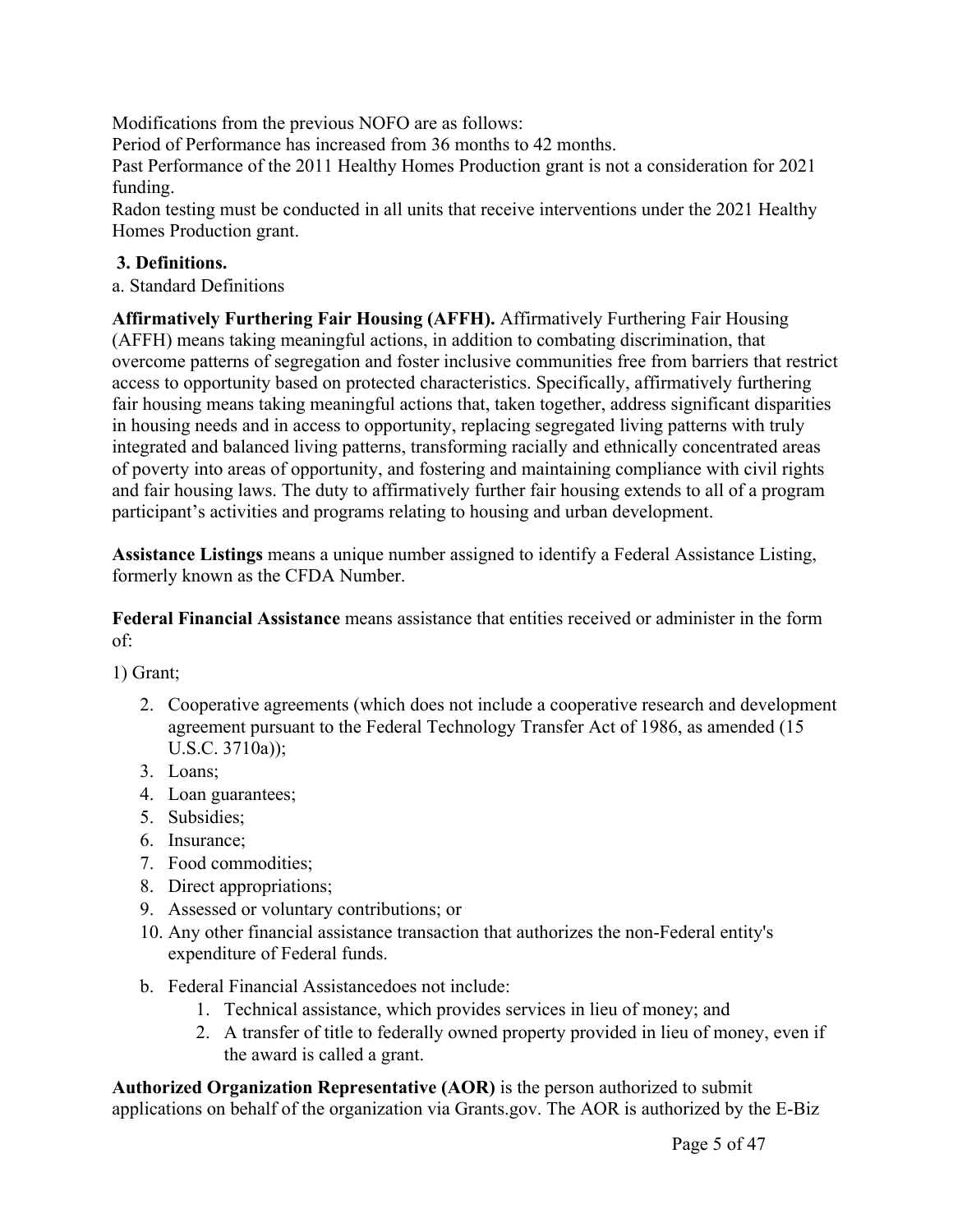point of contact in the System for Award Management. The AOR is listed in item 21 on the SF-424.

**Consolidated Plan** is a document developed by states and local jurisdictions. This plan is completed by engaging in a participatory process to assess their affordable housing and community development needs and market conditions, and to make data-driven, place-based investment decisions with funding from formula grant programs. (See 24 CFR part 91 HUD's requirements regarding the Consolidated Plan and related Action Plan).

**Contract** means, for the purpose of Federal financial assistance, a legal instrument by which a recipient or subrecipient purchases property or services needed to carry out the project or program under a Federal award. For additional information on contractor and subrecipient determinations see 2 CFR 200.331.

**Contractor** means an entity that receives a contract as defined in 2 CFR 200.1.

**Deficiency** is information missing or omitted within a submitted application. Examples of deficiencies include missing documents, information on a form, or some other type of unsatisfied information requirement (e.g., an unsigned form, unchecked box.). Depending on specific criteria, deficiencies may be either curable or non-curable.

- *Curable Deficiencies* may be corrected by the applicant with timely action. To be curable the deficiency must:
- Not be a threshold requirement, except for documentation of applicant eligibility;
- Not influence how an applicant is ranked or scored versus other applicants; and
- Be remedied within the time frame specified in the notice of deficiency.
- *Non-Curable Deficiencies* cannot be corrected by an applicant after the submission deadline.

Non-curable deficiencies are deficiencies that, if corrected, would change an applicant's score or rank versus other applicants. Non-curable deficiencies may result in an application being marked ineligible, or otherwise adversely affect an application's score and final determination.

# **DUNS Number** is the nine-digit Dun and Bradstreet Data Universal Number

System identification number assigned to a business or organization by Dun & Bradstreet and provides a means of identifying business entities on a location-specific basis. OMB removed duplicate recipients based on recipient Data Universal Number System (DUNS) numbers, from Dun & Bradstreet (D&B). At this time all Federal financial assistance recipients are required to register for DUNS numbers.

**E-Business Point of Contact (E-Biz POC)** A user registered as an organization applicant who is responsible for the administration and management of grant activities for his or her organization. The E-Biz POC is likely to be an organization's chief financial officer or authorizing official. The E-Biz POC authorizes representatives of their organization to apply on behalf of the organization (see Standard AOR and Expanded AOR). There can only be one E-Biz POC per DUNS Number.)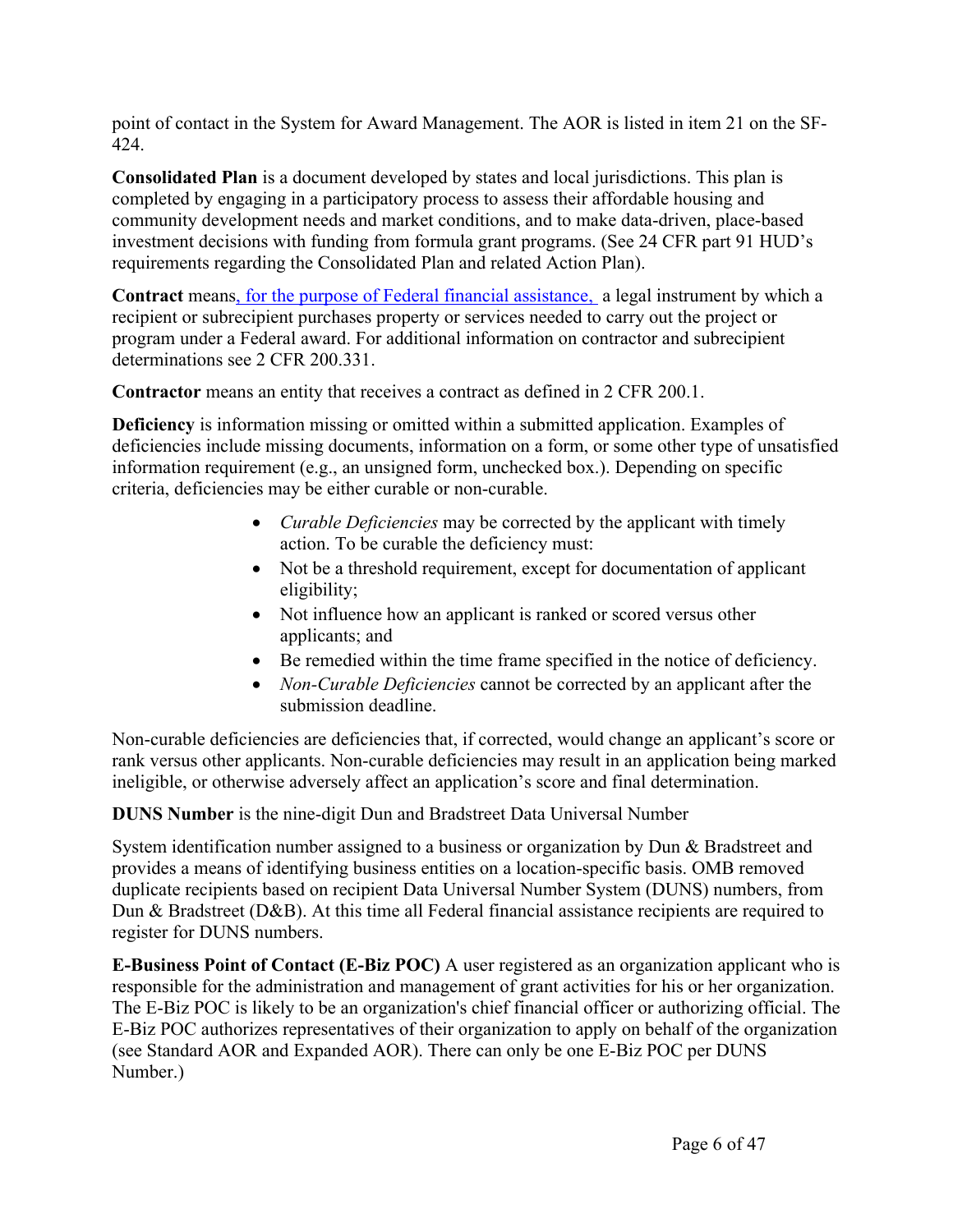**Eligibility requirements** are mandatory requirements for an application to be eligible for funding.

**Federal award**, has the meaning, depending on the context, in either paragraph (1) or (2) of this definition:

(1)(i) The Federal financial assistance that a recipient receives directly from a Federal awarding agency or a subrecipient receives indirectly from a pass-through entity, as described in 2 CFR §200.101; or

- ii. The cost-reimbursement contract under the Federal Acquisition Regulations that a non-Federal entity receives directly from a Federal awarding agency or indirectly from a passthrough entity, as described in 2 CFR §200.101.
	- 2. The instrument setting forth the terms and conditions. The instrument is the grant agreement, cooperative agreement, other agreement for assistance covered in paragraph (2) of the definitions of Federal financial assistance in 2 CFR §200.1, or the costreimbursement contract awarded under the Federal Acquisition Regulations.
	- 3. Federal award does not include other contracts that a Federal agency uses to buy goods or services from a contractor or a contract to operate Federal Government owned, contractor operated facilities (GOCOs).
	- 4. See also definitions of Federal financial assistance, grant agreement, and cooperative agreement.

**Grants.gov** is the website serving as the Federal government's central portal for searching and applying for Federal financial assistance throughout the Federal government. Registration on Grants.gov is required for submission of applications to prospective agencies unless otherwise specified in this NOFO.

**Non-Federal Entity (NFE)** means a state, local government, Indian tribe, Institution of Higher Education (IHE), or non-profit organization that carries out a Federal award as a recipient or subrecipient.

**Opportunity Zone (OZs)** are defined in 26 U.S.C. 1400Z-1. In general, OZs are census tracts located in low-income communities where new investments, under certain conditions, may be eligible for preferential tax treatment.

**Point of Contact (POC)** is the person who may be contacted with questions about the application submitted by the AOR. The POC is listed in item 8F on the SF-424.

**Promise Zones (PZs)** are high poverty communities where the federal government partners with local leaders to increase economic activity, improve educational opportunities, leverage private investment, reduce violent crime, enhance public health and address other priorities identified by the community.

**Recipient** means an entity, usually but not limited to non-Federal entities, that receives a Federal award directly from HUD. The term recipient does not include subrecipients or individuals that are beneficiaries of the award.

**Small business** is defined as a privately-owned corporation, partnership, or sole proprietorship that has fewer employees and less annual revenue than a corporation or regular-sized business. The definition of "small"—in terms of being able to apply for government support and qualify for preferential tax policy—varies by country and industry. The U.S. Small Business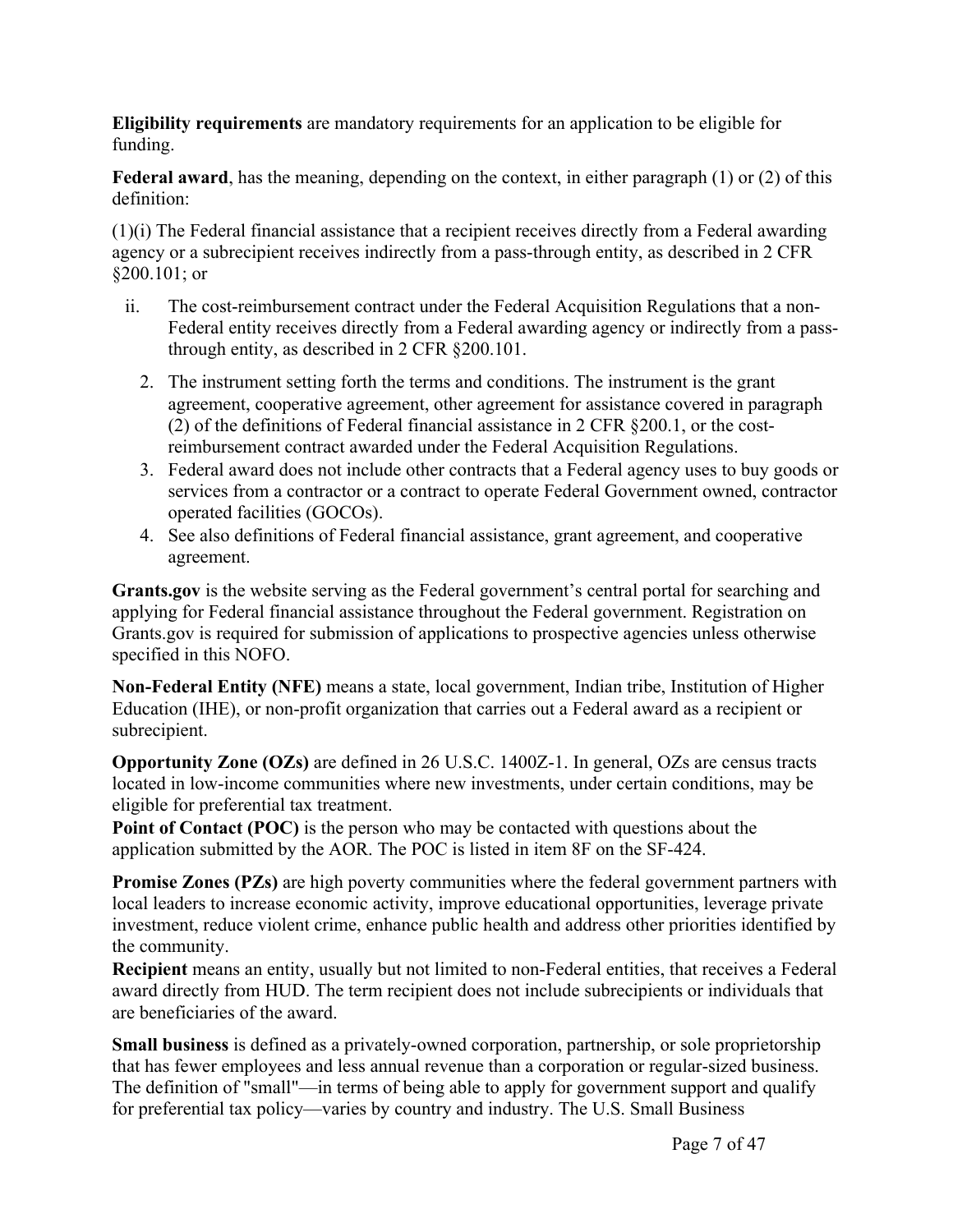Administration defines a small business according to a set of standards based on specific industries.  ${e$ -CFR Title [13-Chapter](https://www.ecfr.gov/cgi-bin/text-idx?SID=0ff5f0839abff4eec707b4478ed733c6&mc=true&node=pt13.1.121&rgn=div5&se13.1.121_1101) I – Part 121}

**Subaward** means an award provided by a pass-through entity to a subrecipient for the subrecipient to carry out part of a Federal award received by the pass-through entity. It does not include payments to a contractor or payments to an individual that is a beneficiary of a Federal program. A subaward may be provided through any form of legal agreement, including an agreement that pass-through entity considers a contract.

**Subrecipient** means an entity, usually but not limited to non-Federal entities, that receives a subaward from a pass-through entity to carry out part of a Federal award but does not include an individual that is a beneficiary of such award. A subrecipient may also be a recipient of other Federal awards directly for a Federal awarding agency.

**System for Award Management (SAM)** means the Federal Repository into which an entity must provide information required for the conduct of business as a recipient. Registration with SAM is required for submission of applications via Grants.gov. You can access the website

at<https://www.sam.gov/SAM/>. There is no cost to use SAM.

**Threshold Requirements** are an eligibility requirement that must be met for an application to be reviewed. Threshold requirements are not curable, except for documentation of applicant eligibility and are listed in Section III.D Threshold Eligibility Requirements. Similarly, there are eligibility requirements under Section III.E, Statutory and Regulatory Requirements Affecting Eligibility.

**Unique Entity Identifier** means the identifier required for SAM registration to uniquely identify business entities.

# **4. Program Definitions**

Programs definitions for this NOFO are provided in Appendix A.

# <span id="page-8-0"></span>**B. Authority.**

The Healthy Homes Production Program is authorized under Section 501 and Section 502 of the Housing and Urban Development Act of 1970 (12 U.S.C. §§ 1701z-1 and 1701z-2), and funding is provided by the Consolidated Appropriations Act, 2021(Public Law 116-260, approved December 27, 2020). This program is administered under HUD's Office of Lead Hazard Control and Healthy Homes (OLHCHH).

# <span id="page-8-1"></span>**II. Award Information.**

# <span id="page-8-2"></span>**A. Available Funds**

Funding of approximately **\$ 40,000,000** is available through this NOFO.

Additional funds may become available for award under this NOFO, because of HUD's efforts to recapture funds, use carryover funds, or because of the availability of additional appropriated funds. Use of these funds is subject to statutory constraints. All awards are subject to the funding restrictions contained in this NOFO.

# <span id="page-8-3"></span>**B. Number of Awards.**

HUD expects to make approximately 25 awards from the funds available under this NOFO.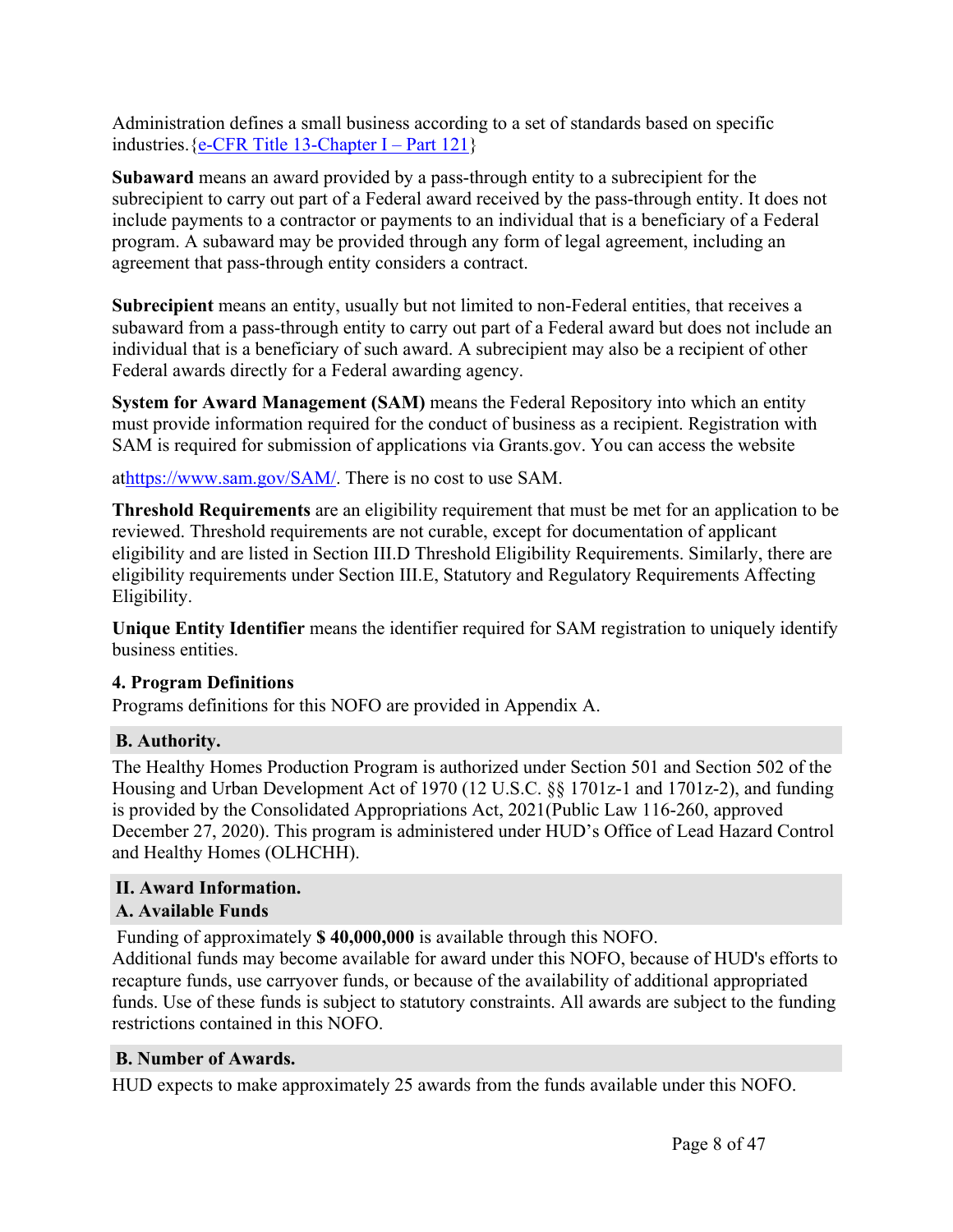#### <span id="page-9-0"></span>**C. Minimum/Maximum Award Information**

The maximum award amount for the Healthy Homes Production Program grant (Catalog of Federal Domestic Assistance (Assistance Listing) number 14.913) is \$2,000,000. The minimum award amount is \$1,000,000.

Estimated Total Funding: \$ 40,000,000 Minimum Award Amount: \$ 1,000,000 Per Project Period

Maximum Award Amount: \$ 2,000,000 Per Project Period

#### <span id="page-9-1"></span>**D. Period of Performance**

Estimated Project Start Date: 10/27/2021 Estimated Project End Date: 04/27/2025 Length of Project Periods: 42-month project period and budget period

Length of Periods Explanation of Other: None.

#### <span id="page-9-2"></span>**E. Type of Funding Instrument.**

Funding Instrument Type: G (Grant) **III. Eligibility Information.**

# <span id="page-9-4"></span><span id="page-9-3"></span>**A. Eligible Applicants.**

00 (State governments)

01 (County governments)

02 (City or township governments)

07 (Native American tribal governments (Federally recognized))

12 (Nonprofits having a  $501(c)(3)$  status with the IRS, other than institutions of higher education)

25 (Others (see text field entitled "Additional Information on Eligibility" for clarification))

#### **Additional Information on Eligibility**

Multiple organizations or multiple units of local government may apply as a consortium, provided an eligible entity is the principal (lead) applicant responsible for ensuring compliance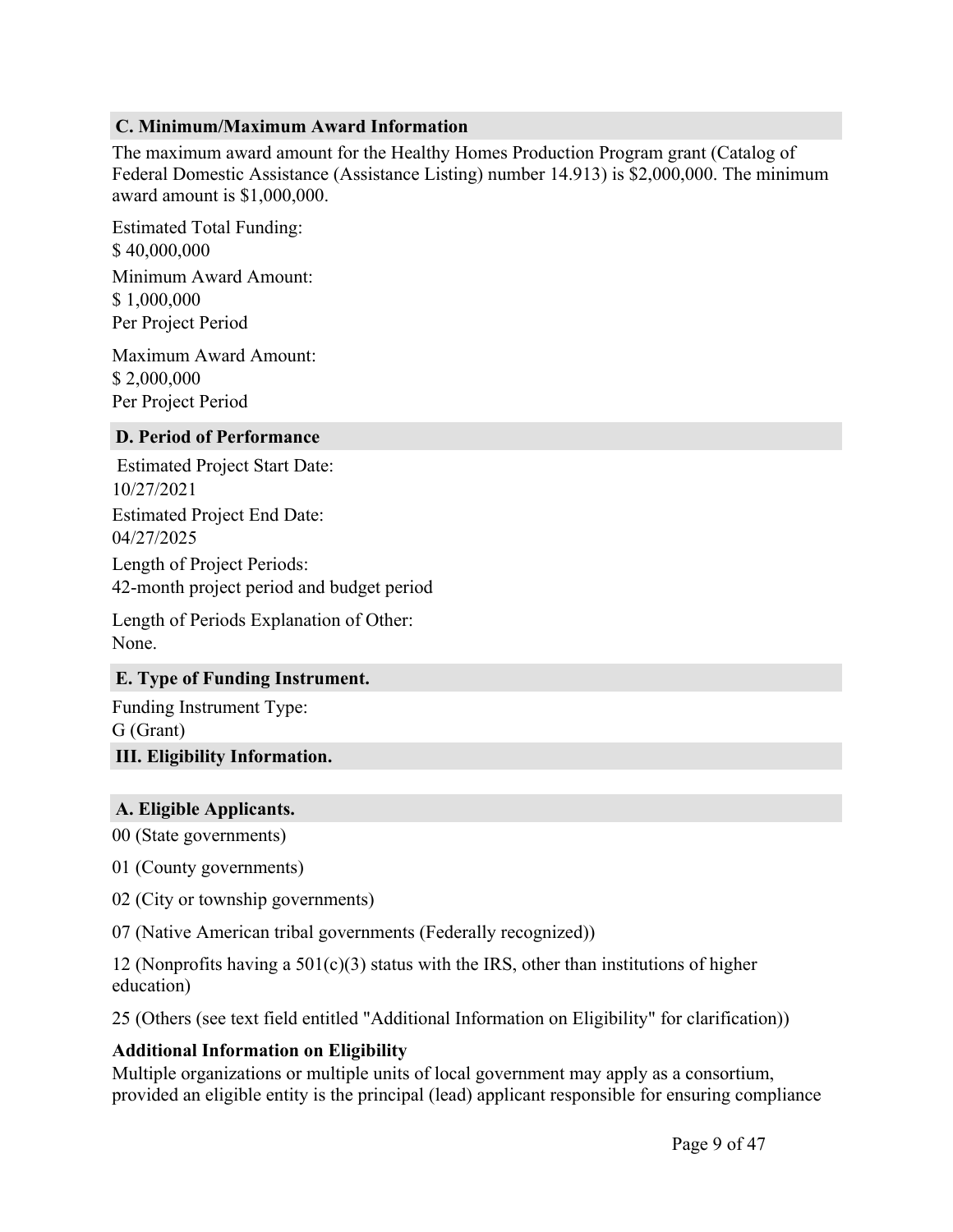with NOFO requirements, and each entity must meet the Resolution of Civil Rights Matters threshold requirement.

If an applicant's department or agency does not report directly or through a direct chain of command to a jurisdiction's chief executive officer (governor, county executive, mayor, etc.), applicant must identify the specific statute(s) (e.g., 1 MyState Revised Code 2345) establishing it as a part of the government, and either attach the relevant wording, or include the specific freely accessible web address(es) in the application.

# <span id="page-10-0"></span>**B. Ineligible Applicants.**

Individuals, foreign entities, and sole proprietorship organizations are not eligible to compete for, or receive, awards made under this announcement.

# <span id="page-10-1"></span>**C. Cost Sharing or Matching.**

This Program does not require cost sharing or matching.

This Program requires an applicant to leverage resources through cost sharing or matching as described below. All match resources must be indicated on the SF424 within lines 18b-e and on the Form HUD 424 CBW columns H-O. Generally, Federal sources are not allowed to be used as cost share or match unless otherwise permitted by a program's authorizing statute (for example, HUD's Community Development Block Grants program or the Indian Housing Block Grant programs). There are no statutory cost sharing requirements for this NOFO. Programmatic leveraging requirements are described in Section III, Eligible Requirements, F, Program-Specific Requirements.

# <span id="page-10-2"></span>**D. Threshold Eligibility Requirements.**

Applicants who fail to meet any of the following threshold eligibility requirements will be deemed ineligible. Applications from ineligible applicants will not be evaluated.

**1. Resolution of Civil Rights Matters.** Outstanding civil rights matters must be resolved before the application deadline. Applicants, who after review are confirmed to have civil rights matters unresolved at the application deadline, will be deemed ineligible. Their applications will receive no further review, will not be rated and ranked, and they will not receive funding.

- a. Applicants having any of the charges, cause determinations, lawsuits, or letters of findings referenced in subparagraphs  $(1) - (5)$  that have not been resolved to HUD's satisfaction before or on the application deadline date are ineligible for funding. Such matters include:
	- 1. Charges from HUD concerning a systemic violation of the Fair Housing Act or receipt of a cause determination from a substantially equivalent state or local fair housing agency concerning a systemic violation of a substantially equivalent state or local fair housing law proscribing discrimination because of race, color, religion, sex, national origin, disability or familial status;
	- 2. Status as a defendant in a Fair Housing Act lawsuit filed by the Department of Justice alleging a pattern or practice of discrimination or denial of rights to a group of persons raising an issue of general public importance under 42 U.S.C. 3614(a);
	- 3. Status as a defendant in any other lawsuit filed or joined by the Department of Justice, or in which the Department of Justice has intervened, or filed an amicus brief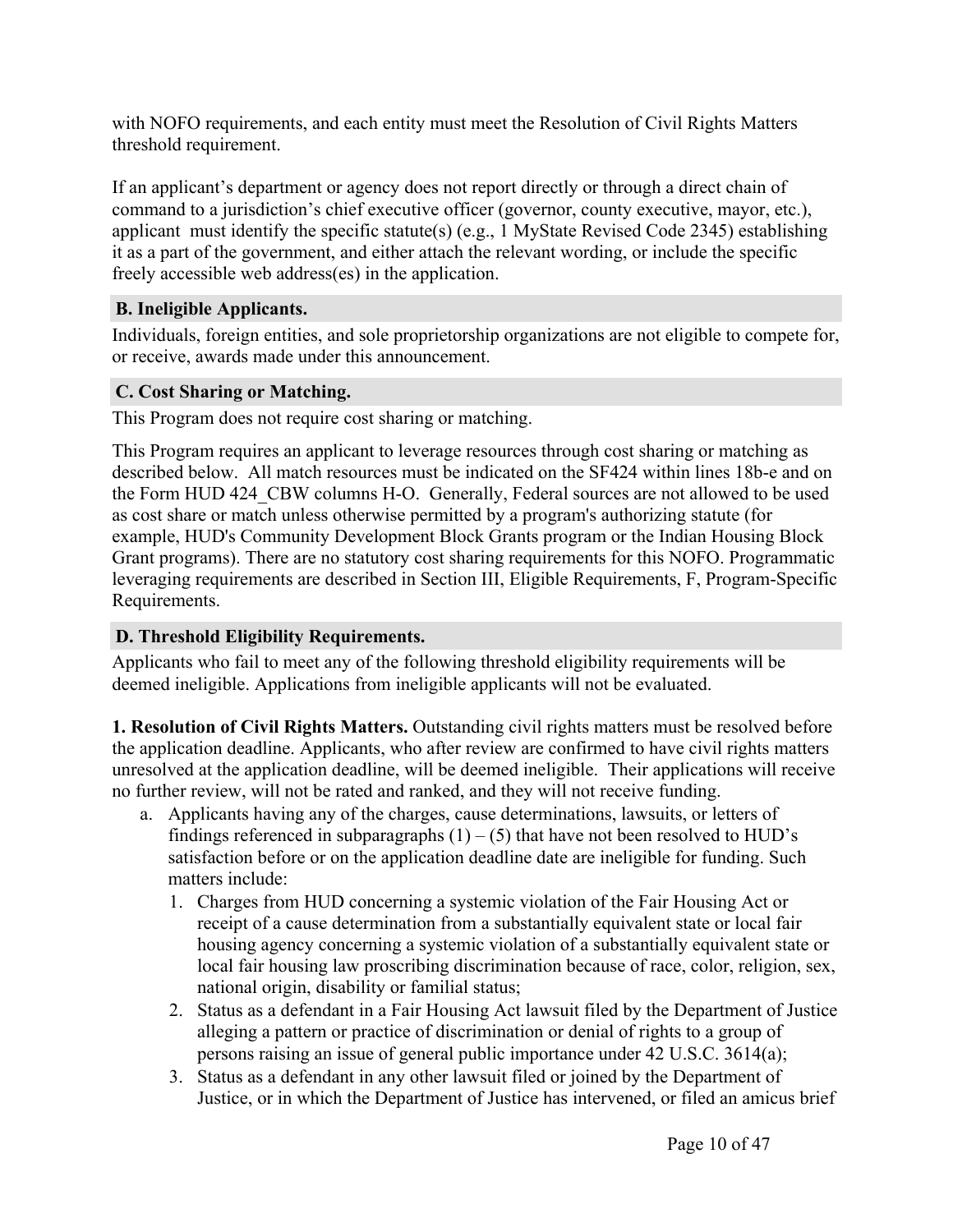or statement of interest, alleging a pattern or practice or systemic violation of Title VI of the Civil Rights Act of 1964, Section 504 of the Rehabilitation Act of 1973, Section 109 of the Housing and Community Development Act of 1974, the Americans with Disabilities Act or a claim under the False Claims Act related to fair housing, non-discrimination, or civil rights generally including an alleged failure to affirmatively further fair housing;

- 4. Receipt of a letter of findings identifying systemic non-compliance with Title VI of the Civil Rights Act of 1964, Section 504 of the Rehabilitation Act of 1973, Section 109 of the Housing and Community Development Act of 1974; or the Americans with Disabilities Act; or
- 5. Receipt of a cause determination from a substantially equivalent state or local fair housing agency concerning a systemic violation of provisions of a state or local law prohibiting discrimination in housing based on sexual orientation, gender identity, or lawful source of income.
- b. HUD will determine if actions to resolve the charge, cause determination, lawsuit, or letter of findings taken before the application deadline date will resolve the matter. Examples of actions that may be sufficient to resolve the matter include, but are not limited to:
	- 1. Current compliance with a voluntary compliance agreement signed by all the parties;
	- 2. Current compliance with a HUD-approved conciliation agreement signed by all the parties;
	- 3. Current compliance with a conciliation agreement signed by all the parties and approved by the state governmental or local administrative agency with jurisdiction over the matter;
	- 4. Current compliance with a consent order or consent decree;
	- 5. Current compliance with a final judicial ruling or administrative ruling or decision; or
	- 6. Dismissal of charges.

**2. Timely Submission of Applications.** Applications submitted after the deadline stated within this NOFO that do not meet the requirements of the grace period policy will be marked late. Late applications are ineligible and will not be considered for funding. See Section IV. D. Application Submission Dates and Times.

# <span id="page-11-0"></span>**E. Statutory and Regulatory Requirements Affecting Eligibility.**

#### **Eligibility Requirements for Applicants of HUD's Grants Programs**

The following requirements affect applicant eligibility. Detailed information on each requirement is posted on HUD's Funding [Opportunities](https://www.hud.gov/program_offices/spm/gmomgmt/grantsinfo/fundingopps) Page.

- Active Prime and Sub Recipient registration with SAM.gov
- Outstanding Delinquent Federal Debts
- Debarments and/or Suspensions
- Pre-selection Review of Performance
- Sufficiency of Financial Management System
- False Statements
- Mandatory Disclosure Requirement
- Prohibition Against Lobbying Activities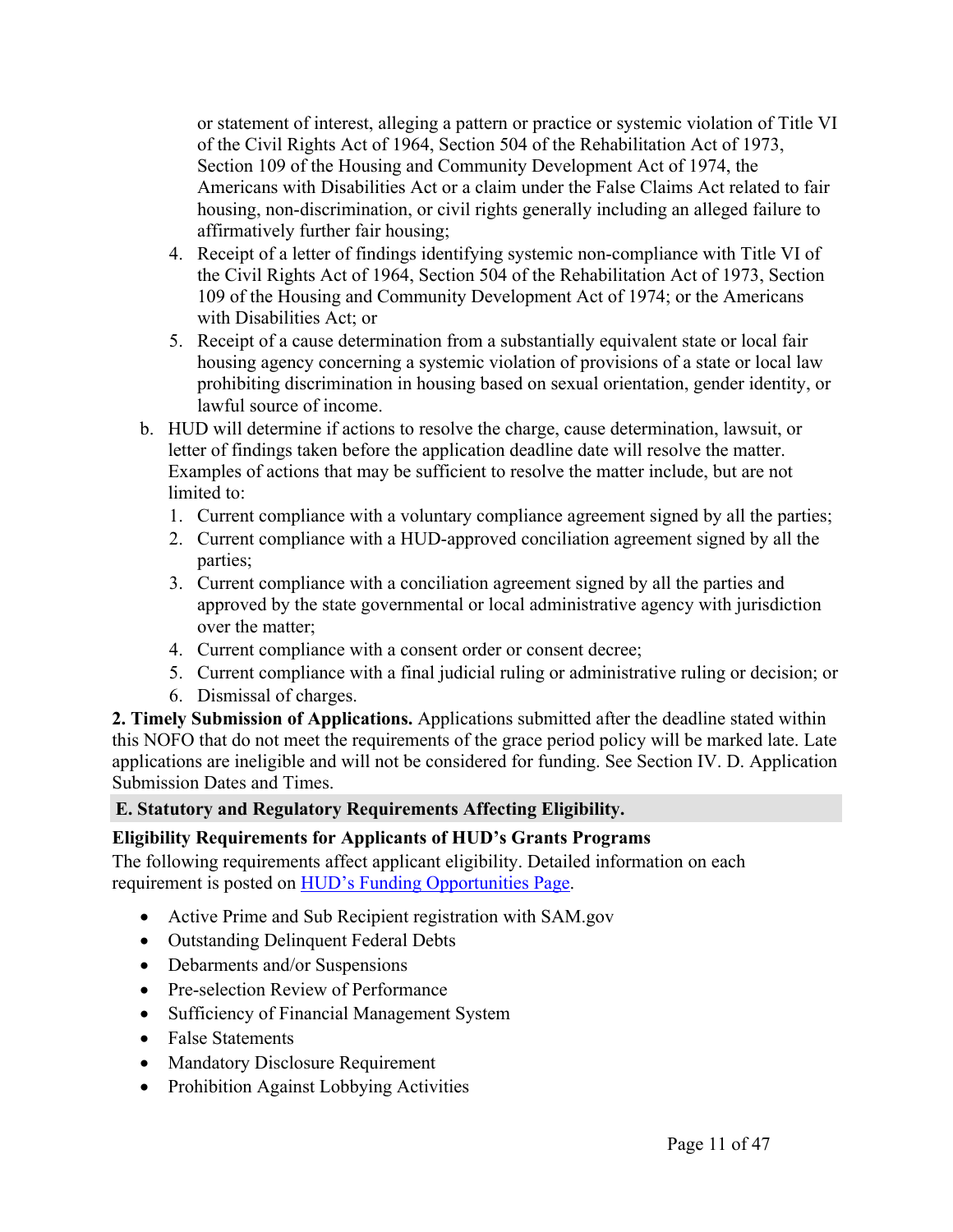Equal Participation of Faith-Based Organizations in HUD Programs and Activities

# <span id="page-12-0"></span>**F. Program-Specific Requirements.**

# **1. Eligible activities.**

**Administrative Costs.** Awardees may utilize up to ten percent (10%) of the federal award for payments of reasonable grant administrative costs related to planning and executing the project, preparation/submission of HUD reports, etc. Administrative costs must be reflected under each appropriate line items (e.g., salaries, fringe, supplies, on the Form HUD\_424\_CBW) and a detailed cost element breakdown in the budget narrative must be provided. The ten percent (10%) administrative cost cap for this program must include any indirect cost rates placed in HUD share budget columns, as well as the sum of the budget line items that have inherent administrative costs, plus any administrative costs of sub recipient organizations (also detailed by budget line item and budget narrative). The ten percent (10%) cap does not include in-kind or leveraging resources contributed by the awardee. There are two (2) categories of administrative costs: direct administrative costs and indirect costs. For the purposes of this grant, all direct administrative costs and all indirect costs count towards the ten percent (10%) administrative cost limit.

(1) Direct Administrative Costs. Direct administrative costs are the reasonable, necessary, allocable, and otherwise allowable costs of general management, oversight, and coordination of the grant (i.e., program administration). Such costs include, but are not necessarily limited to, expenditures for:

(a) Salaries, wages, fringe benefits, and related costs of the recipient's staff engaged in program administration that can be specifically identified with the grant. Program administration includes, but is not limited to, the following types of activities:

- Providing local officials and citizens with information about the program, except for targeted outreach, affirmative marketing, education or outreach for healthy homes and lead hazard control programs;
- Preparing program budgets and schedules, and amendments thereto;
- Developing systems for assuring compliance with program requirements, except for participating in technical studies, or developing information systems to enhance the delivery, analysis, or conduct healthy homes and/or lead hazard control activities;
- Developing interagency agreements and agreements with sub recipients and contractors to carry out program activities;
- Monitoring program activities for progress and compliance with program requirements, except for on-site monitoring of healthy homes and/or lead hazard control;
- Preparing reports and other documents related to the program for submission to HUD;
- Coordinating the resolution of audit and monitoring findings;
- Evaluating program results against stated objectives;
- Managing or supervising persons whose primary responsibilities with regard to the program include such assignments as those described in paragraph 1, Eligible Activities, of this section above;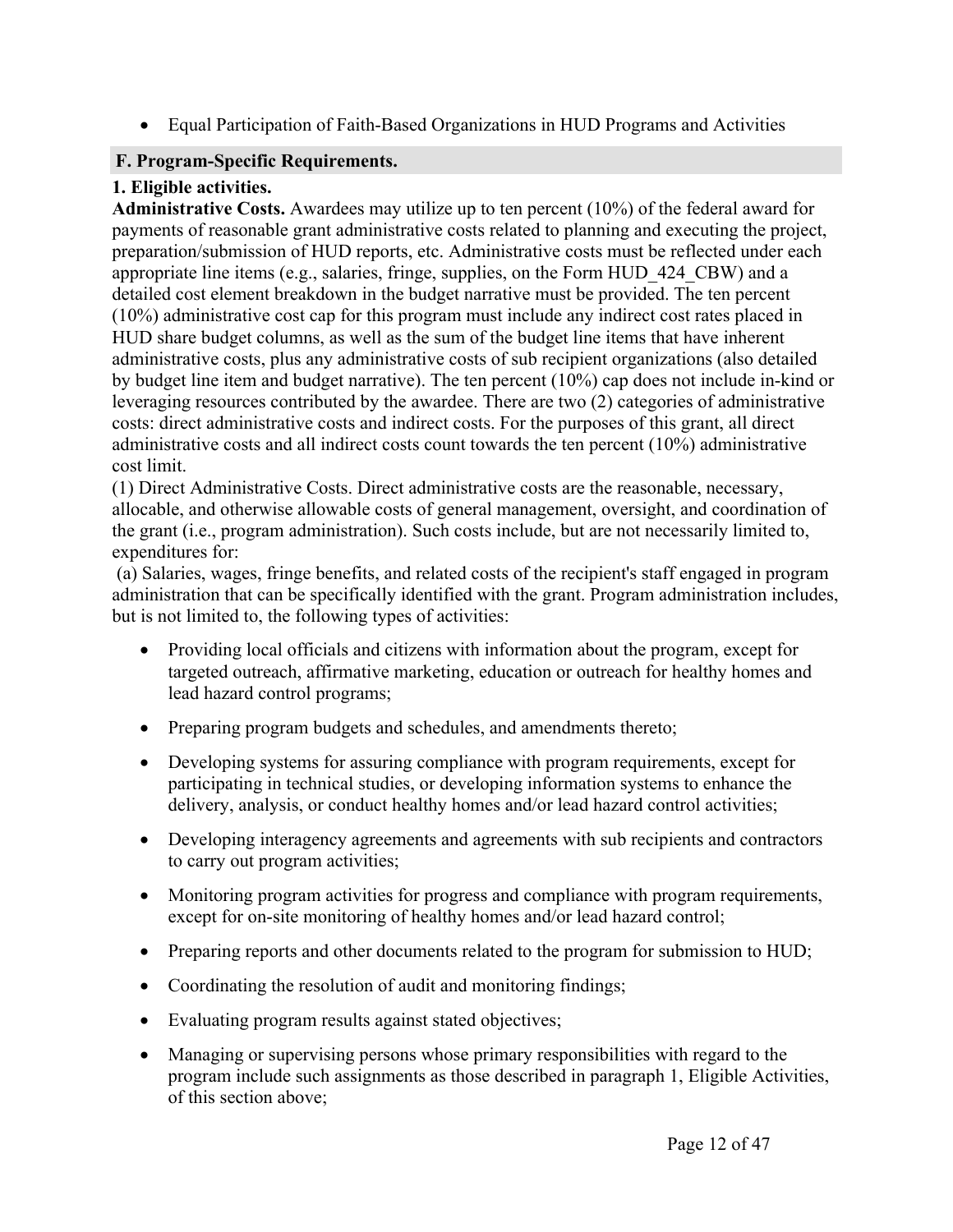- Travel costs incurred for official business in general program administration that can be specifically identified with the grant program;
- Transportation costs incurred for general program administration that can be specifically identified with the grant program;
- Equipment, supplies (especially office supplies), and materials used for program administration that can be specifically identified with the grant program;
- HUD-required or HUD-approved trainings and/or conferences;
- Certification and licensing costs required for program administration responsibilities; and
- Securing liability insurance for housing-related environmental health and safety hazard evaluation and control activities is an administrative cost. See definition of "Insurance" in Section I.A.4.

(2) Indirect Costs, if applicable. Indirect facilities and administrative (F&A) costs are, by nature, administrative and represent the expenses of doing business that are not readily identified exclusively with a specific grant, contract, project function or activity, but are necessary for the general operation of the organization and the conduct of activities it performs. 2 CFR 200, subpart E Cost Principles, establishes the federal requirements for the determination of allowable and unallowable direct and indirect (F&A) costs, and is available at [https://www.ecfr.gov/cgi](https://www.ecfr.gov/cgi-bin/text-idx?node=2:1.1.2.2.1.5&rgn=div6#se2.1.200_1414)[bin/text-idx?node=2:1.1.2.2.1.5&rgn=div6#se2.1.200\\_1414](https://www.ecfr.gov/cgi-bin/text-idx?node=2:1.1.2.2.1.5&rgn=div6#se2.1.200_1414) . Indirect (F&A) costs may only be charged to an OLHCHH grant award under a cost allocation plan, an indirect cost rate agreement or by using the 10% de minimis in accordance with the requirements of 2 CFR 200.414(f).

**Healthy Homes Direct Costs.** Awardees **must** expend at least sixty-five percent (65%) of grant funds on direct costs defined specifically as healthy homes identification and remediation activities in the home. Based on the eight Healthy Homes Principles, grantees should assess and remediate housing-related health and safety hazards to identify and correct hazardous conditions that pose a likelihood of harm to occupant health if not addressed. OLHCHH anticipates an average unit cost of \$10,000, to include assessments, labor, Healthy Homes interventions, and any necessary follow up.

The following kinds of activities can be included in the sixty-five percent (65%) direct healthy home remediation cost allocation:

i. Conduct Testing. Sampling, testing, and analysis for allergens, carbon monoxide, radon and/or other housing-related health and safety hazards as appropriate, following established protocols and procedures when possible. Residential paint, soil, or dust samples to be analyzed for lead must be analyzed by a laboratory recognized by the U.S. Environmental Protection Agency's (EPA's) National Lead Laboratory Accreditation Program (NLLAP) ([https://www.epa.gov/lead/national-lead-laboratory-accreditation-program-nllap\)](https://www.epa.gov/lead/national-lead-laboratory-accreditation-program-nllap<u>)</u>�) with the recognition under NLLAP applicable to the medium analyzed. Samples to be analyzed for mold must be submitted to a laboratory accredited in the Environmental Microbiological Laboratory Accreditation Program (EMLAP), administered by the American Industrial Hygiene Association (AIHA) Laboratory Accreditation Programs, LLC.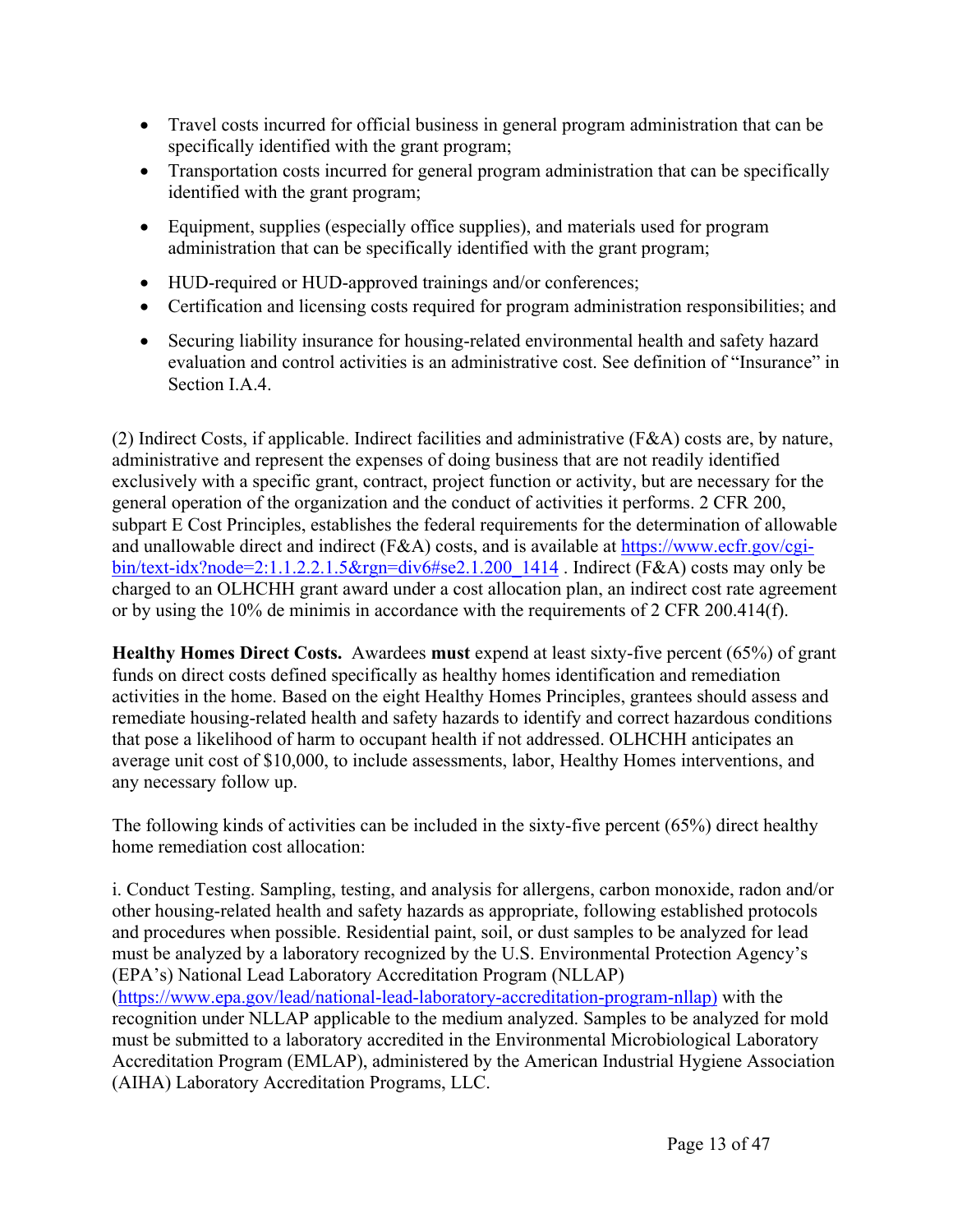ii. Radon testing. Radon testing must be conducted in all units that receive interventions under the Healthy Homes Production grant. Testing must be conducted by a professional who is currently credentialed by the National Radon Proficiency Program or the National Radon Safety Board (NRPP/NRSB) and licensed/certified in the state in which the work is being conducted if the state has this requirement. Based on a radon assessment, if radon mitigation is needed as a result of the radon level being at or above 4 picocuries per liter of air, interventions must be conducted by a professional who is credentialed by the NRPP or NRSB and licensed/certified in the state in which the work is being conducted, if required by the state. Radon testing and mitigation must be conducted according to the current ANSI/AARST consensus standards for the specific housing type: [https://standards.aarst.org/.](https://gcc01.safelinks.protection.outlook.com/?url=https%3A%2F%2Fstandards.aarst.org%2F&data=04%7C01%7CKral.Katrin%40epa.gov%7C002267d97ddf4a06761808d8bc77db3b%7C88b378b367484867acf976aacbeca6a7%7C0%7C0%7C637466570248519416%7CUnknown%7CTWFpbGZsb3d8eyJWIjoiMC4wLjAwMDAiLCJQIjoiV2luMzIiLCJBTiI6Ik1haWwiLCJXVCI6Mn0%3D%7C1000&sdata=NL4QodD4wIDe3Xchcvd0%2BV5wD3%2B85LPSXWgMs3Vl%2B3U%3D&reserved=0) Radon zone designation by county available at on EPA's website: [https://www.epa.gov/radon/find-information-about-local-radon-zones-and](https://www.epa.gov/radon/find-information-about-local-radon-zones-and-state-contact-information)[state-contact-information](https://www.epa.gov/radon/find-information-about-local-radon-zones-and-state-contact-information).

The EPA estimates that about 1 in 15 homes ( $\sim$  7%) in the U.S. have elevated radon levels. This ranges from about 20% of homes in EPA highest risk radon zone (Zone 1) to about 2% of homes in the lowest risk zone (Zone 3). Many states have also developed radon maps for their states which use more data than was available for the development of the EPA map in the early 1990's. The average cost of professional radon testing is about \$140 for a single-family home, with an average mitigation cost of \$1,500.

iii. Temporary Relocation. Temporary relocation is allowed if needed for temporarily displaced families and individuals while the remediation is conducted and until the time the affected unit is properly cleared (receives clearance) for re-occupancy. Tenant-occupants forced to vacate housing while hazard reduction measures are being conducted pursuant to a program described in this NOFO must be treated fairly and equitably. Such tenant-occupants entitled to receive temporary relocation assistance pursuant to the Uniform Relocation Assistance and Real Property Acquisition Policies Act of 1970 (URA), 42 U.S.C. §§ 4601-4655, as described in regulations at 49 CFR 24.2(a)(9)(ii)(D) and the corresponding Appendix A. Owner-occupants temporarily relocating while hazard reduction measures are conducted pursuant to a program described in this NOFO are not entitled to URA relocation assistance. Awardees can access these regulations from the Federal Register website at

[https://www.federalregister.gov/documents/2019/12/18/2019-25558/uniform-relocation](https://www.federalregister.gov/documents/2019/12/18/2019-25558/uniform-relocation-assistance-and-real-property-acquisition-for-federal-and-federally-assisted)[assistance-and-real-property-acquisition-for-federal-and-federally-assisted](https://www.federalregister.gov/documents/2019/12/18/2019-25558/uniform-relocation-assistance-and-real-property-acquisition-for-federal-and-federally-assisted). When persons with disabilities are temporarily relocated, they must be placed in housing that provides, at a minimum, the same accessibility features as the housing in which they currently reside. HUD's requirements on implementing temporary relocations are further detailed in the HUD Tenant Assistance, Relocation and Real Property Acquisition Handbook 1378

(<https://www.hud.gov/sites/dfiles/OCHCO/documents/1378CPDH.pdf>), especially its sections 1- 4.II, 2-3.D, 2-7, and 3-10 dealing with temporary relocations in general and as they pertain to families and individuals. HUD expects that most temporary relocation for hazard control work will last ten (10) days or less. HUD approval must be given for relocation projects exceeding ten (10) days.

iv. Healthy Home Remediation soft project costs. Soft project costs are those activities that directly support the undertaking of healthy homes activities, without which, such activities could not be conducted. These project costs may include: staff costs for intake, review and approval of applications and preparation of documents to be signed by applicants for remediation work; staff costs for arranging for temporary relocation, staff costs associated with reimbursement, and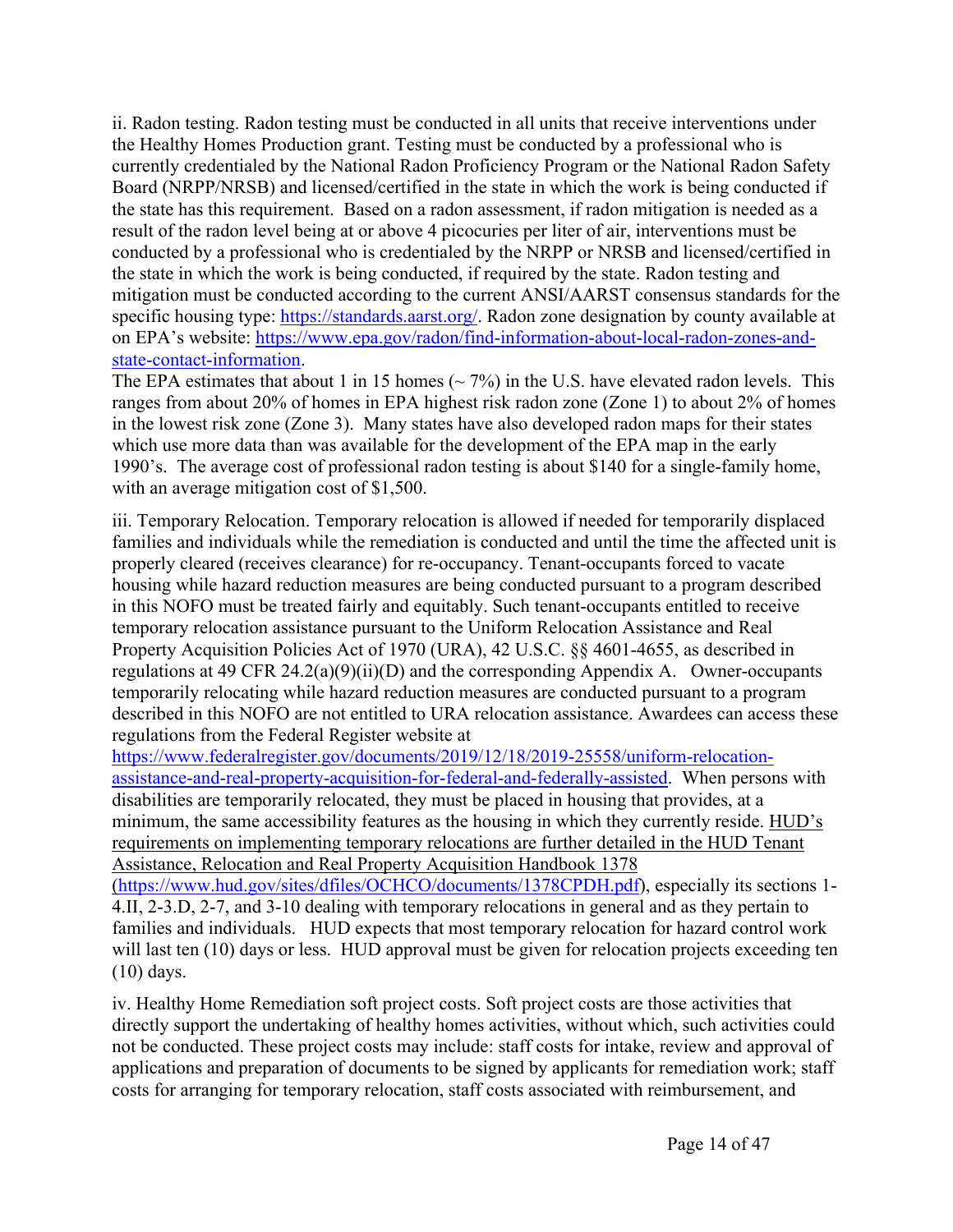providing assistance to residents in relation to remediation; travel for staff that perform the remediation; and, development of necessary architectural, engineering and work specification write-ups and other construction management services in support of the healthy home intervention activities.

**2**. Other Allowable Direct Costs. Costs for the activities below are allowable Other Direct Costs, but should not be counted as "Direct Healthy Homes Costs":

- a. Purchasing or leasing items having a per-unit cost under \$5,000.
- b. Supporting data collection, analysis, and evaluation of grant program activities. This includes compiling and delivering such data, as may be required by HUD.
- c. Providing resources to build capacity for healthy homes interventions, including delivery of HUD-approved training courses for housing rehabilitation contractors, rehabilitation workers, renovators, remodelers, homeowners, renters, painters, maintenance staff, health practitioners, and others conducting renovation, rehabilitation, maintenance, hazard control, or other work in private housing; subsidies for licensing or certification fees to low-income persons seeking credentials as healthy housing practitioners, lead sampling technicians or certified renovators; and, completion of other HUD-approved courses that further the effectiveness of hazard control interventions or promote the integration of this grant program with housing rehabilitation, property maintenance, weatherization, and housing-related health hazard interventions. Applicants should allocate no more than 1 percent of their budget to training activities.
- d. Conducting targeted outreach, affirmative marketing, or education that helps promote participation in the program and further the goal of protecting children and other vulnerable populations from housing-related health hazards, including providing access to these program benefits and information to Limited English Proficient (LEP) individuals through language assistance services, in accordance with the *Final Guidance to Federal Financial Assistance Recipients Regarding Title VI, Prohibition Against National Origin Discrimination Affecting Limited English Proficient Persons* published on January 22, 2007 in the Federal Register, at 72 Fed. Reg. 2732 and Executive Order 13166 Improving Access to Services for Persons with Limited English Proficiency (LEP). The recipient must adopt and implement procedures to ensure that interested persons (including persons with impaired vision or hearing) can obtain information concerning the existence and location of accessible services, activities, and facilities. See 24 CFR 8.6(b). Recipients must take appropriate steps to ensure that information and communications related to all training, education, marketing, and outreach activities conducted pursuant to this NOFO are provided in a manner that is effective for persons with hearing, visual, and other communication-related disabilities or provide other means of accommodation for persons with disabilities consistent with Section 504 of the Rehabilitation Act of 1973 and HUD's Section 504 regulations, and Titles II or III of the ADA and implementing regulations. Recipients must provide appropriate auxiliary aids and services necessary to ensure effective communication. See 24 CFR 8.6; 28 CFR 35.160, 36.303. Meetings must be held, and services provided in facilities that are physically accessible to persons with disabilities. Where physical accessibility is not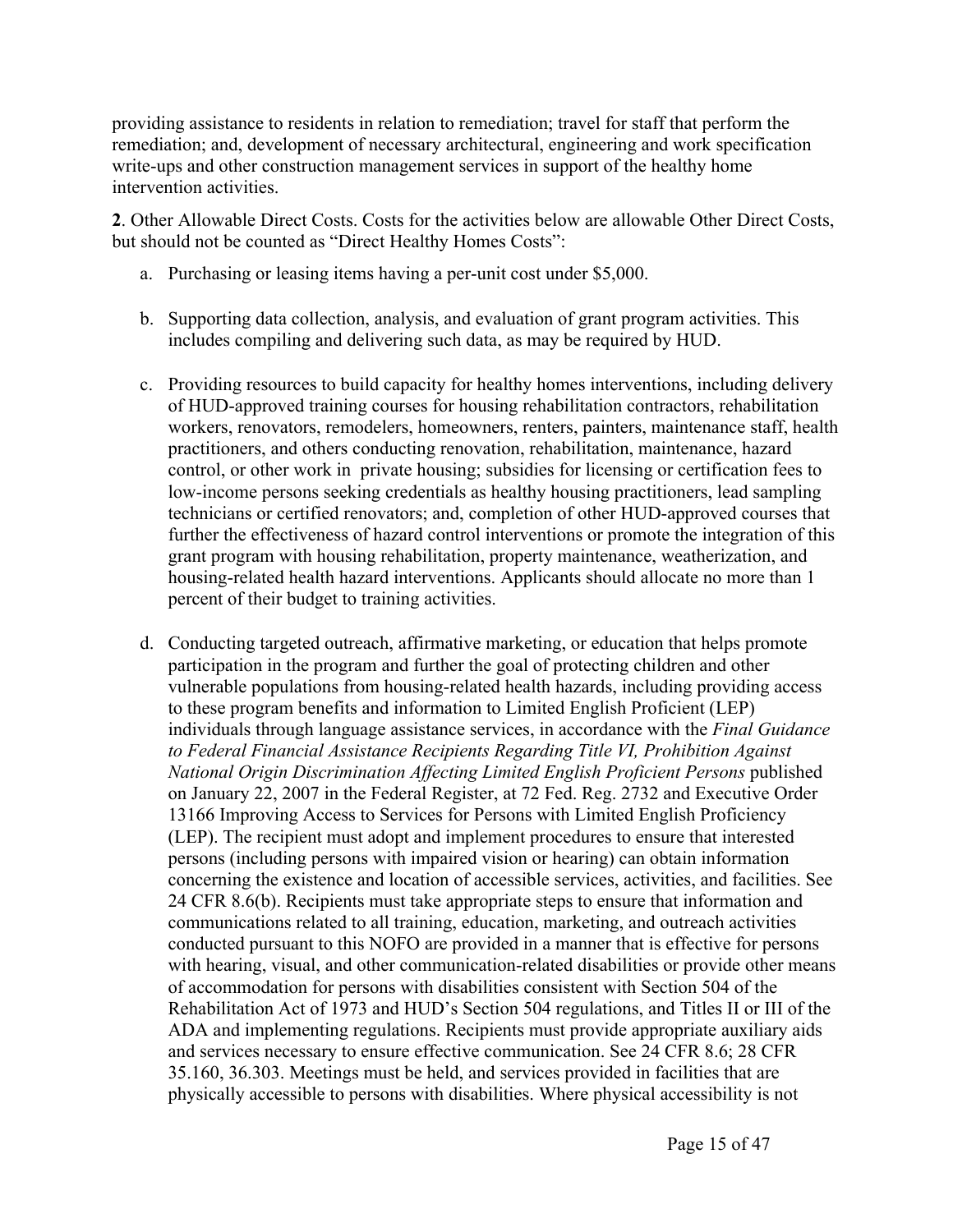achievable, successful applicants must give priority to alternative methods of product or information delivery that offer programs and activities to qualified individuals with disabilities in the most integrated setting appropriate under HUD's implementing regulations for Section 504 of the Rehabilitation Act of 1973 (See 24 CFR 8, subpart C.). HUD encourages its funding recipients to adopt the goals and objectives of Section 508 of the Rehabilitation Act by ensuring, when developing, procuring, maintaining, or using electronic information technology (EIT) that the EIT allows persons with disabilities to access and use the information and data comparably as is made available to and used by persons without disabilities unless an undue burden would result to the recipient.

- e. Evaluating the effectiveness of hazard remediation conducted under this grant to assess how healthy homes interventions affect the health of the population being served relative to the population at large.
- f. Purchasing resident supplies, to include environmentally safe or low-toxicity cleaning supplies, integrated pest management kits, or household safety items as required with the identified housing related healthy homes hazard and direct intervention activities.

#### **3. Program Requirement and Prohibitions.**

- a. **Cooperation with Related Research and Evaluation**. Awardees shall cooperate fully with any research or evaluation sponsored by HUD, CDC, EPA or another government agency associated with this grant program, including preservation of project data and records and compiling requested information in formats provided by the researchers, evaluators or HUD. This also may include the compiling of certain relevant local demographic, dwelling unit, and participant data not contemplated in the original proposal. Participant data shall be subject to the Privacy Rule of the Health Insurance Portability and Accountability Act of 1996 (HIPAA). HIPAA and the Privacy Rule can be found at [http://www.hhs.gov/ocr/hipaa/.](http://www.hhs.gov/ocr/hipaa/) For the programs in this NOFO, HUD does not expect research to be conducted that could affect human subjects.
- b. **Data Collection**. Awardees shall collect, maintain, and provide to HUD the data necessary to document and evaluate grant program outputs and outcomes.
- c. **Economic Opportunities for Low- and Very Low-Income Persons (Section 3)**. Section 3 of the Housing and Urban Development Act of 1968 (12 U.S.C. § 1701u) is applicable to grants funded under this lead hazard control and healthy homes grant program NOFO (see 24 CFR  $75.3(a)(2)(i)$ )). All grantees under this NOFO that conduct any project exceeding \$100,000 are required to comply with Section 3 for those projects. The project is the site or sites together with any building(s) and improvements located on the site(s) that are under common ownership, management, and financing. If you plan to hire any new employees or award contracts to carry out the project(s), you must comply with the Section 3 requirements found at 24 CFR part 75, subpart C. If a project will also have housing and community development financial assistance or public housing assistance, you must also comply with 24 CFR part 75, subpart D. For projects for which you are required to comply with Section 3, any contractor, subcontractor or sub-grantee must also comply with the Section 3 requirements for any new training, hiring or sub-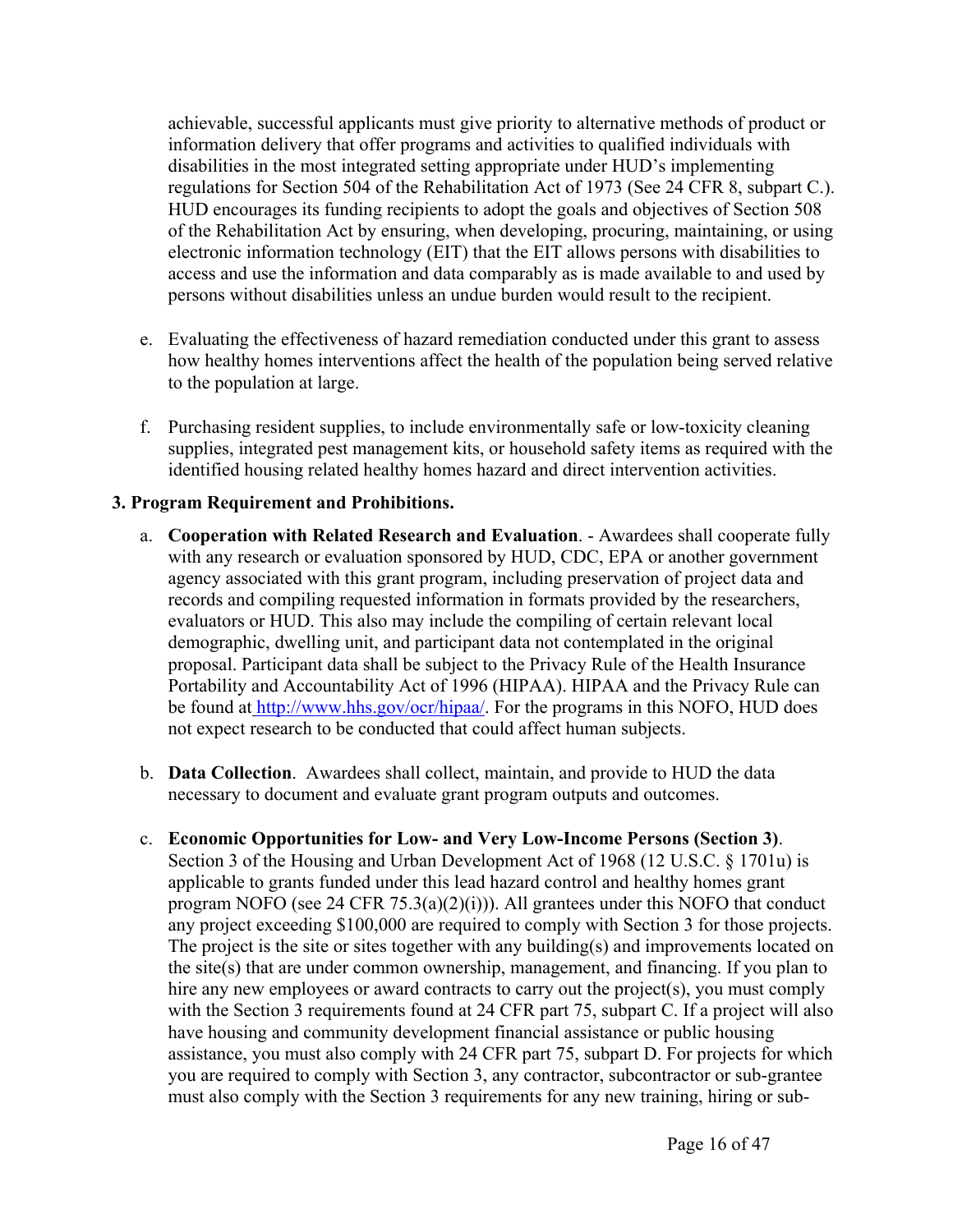contracting opportunities provided under those contracts. Applicants for this grant program must plan to recruit and collect the level of detailed information to report out to the federal government the success of their efforts to meet these goals annually. For more information about Section 3, see HUD's Section 3 website, [https://www.hud.gov/program\\_offices/field\\_policy\\_mgt/section3](https://www.hud.gov/program_offices/field_policy_mgt/section3), particularly its Frequently Asked Questions document, which discusses lead hazard control and healthy homes grants, and HUD's Section 3 regulations (24 CFR Part 75), [https://www.ecfr.gov/cgi-bin/retrieveECFR?n=pt24.1.75.](https://www.ecfr.gov/cgi-bin/retrieveECFR?n=pt24.1.75)

- d. **Replacing Existing Resources**. Funds received under the grant program covered under this NOFO shall not be used to replace existing community resources dedicated to any ongoing project.
- e. **Code of Conduct.** Federal regulations (2 CFR 200.318(c)) require non-Federal entities receiving Federal assistance awards, excluding States, to develop and maintain written standards/codes of conduct covering conflicts of interest and governing the actions of its employees engaged in the selection, award and administration of contracts. No employee, officer, or agent may participate in the selection, award, or administration of a contract supported by a Federal award if he or she has a real or apparent conflict of interest (2 CFR 200.318(c)(1)). States are required by Federal regulations (2 CFR 200.317) to follow the same policies and procedures they use for procurements from its non-Federal funds, including any code of conduct regulations. HUD grantees are required to submit their code of conduct to HUD. To determine if an applicant's organization is listed visit Code of Conduct for HUD Grants [Program](https://www.hud.gov/program_offices/spm/gmomgmt/grantsinfo/conductgrants). If applicant's organization is not listed, submissions instructions can also be found on the same page.
- f. **Compliance with HUD Regulations and Guidelines**. You must conduct lead hazard evaluation and control work in compliance with the Residential Lead-Based Paint Hazard Reduction Act of 1992, the Lead Safe Housing Rule, 24 CFR Part 35, subparts B-R, the current HUD Guidelines for the Evaluation and Control of Lead-Based Paint Hazards in Housing (current HUD Guidelines), applicable OLHCHH Program Policies, and applicable federal, state, and local regulations and guidance, including, but not limited to the EPA's Renovation, Repair, and Painting (RRP) Rule (found within 40 CFR part 745; see Renovation-repair-and-painting-program).
- g. **Prohibited Practices.** Grantees are not permitted to engage in practices prohibited under HUD's Lead Safe Housing Rule at 24 CFR 35.140, EPA's RRP Rule at 40 CFR 745.83(a)(3), or EPA's lead abatement rule at 40 CFR 745.227(e)(6).
- h. **Compliance with Section 504 of the Rehabilitation Act.** Facilities where program participants come for assistance (e.g., for intake and enrollment in the program), training or education, must be held in facilities that are accessible to persons with disabilities in accordance with Section 504 of the Rehabilitation Act and its implementing regulations at 24 CFR Part 8, and with Titles II and III of the Americans with Disabilities Act, as applicable.
- i. **Required Grantee Training.** If you are awarded a grant under this NOFO, you will be required to attend at a minimum two trainings per year of award. These trainings will consist of a one-time OLHCHH New Grantee Orientation (within the DC area, if travel-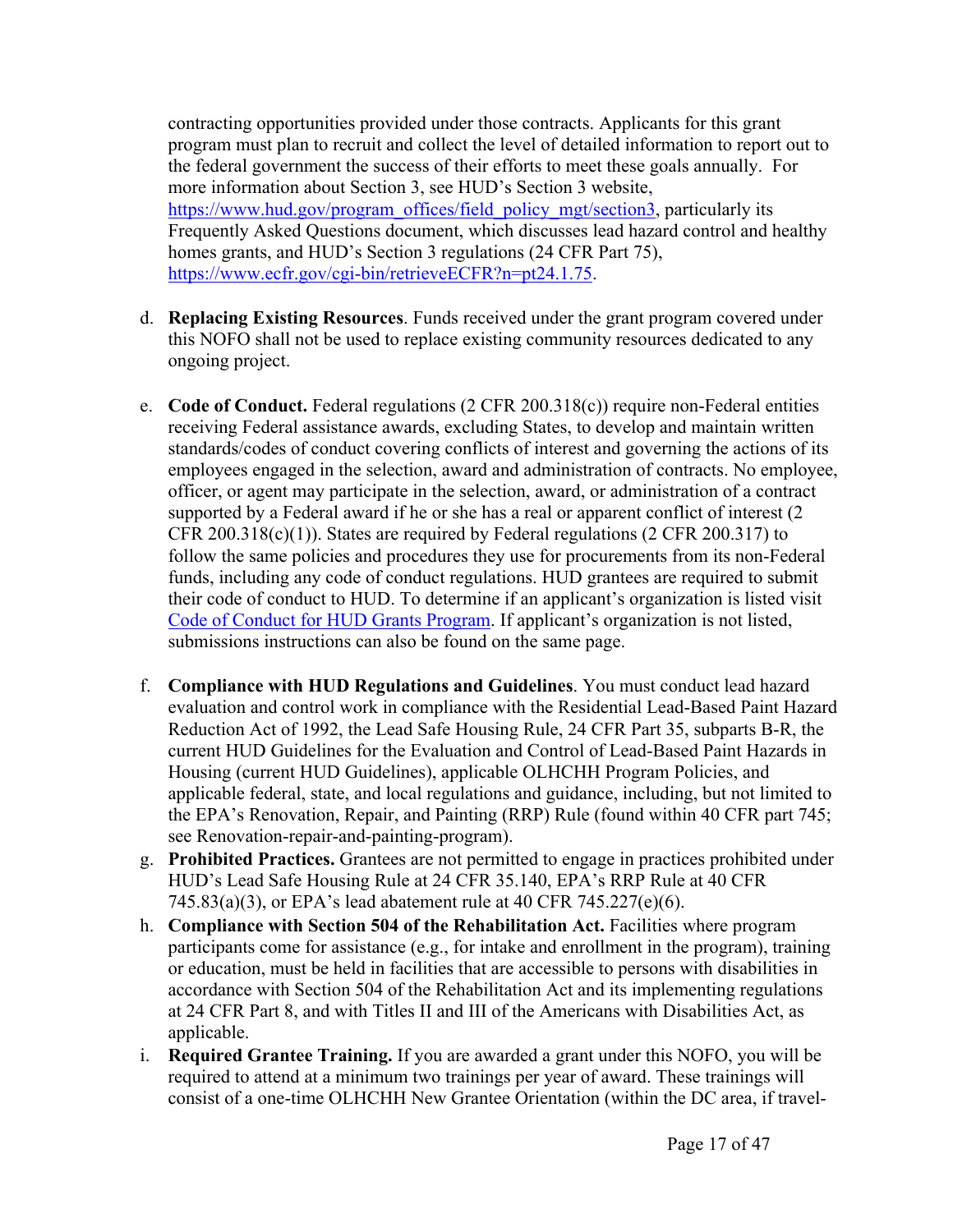related COVID-19 pandemic business disruptions have decreased by that time, or remotely if not) and an annual Program Manager School (either in person or remotely, similarly). You are required to send a minimum of two key staff from each active award to each required training, as applicable. If your grant agreement is not signed prior to the New Grantee Orientation, you will be reimbursed for any reasonable costs you incur to attend the New Grantee Orientation that are allowable in accordance with 2 CFR part 200, especially 2 CFR 200.458 and 2 CFR 200.475. HUD reserves the right to disallow costs that are not reasonable, allowable and allocable in accordance with OMB Cost Principles, 2 CFR part 200, subpart E.

- j. **Institutional Review Board (IRB).** For the programs in this NOFO, funds should not be used for research that could affect human subjects.
- k. **Procurement Requirements.** All goods and services must be procured through a competitive process. Recipients must follow federal procurement requirements as defined in 2 CFR 200.317 through 200.326, as applicable. The designation of an entity as a subrecipient or contractor must follow program policies and 2 CFR 200.330.
- l. **Lead-Based Paint and Lead-Based Paint Hazard Identification**. A complete leadbased paint inspection and lead hazard risk assessment, evaluating each housing unit, common area, exterior surface, and bare soil (and not a sample of any of them), including either separate reports or a combined report is required for all properties enrolled under this program. Presumption of the presence of lead-based paint or lead-based paint hazards is not permitted. Paint inspections and risk assessments must follow the procedures as defined in the HUD Guidelines for the Evaluation and Control of Lead-Based Paint Hazards in Housing and as defined by the policies of the Lead Hazard Reduction Grant Program. Refer to Policy Guidance [2013-01](https://www.hud.gov/sites/documents/PGI_2013-01.PDF) the OLHCHH website for additional requirements.
- m. **Testing, sampling, and laboratory analysis**. All testing, sampling and laboratory analysis for lead must comply with Section 1011 of the Residential Lead-Based Paint Hazard Reduction Act of 1992, the Lead Safe Housing Rule, 24 CFR Part 35, subparts B-R, and conform to the current HUD Guidelines, the EPA lead-based paint and lead-based paint hazard standards and clearance levels at 40 CFR part 745, OLHCHH Program Policy 2017-01 (https://www.hud.gov/program offices/healthy homes/lbp/pg), and federal, state, or tribal regulations developed as part of the appropriate contractor certification program, whichever is most protective of children. Paint chip sampling alone is not a cost effective or practical method for grantees to use alone in the identification of all lead hazards for the purposes of this grant. It is expected that an XRF will be utilized to complete each Lead Inspection / Risk Assessment in combination with dust wipes, paint sampling, and soil sampling as applicable. (Paint chip sampling in accordance with the HUD Guidelines chapters 5 and 7 (https://www.hud.gov/sites/documents/CH05\_12- 13-12.PDF and https://www.hud.gov/sites/documents/LBPH09.pdf) may be used in certain cases.) All laboratory analyses conducted on paint chips, soil and/or dust samples must be performed by an environmental laboratory recognized by EPA under the National Lead Laboratory Accreditation Program pursuant to the Toxic Substances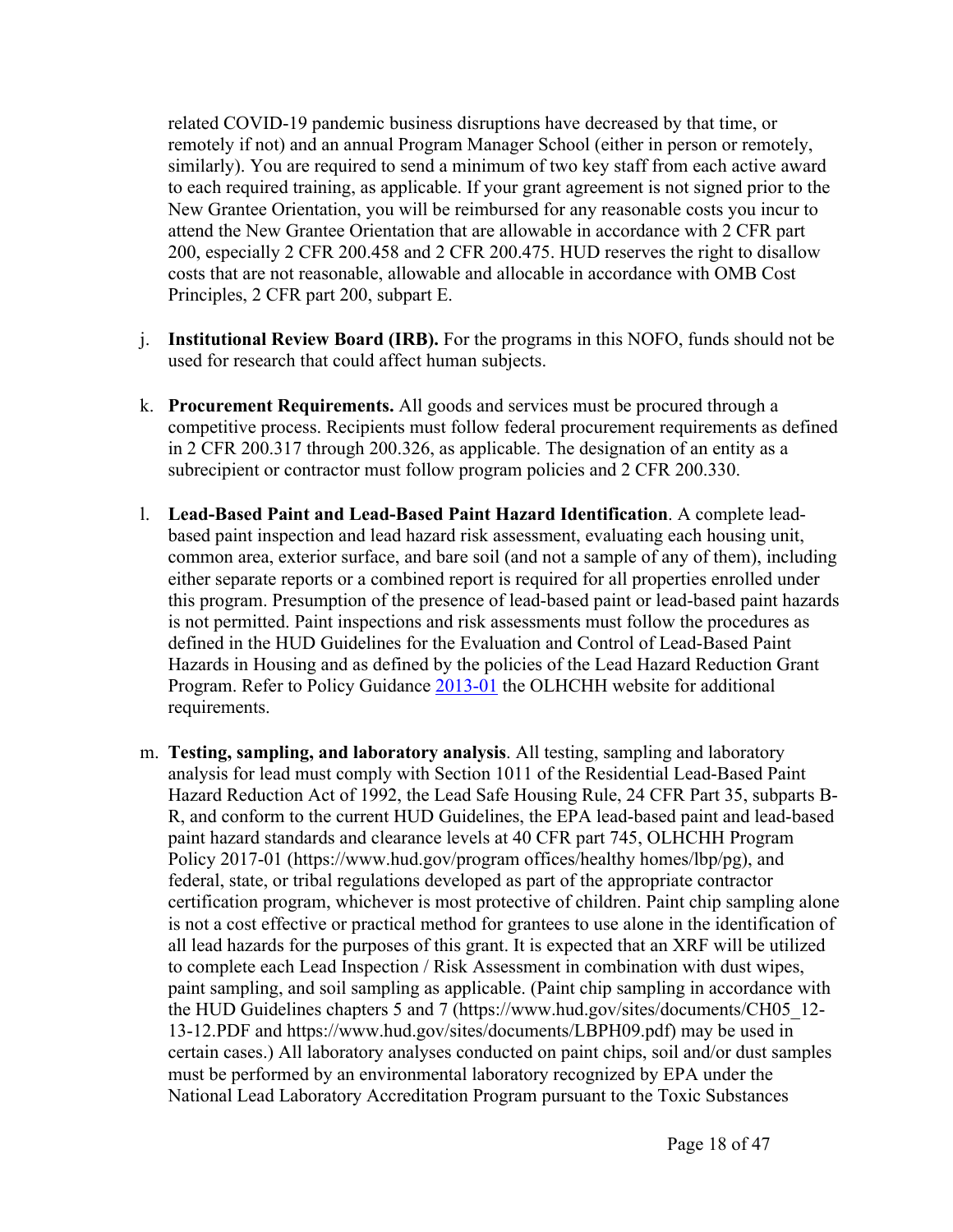Control Act (15 U.S.C. 2685) (See the list of laboratories at [https://www.epa.gov/lead/national-lead-laboratory-accreditation-program-list\).](https://www.epa.gov/lead/national-lead-laboratory-accreditation-program-list).)

n. **Waste Disposal.** Applicants must handle waste disposal according to the requirements of the appropriate local, state, and federal regulatory agencies. Applicants must handle disposal of wastes from hazard control activities that contain lead-based paint, but are not classified as hazardous in accordance with state or local law or the HUD Guidelines. The Guidelines are available from the HUD website

at: <http://www.hud.gov/offices/lead/lbp/hudguidelines/index.cfm.>

- o. **Worker Protection Procedures**. Applicants must observe the procedures for worker protection established in the HUD Guidelines, as well as the requirements of the Occupational Health and Safety Administration (OSHA) (29 CFR 1910, General Industry, and/or 1926, Construction, as applicable), or the state or local occupational safety and health regulations, whichever are most protective. If other applicable requirements contain more stringent requirements than the HUD Guidelines, the more rigorous standards shall be followed.
- p. **Notification Requirements**. All lead-based paint inspection and risk assessment results, summaries of lead-based paint hazard control treatments, and clearance examination results must be provided to the owner of the unit, together with a notice describing the owner's legal duty to disclose the results to tenants and buyers (see 24 CFR 35.88 of the Lead Disclosure Rule). Grantee files must contain verifiable evidence of providing lead hazard evaluation and control reports to owners and tenants, such as a signed and dated receipt. Applicants should also describe how they will provide owners with lead hazard evaluation and control information generated by activities under this grant, so that the owner can comply with the Lead Disclosure Rule (24 CFR Part 35, subpart A, or the equivalent 40 CFR Part 745, subpart F) and the Lead Safe Housing Rule (24 CFR Part 35, subparts B–R).
- q. **Trained and Certified Professionals.** All investigations and activities must be conducted by licensed or certified professionals as required in the jurisdictions and in compliance with HUD's Lead Safe Housing Rule. If lead hazard control activities are performed with healthy homes activities, they must be conducted by persons qualified according to 24 CFR Part 35, subparts B-R (possessing certification as abatement contractors, risk assessors, inspectors, abatement supervisors, abatement workers, or sampling technicians; or others having been trained in a HUD-approved course in leadsafe work practices), and all firms and persons (both workers and supervisors) conducting lead hazard control activities must be certified in accordance with the EPA's Renovation, Repair, and Painting (RRP) Rule (see 40 CFR Part 745 and [https://www.epa.gov/lead](https://www.epa.gov/lead%20/pubs/renovation.htm) [/pubs/renovation.htm](https://www.epa.gov/lead%20/pubs/renovation.htm)).
- r. **Written Policies and Procedures**. Applicants must describe in the work plan policies and procedures for procurements (contracting), unit eligibility, unit selection and prioritization, all phases of healthy homes interventions, including assessments and testing, development of specifications for contractor bids, financing, and temporary relocation. Grantees, subcontractors, sub-grantees, sub-recipients, and their contractors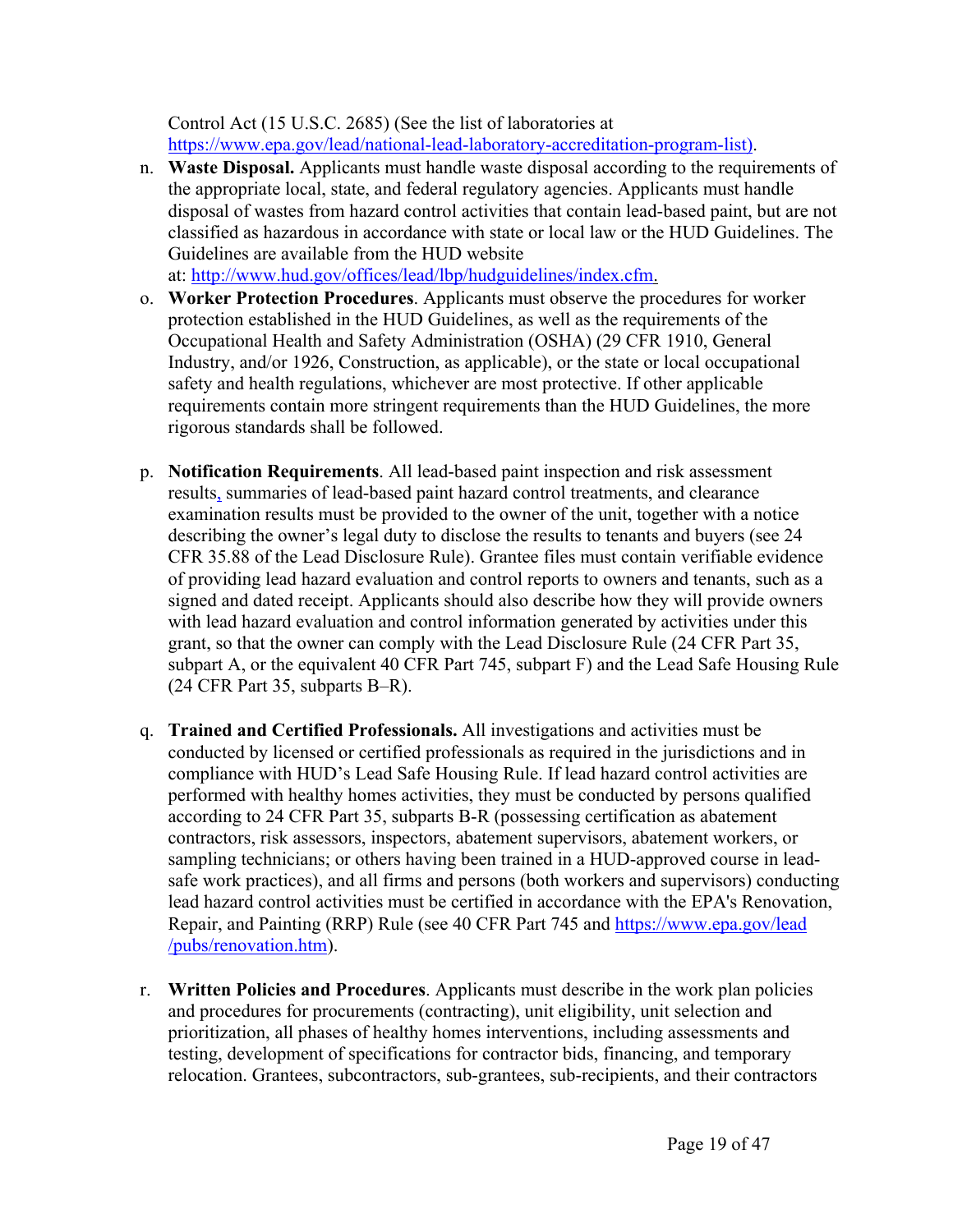must adhere to these policies and procedures.

- s. **Integrated Pest Management (IPM).** All activities to reduce or control pest infestations shall be conducted in accordance with IPM practices and principles. IPM uses current, comprehensive information on the life cycles of pests and their interaction with the environment. This information, in combination with available pest control methods, is used to manage pest damage by the most economical means, and with the least possible hazard to people, property and the environment (see [https://www.epa.gov/safepestcontrol/integrated-pest-management-ipm-principles\)](https://www.epa.gov/safepestcontrol/integrated-pest-management-ipm-principles).
- t. **Control/Elimination Strategies.** All lead-based paint hazards identified in housing units and in common areas of multifamily housing enrolled in this grant program must be controlled or eliminated by interim controls within 10 days or less. Abatement methods are only permitted if requested due to unique circumstances and approved by the Grantee's Government Technical Representative
	- 1. Interim Controls. Interim controls of lead-based paint hazards, including paintlead hazards, dust-lead hazards, and soil-lead hazards, as defined by EPA at 40 CFR §§ 745.65 and 745.227, shall be conducted in accordance with the current HUD Guidelines, and shall be completed by conducting and passing clearance, including visual inspection and, on applicable interior and patio surfaces, dustlead sampling and analysis demonstrating residual dust lead below the lower of EPA's or HUD's dust lead hazard standards or clearance levels.
	- 2. Abatement means any set of measures designed to permanently eliminate leadbased paint hazards in accordance with standards established by the EPA. Abatement includes the removal of lead-based paint and lead contaminated dust, the permanent containment or encapsulation of lead-based paint, the replacement of lead painted surfaces or fixtures, and the removal or covering of lead contaminated soil; and all preparation, cleanup, disposal, and post-abatement clearance testing activities associated with such measures; however, for clearances under this NOFO on applicable interior and patio surfaces, dust-lead sampling and analysis shall demonstrate residual dust lead below the lower of EPA's or HUD's dust lead hazard standards or clearance levels (40 CFR 745.227, or 24 CFR 35.1320 and 35.1340). Generally, abatement methods are not permitted under the grant unless prior approval is granted by the Grantee's Government Technical Representative due to unique circumstances.
- u. **Dust Sampling Protocol.** Collection of settled dust samples for environmental allergen analysis (e.g., cockroach, dust mite) must follow HUD's standard dust sampling protocol, which is posted on the OLHCHH website under "Grantee Resources" at [http://www.hud.gov/programoffices/healthyhomes/lbp/lhc.](http://www.hud.gov/programoffices/healthyhomes/lbp/lhc) If applicants choose to use a different protocol, applicants must provide a strong technical justification to HUD.
- v. **Evaluation.** Evaluation of the environmental and/or health outcomes of an applicant's program is encouraged but not required. If an applicant conducts an evaluation, it should include a formalized structure to address the effectiveness of the applicant project's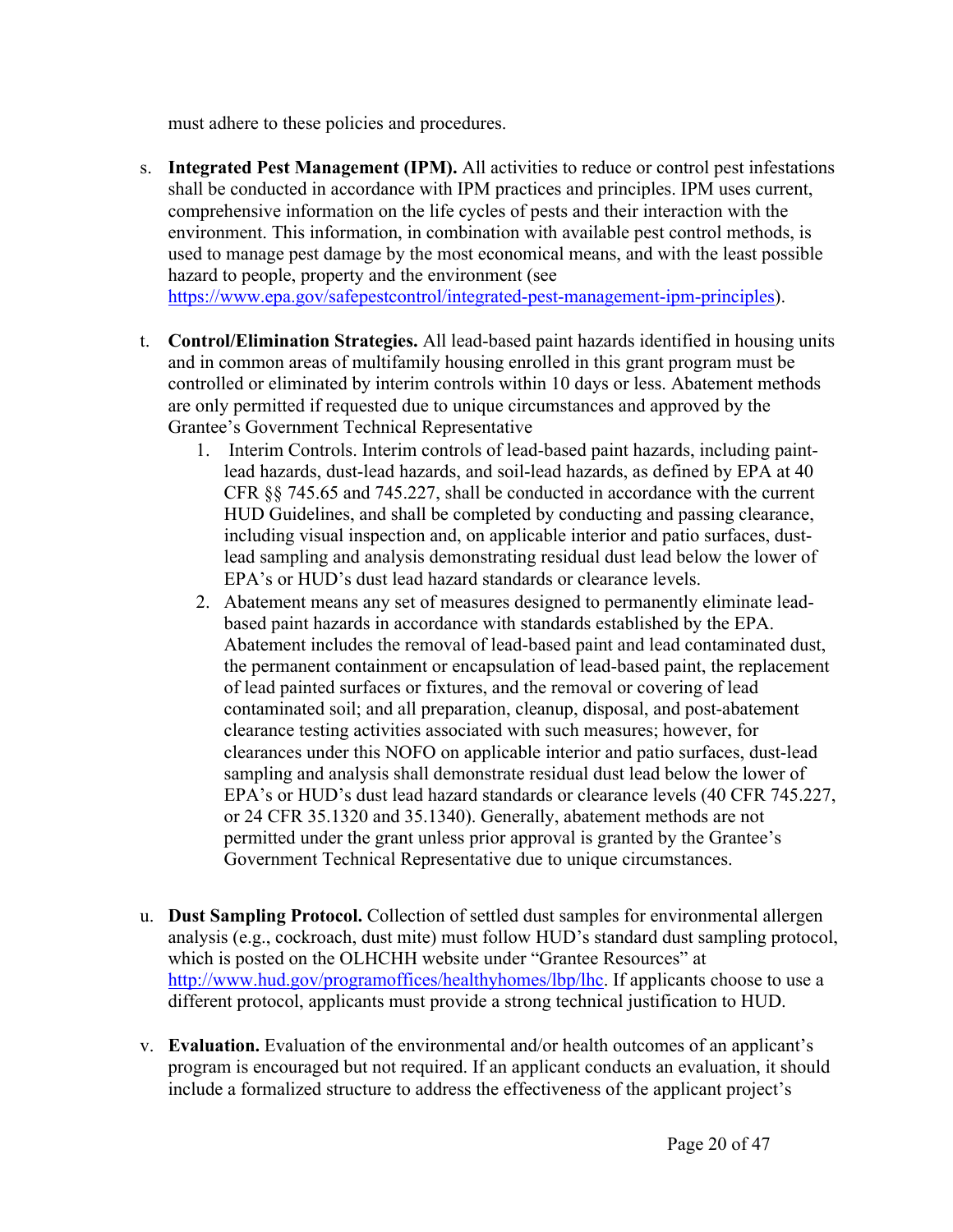approach and its implementation with respect to the outcomes being assessed. A pertinent example of an outline of an evaluation plan is provided on the CDC asthma website, in the CDC's "Learning & Growing through Evaluation: State Asthma Program Evaluation Guide", Appendix F, "Individual Evaluation Plan Outline"

([http://www.cdc.gov/asthma/program\\_eval/AppendixF\\_Evaluation\\_Plan\\_Outline.doc\)](http://www.cdc.gov/asthma/program_eval/AppendixF_Evaluation_Plan_Outline.doc);)

w. **Matching Funds Requirement.** The program under this NOFO requires an applicant to leverage resources through cost sharing or matching as described below. The chart below shows the minimum match requirement, the minimum percentage of Federal funds for Direct Healthy Home Remediation Costs, and the maximum administrative cost allowed. 1.

| <b>Match Requirements and Costs Table</b>     |                                                             |                                                               |                                                         |
|-----------------------------------------------|-------------------------------------------------------------|---------------------------------------------------------------|---------------------------------------------------------|
| <b>Program</b>                                | <b>Minimum</b><br><b>Match of</b><br><b>Federal request</b> | <b>Minimum</b><br><b>Healthy Homes</b><br><b>Direct Costs</b> | <b>Maximum</b><br><b>Administrative</b><br><b>Costs</b> |
| <b>Healthy Homes</b><br>Production<br>Program | 10 percent                                                  | 65 percent                                                    | 10 percent                                              |

**NOTE:** Applicants are responsible for providing the total amount of match dollars for proposed contributions in the application. Even if any of these contributions are not received from committed donors during the period of performance of the grant, the Grantee is still responsible for providing the match proposed, during the period of performance.

# **Permissible Match Contributions** include:

- 1. Any state or local government sources, e.g., CDBG funds (which are statutorily considered state/local funds), and any private contributions, foundations, etc. may be used as match providing the funds are designated to complete the specific activities and/or allowable costs identified in this NOFO. Federal sources (e.g., HOME or Weatherization Assistance Program funds) are not allowable sources of match. **Please note: match funds must be used only for carrying out eligible activities in this NOFO**;
- 2. Documentation of Contributions from Property Owners. For the share of hazard remediation costs contributed by a homeowner or landlord, detailed documentation of the cost incurred by the homeowner or landlord will be necessary during the period of performance of the grant. Owner contributions are limited to what can be supported and verified by a third party, such as materials paid for and provided by the owner or labor that the owner paid and can document with receipts/records. Labor contributed by the owner must be verified by a third party and valued at market rates. The Applicant is responsible for providing the total amount of the match dollars of proposed contributions from property owners if these contributions are not met. Such funds may not come from other OLHCHH funds and must conform to the limitations on use of Federal funds for matching fund purposes;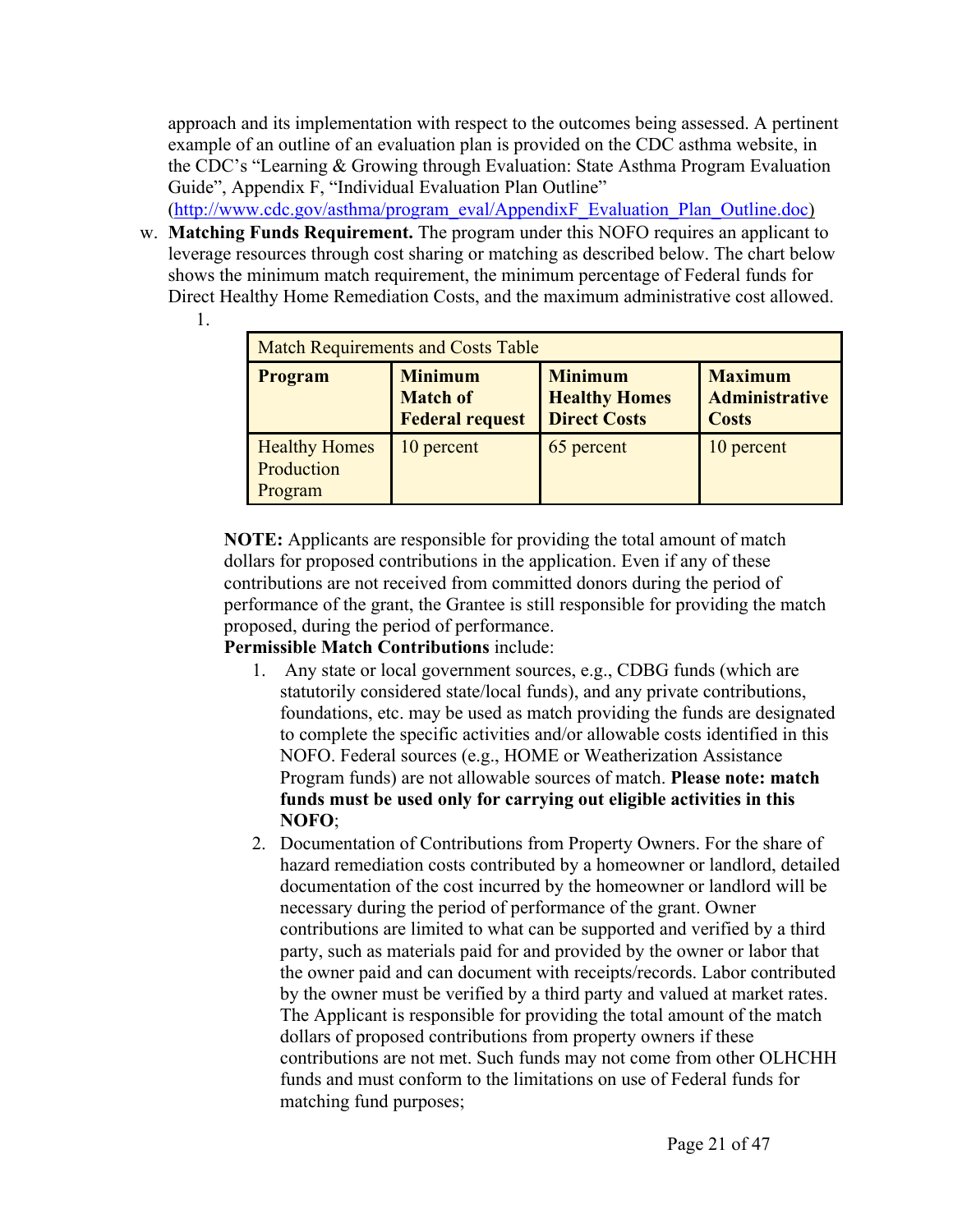- 3. Donations. The value of items, such as paint and other materials or equipment that are used for hazard remediation, must be established at market rates;
- 4. For services or products provided at a discount rate, the discounted part of the fee or price is the eligible match, not the entire value of the services or products. For example, if a supply company provides a product to the contractor at a lower rate, the difference in the cost of the product the supplier would typically charge and the discounted rate is a match if otherwise eligible; and
- 5. Third Party In-Kind Contributions services of employees, etc. See 2 CFR 200.306 for additional information on third party in-kind contributions.

# y. **Application Consistency.**

- 1. Applicants should ensure that the same total match amount is shown in the SF424 Application for Federal Assistance, Form HUD 424 CBW: Detailed Budget Worksheet, and in the narrative response, refer to Rating Factor 3: Program Financial Management:  $A(4)$ ;
- 2. The total match amount shown is the sum of the individual components of the total match; and
- 3. All letters of commitment MUST clearly identify the amount, eligible source(s) and proposed use(s) of matching funds committed.

z. **Limitation on use of funds.** Applicants may not use grant funds for any of the following activities:

- 1. Purchase of real property.
- 2. Purchase or lease of equipment having a per-unit cost in excess of \$5,000, except for the purchase or lease of one X-ray fluorescence (XRF) analyzer to be used exclusively by the grant program. Award recipients that purchase XRF analyzers must submit the General Services Administration's annual Tangible Personal Property Report, and its components, Standard Form (SF) 428 and SF 428-A through 428-D, the Annual Report, the Final (Award Closeout) Report, and the Disposition Report/Request, and, if needed, the Supplemental Sheet SF-428-S (see [https://www.grants.gov/web/grants/forms/post-award](https://www.grants.gov/web/grants/forms/post-award-reporting-forms.html)[reporting-forms.html\)](https://www.grants.gov/web/grants/forms/post-award-reporting-forms.html).
- 3. Chelation or other medical treatment costs related to children with elevated blood lead levels (EBLs) or asthma related medical treatment costs. Non-federal funds used to cover these costs may not be counted as part of the matching contribution.
- 4. Funds under this program used to address lead-based paint hazards may be used only to reduce lead-based paint hazards using interim controls (see Chapter 11 of the HUD Guidelines to Identify and Control Lead-Based Paint Hazards in Housing)unless prior approval to use abatement methods is granted by the Grantee's Government Technical Representative due to unique circumstances. Lead hazard evaluation and/or control activities must not be a principal focus of the housing-related health hazard evaluation or remediation. State or local governmental applicants interested in primarily conducting residential lead hazard evaluation and/or control activities should consider applying under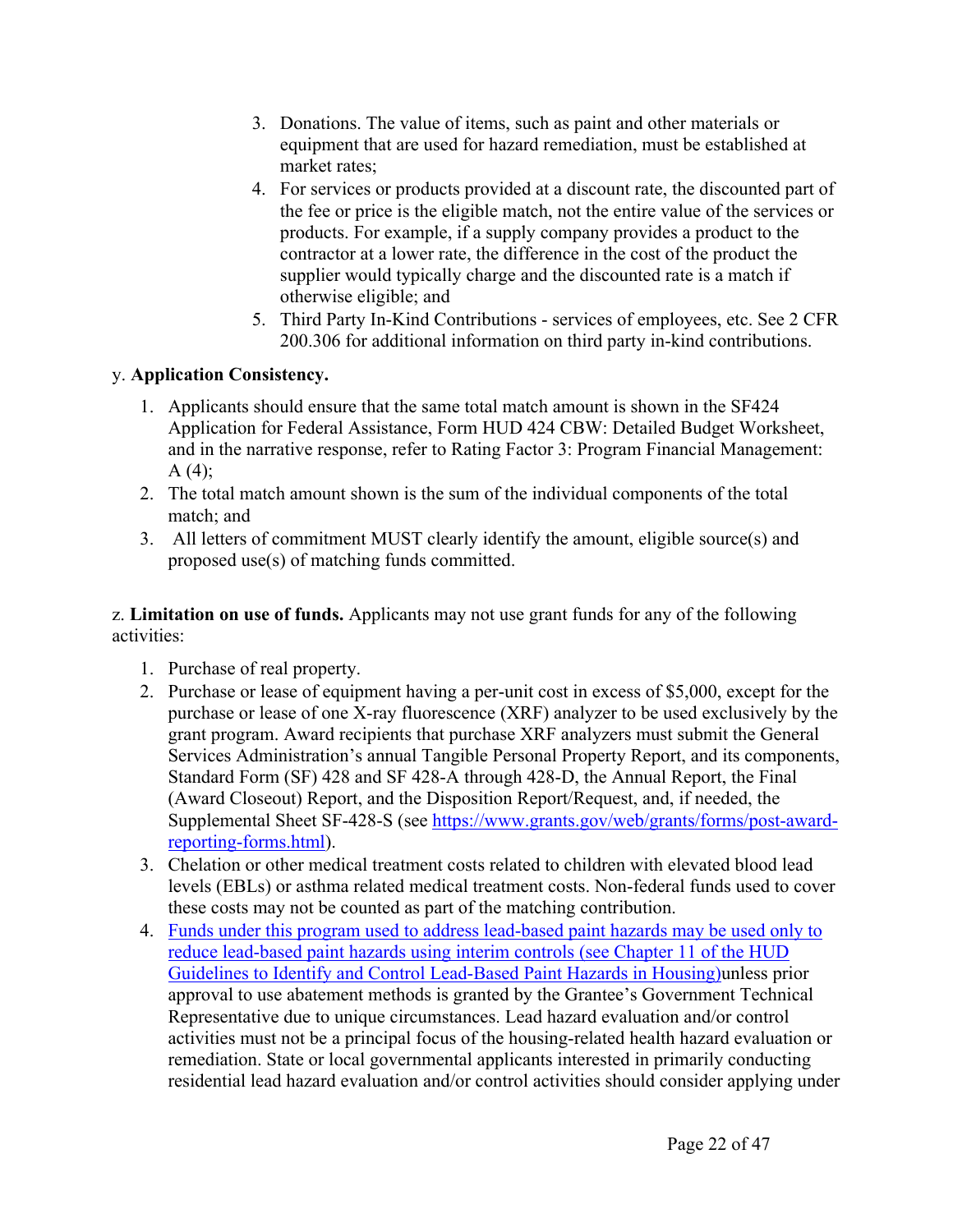HUD's FY2021 Lead Hazard Reduction Grant Program, being published separately from this NOFO.

- 5. Funds may not be used solely for behavioral change activities, resident education and outreach, or home health and safety "drop-off" kits; when such activities are conducted, the activity must be combined with remediating existing residential health and safety hazards;
- 6. Funds must not be used for hazard evaluation and remediation in housing covered by a pending or final HUD, EPA, and/or Department of Justice settlement agreement, consent decree, court order or other similar action regarding violation of the Lead Disclosure Rule (24 CFR part 35, [Subpart](https://www.ecfr.gov/cgi-bin/retrieveECFR?n=sp24.1.35.a) A, or the equivalent 40 CFR part 745, [subpart](https://www.ecfr.gov/cgi-bin/retrieveECFR?n=sp40.34.745.f) F), or by HUD regarding the Lead Safe Housing Rule  $(24 \text{ CFR } 35, \text{ subparts } B - R)$  $(24 \text{ CFR } 35, \text{ subparts } B - R)$  $(24 \text{ CFR } 35, \text{ subparts } B - R)$ .
- 7. Activities that do not comply with the Coastal Barrier Resources Act (16 U.S.C. § 3501).
- 8. Funds may not be used for hazard evaluation and remediation in properties located in an area identified by the Federal Emergency Management Agency (FEMA) under the Flood Disaster Protection Act of 1973 (42 U.S.C. §§ 4001–4128) as having special flood hazards unless:
	- a. The community in which the area is situated is participating in the National Flood Insurance Program in accordance with the applicable regulations (44 CFR parts 59-79), or less than a year has passed since FEMA notification regarding these hazards; and
	- b. Where the community is participating in the National Flood Insurance Program, flood insurance on the property is obtained in accordance with section 102(a) of the Flood Disaster Protection Act (42 U.S.C. § 4012a(a)). Applicants are responsible for assuring that flood insurance is obtained and maintained for the appropriate amount and term.
- 9. Demolition of housing units or detached buildings as a means of healthy home intervention and/or the replacement of such structures.
- 10. Duct cleaning, except if recommended by a qualified professional for the special circumstances described in EPA's guidance at <http://www.epa.gov/iaq/pubs/airduct.html.>
- 11. Full home rehabilitation due to toxic environments caused by resident behavior. Funds from this grant can be used for small cleanups of hazardous home environments due to contaminants such as methamphetamine use, but these funds are not intended for use in full home rehabilitation due to such contamination.

This program requires a certification of Consistency with the Consolidated Plan under 24 CFR 91.2. This certification means the proposed activities in the application are consistent with the jurisdiction's strategic plan, and the location of the proposed activities is consistent with the geographic areas specified in the Consolidated Plan.

#### <span id="page-23-0"></span>**G. Criteria for Beneficiaries.**

This program has eligibility criteria for beneficiaries. Funds must only be used under this grant program to provide assistance for housing that meets the following criteria:

 For all housing, all units assisted with grants must be the residence of families with income at or below eighty percent (80%) of the area median income level, or at income levels defined in the income guidelines in OLHCHH's policy guidance on determining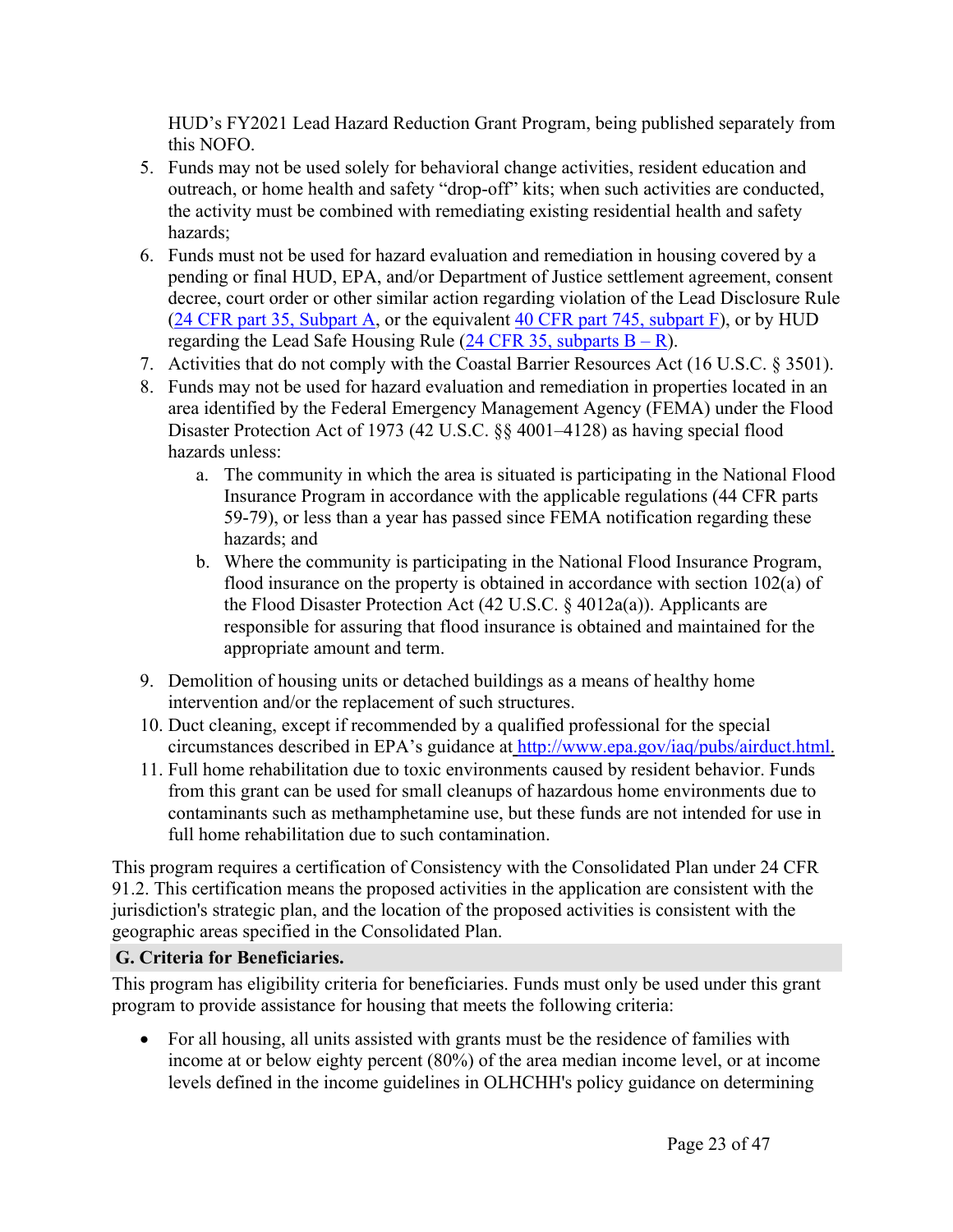income. Refer to PG-2014-01 Eligibility of Units for Assistance ([https://www.hud.gov/sites/documents/2014-01\\_UNIT\\_ELIGIBILITY.PDF\)](https://www.hud.gov/sites/documents/2014-01_UNIT_ELIGIBILITY.PDF).

Procedures for determining if a family is income-eligible are found in Policy Guidance PG 2017- 05, Income [Verification](https://www.hud.gov/sites/dfiles/HH/documents/PG%202017_05%20Income%20Verification%20Guidance%20Revision%20Finalrv.pdf) Guidance.

#### <span id="page-24-1"></span><span id="page-24-0"></span>**IV. Application and Submission Information. A. Obtaining an Application Package.**

#### **Instructions for Applicants.**

You must download both the Application Instructions and the Application Package from Grants.gov. You must verify that the Assistance Listing Number and Assistance Listing Description on the first page of the Application Package, and the Funding Opportunity Title and the Funding Opportunity Number match the Program and NOFO to which you are applying.

The Application Package contains the portable document forms (PDFs) available on Grants.gov, such as the SF-424 Family. The Instruction Download contains official copies of the NOFO and forms necessary for a complete application. The Instruction Download may include Microsoft Word, Microsoft Excel and additional documents.

An applicant demonstrating good cause may request a waiver from the requirement for electronic submission, for example, a lack of available Internet access in the geographic area in which your business offices are located. Lack of SAM registration or valid DUNS Number is not good cause. If you cannot submit your application electronically, you must ask in writing for a waiver of the electronic grant submission requirements. HUD will not grant a waiver if HUD does not receive your written mailed, shipped, or emailed request at least 15 calendar days before the application deadline and if you do not demonstrate good cause. If HUD waives the requirement, HUD must receive your paper application before the deadline of this NOFO. To request a waiver, you must contact:

Name: Yolanda Brown Email: Yolanda.A.Brown@hud.gov HUD Organization: **OLHCHH** Street: 451 7th Street SW (Room 8236) City: Washington, DC State: DC DISTRICT OF COLUMBIA Zip: 20410

The phone number above may also be reached by individuals who are deaf or hard of hearing, or who have speech disabilities, through the Federal Relay Services teletype service at 800-877-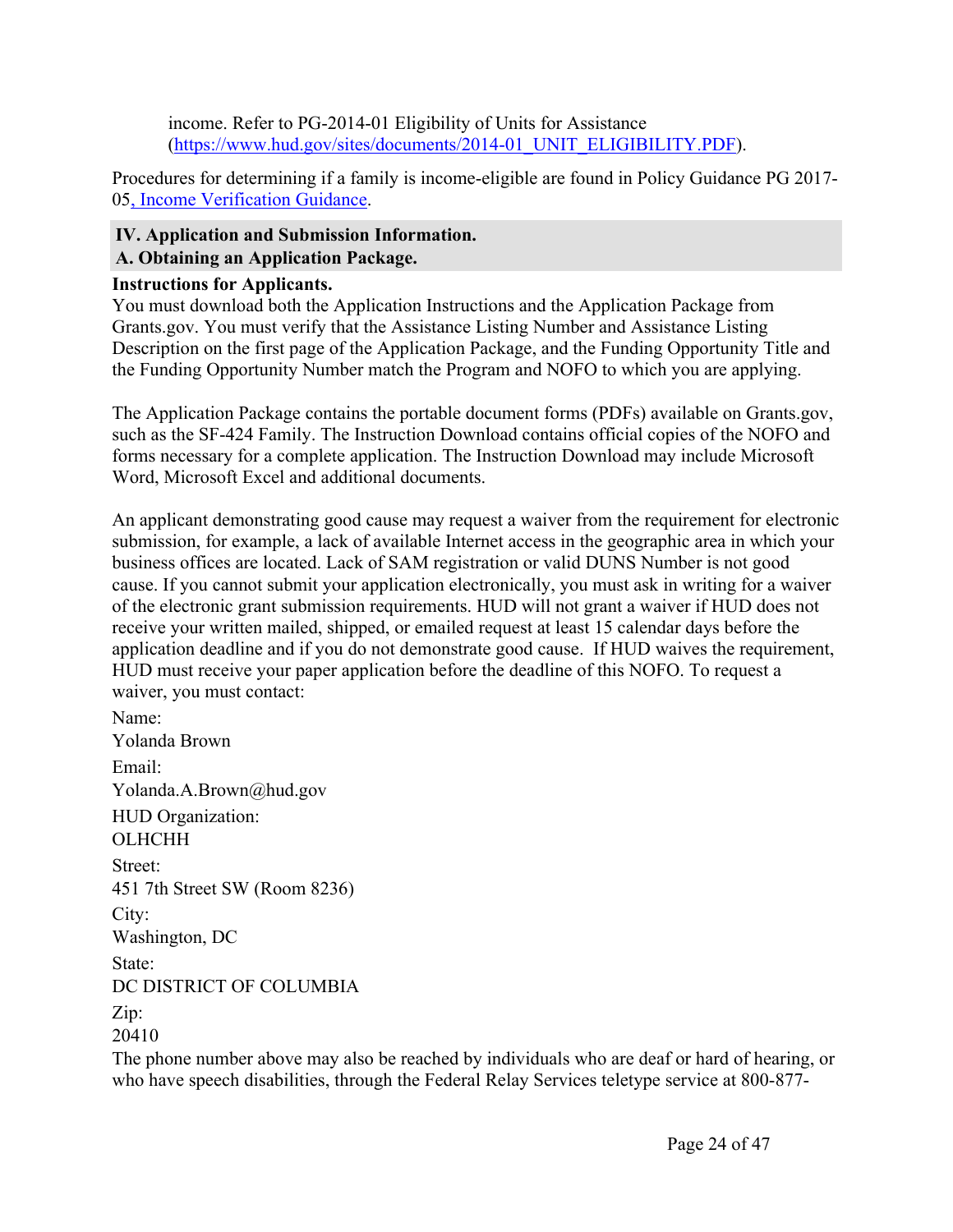8339; for additional means of communicating with federal agencies, go to [www.gsa.gov/fedrelay.](http://www.gsa.gov/fedrelay)

# <span id="page-25-0"></span>**B. Content and Form of Application Submission.**

You must verify that boxes 11, 12, and 13 on the SF-424 match the NOFO for which you are applying. If they do not match, you have downloaded the wrong Application Instruction and Application Package.

Submission of an application that is otherwise sufficient, under the wrong Assistance Listing and Funding Opportunity Number is non curable unless otherwise stated in Threshold requirements.

| <b>Forms/Assurances/Certifications</b>                                                                            | <b>Submission</b><br>Requirement                                                                | <b>Notes/Description</b>                                                                                                                                                                                                                                                                                                                                                  |
|-------------------------------------------------------------------------------------------------------------------|-------------------------------------------------------------------------------------------------|---------------------------------------------------------------------------------------------------------------------------------------------------------------------------------------------------------------------------------------------------------------------------------------------------------------------------------------------------------------------------|
| <b>Application for Federal Assistance</b><br>(SF424)                                                              | Submission is<br>required for<br>all applicants<br>by the<br>application<br>due date.           |                                                                                                                                                                                                                                                                                                                                                                           |
| <b>HUD Applicant Recipient</b><br>Disclosure Report (HUD) 2880<br>Applicant/Recipient<br>Disclosure/Update Report | HUD will<br>provide<br>instructions to<br>grantees on<br>how the form<br>is to be<br>submitted. | HUD instructions to grantees are<br>provided by webcast, To view the<br>webcast, click here.                                                                                                                                                                                                                                                                              |
| Form HUD 424 CBW<br><b>HUD Detailed Budget Worksheet</b>                                                          | Must be<br>submitted<br>with your<br>application                                                | Amounts on HUD 424 CBW must be<br>consistent with requested and matched<br>amounts on lines 18b-f of the SF424,<br>Application for Federal Assistance.                                                                                                                                                                                                                    |
| Disclosure of Lobbying Activities<br>$(SF\text{-}LLL)$<br>Certification of Lobbying<br>(SFLLLa)                   | HUD will<br>provide<br>instructions to<br>grantees on<br>how the form<br>is to be<br>submitted. | If any funds have been paid or will be<br>paid to any person for influencing or<br>attempting to influence an officer or<br>employee of any agency, a Member of<br>Congress, an officer or employee of<br>Congress, or an employee of a Member<br>of Congress in connection with this<br>commitment providing for the United<br>States to insure or guarantee a loan, the |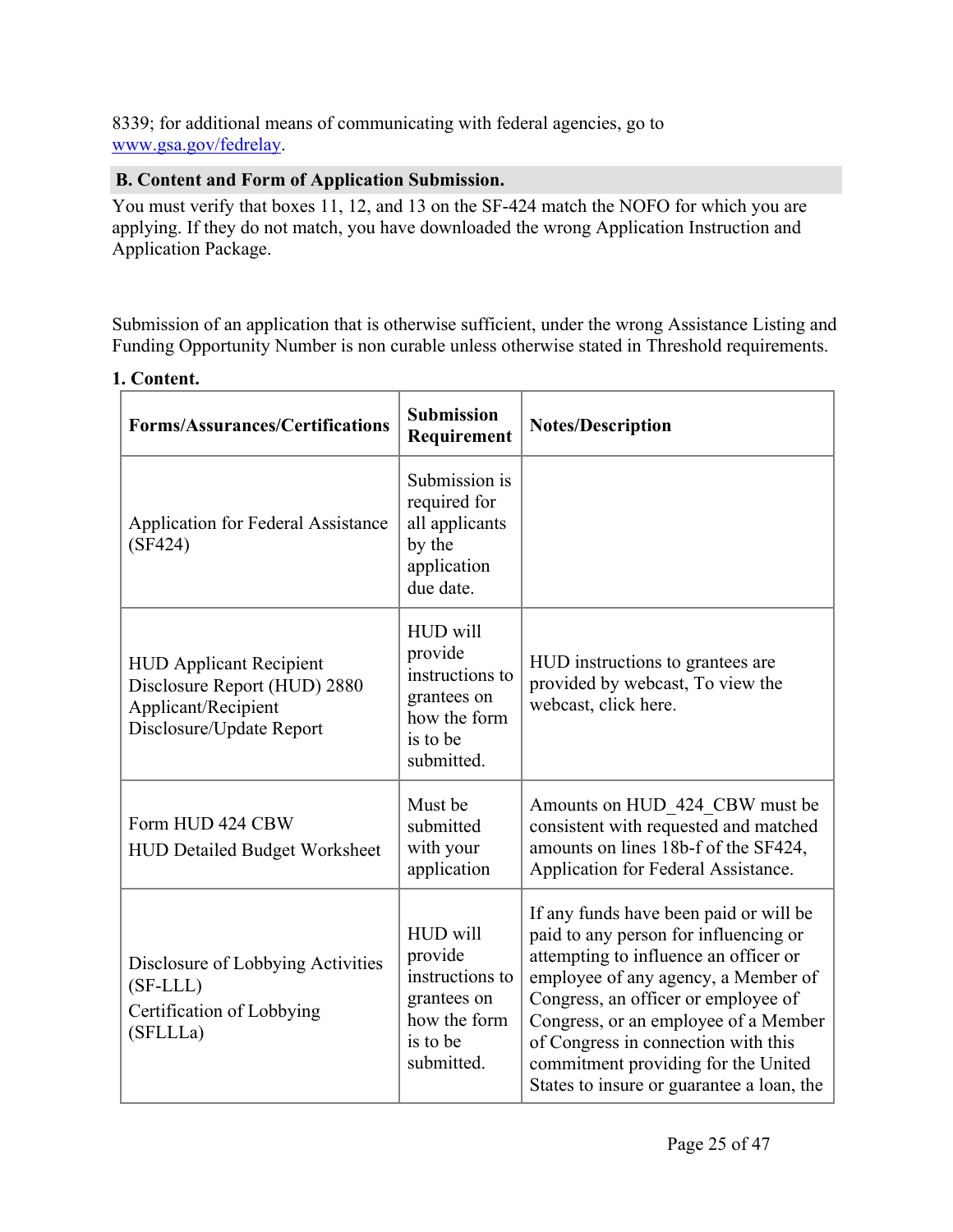| <b>Forms/Assurances/Certifications</b>                            | <b>Submission</b><br>Requirement                                                                                                                       | <b>Notes/Description</b>                                                                                                                                                                                                                                                                                                   |
|-------------------------------------------------------------------|--------------------------------------------------------------------------------------------------------------------------------------------------------|----------------------------------------------------------------------------------------------------------------------------------------------------------------------------------------------------------------------------------------------------------------------------------------------------------------------------|
|                                                                   |                                                                                                                                                        | applicant shall complete and submit the<br>SF-LLL, "Disclosure Form to Report<br>Lobbying," in accordance with its<br>instructions. Applicants must furnish<br>an executed copy of the Certification<br>Regarding Lobbying prior to award.                                                                                 |
| Acknowledgment of Application<br>Receipt (HUD2993), if applicable | This form is<br>applicable<br>only to<br>applications<br>submitted on<br>paper,<br>following<br>receipt of a<br>waiver of<br>electronic<br>submission. | This form is not required but is<br>available for applicants who want<br>confirmation that their hard-copy<br>application was received by HUD. The<br>form must be submitted with the<br>application, in accordance with the<br>application submission instructions<br>included in the waiver of electronic<br>submission. |

Additionally, your complete application must include the following narratives and non-form attachments.

# **2. Format and Form.**

Narratives and other attachments to your application must follow the following format guidelines.

15 Pages maximum length of narratives

Double spaced 12-point (minimum) Times Roman font on letter sized paper (8 1/2 x 11 inches) with at least 1-inch margins on all sides

While the rating factor response page limit does not include attachments, appendices, and other required forms, applicants must not rely on excessive appendices to address the rating factors. Clearly describe and support all responses within the rating factor narrative itself. Any information submitted in response to the Rating Factors beyond the page limit will not be used for review or rating.

a. **Appendices.** Resumes, Consolidated Plan's lead segment (or a link to it), and documentation of minimum match requirements through commitment letters are materials that must be provided in the appendices. These attachments must directly refer to the specific rating factor narrative to which they pertain. Material provided in the appendices must support Rating Factor narrative information and will not be used in lieu of information provided in response to the Rating Factors. Applicants are strongly urged to submit only information that is required and/or requested in the NOFO or relevant to a specific narrative response. All attachments must identify the related Rating Factor in the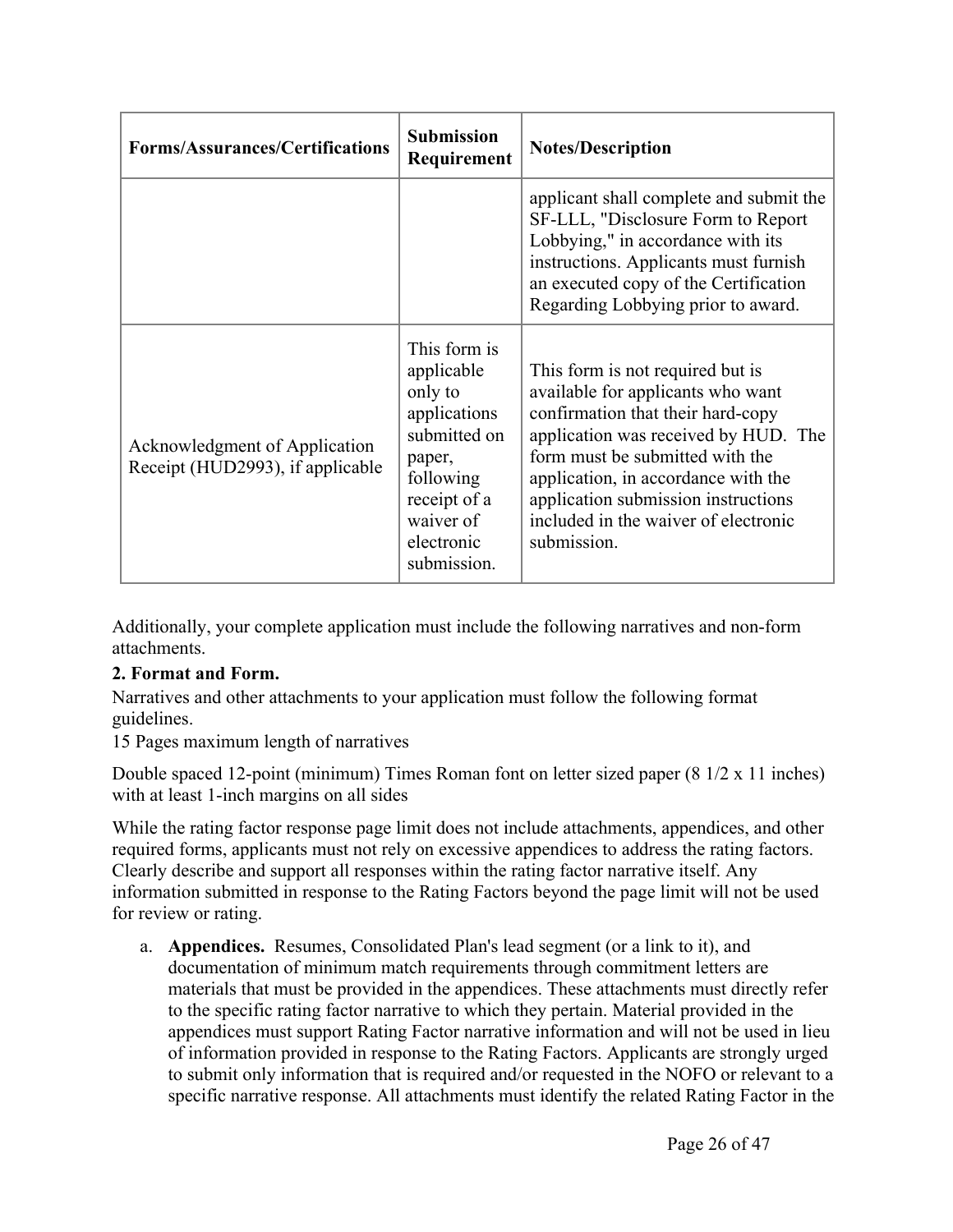page footer by providing the related Rating Factor number and the page number of the attachment (e.g., Factor 1 Attachment, page 1).

### <span id="page-27-0"></span>**C. System for Award Management (SAM) and Dun and Bradstreet Universal Numbering System (DUNS) Number.**

# **1. SAM Registration Requirement.**

Applicants must be registered with https:[//www.sam.gov/](http://www.sam.gov/) before submitting their application. Applicants must maintain current information in SAM on immediate and highest-level owner and subsidiaries, as well as on all predecessors that have been awarded a Federal contract or grant within the last three years, if applicable. Information in SAM must be current for all times during which the applicant has an active Federal award or an application or plan under consideration by HUD.

#### **2. DUNS Number Requirement.**

Applicants must provide a valid DUNS number, registered and active at https://www.sam.gov/ in the application. DUNS numbers may be obtained for free from Dun & Bradstreet.

#### **3. Requirement to Register with Grants.gov.**

Anyone planning to submit applications on behalf of an organization must register at grants.gov and be approved by the E-Biz POC in SAM to submit applications for the organization. Registration for SAM and grants.gov is a multi-step process and can take four (4) weeks or longer to complete if data issues arise. Applicants without a valid registration cannot apply through grants.gov. Complete registration instructions and guidance are provided on grants.gov.

#### <span id="page-27-1"></span>**D. Application Submission Dates and Times.**

# **Application Due Date Explanation**

The application deadline is 11:59:59 PM Eastern Standard time on

#### 09/21/2021

Applications must be received no later than the deadline, or, if HUD has issued you a waiver allowing you to submit your application in paper form, by HUD no later than the deadline.

Submit your application to Grants.gov unless a waiver has been issued allowing you to submit your application in paper form. Instructions for submitting your paper application will be contained in the waiver of electronic submission.

"Received by Grants.gov" means the applicant received a confirmation of receipt and an application tracking number from Grants.gov. Grants.gov then assigns an application tracking number and date-and timestamps each application upon successful receipt by the Grants.gov system. A submission attempt not resulting in confirmation of receipt and an application tracking number is not considered received by Grants.gov.

Applications received by Grants.gov must be validated by Grants.gov to be received by HUD.

"Validated by Grants.gov" means the application has been accepted and was not rejected with errors. You can track the status of your application by logging into Grants.gov, selecting "Applicants" from the top navigation, and selecting "Track my application" from the dropdown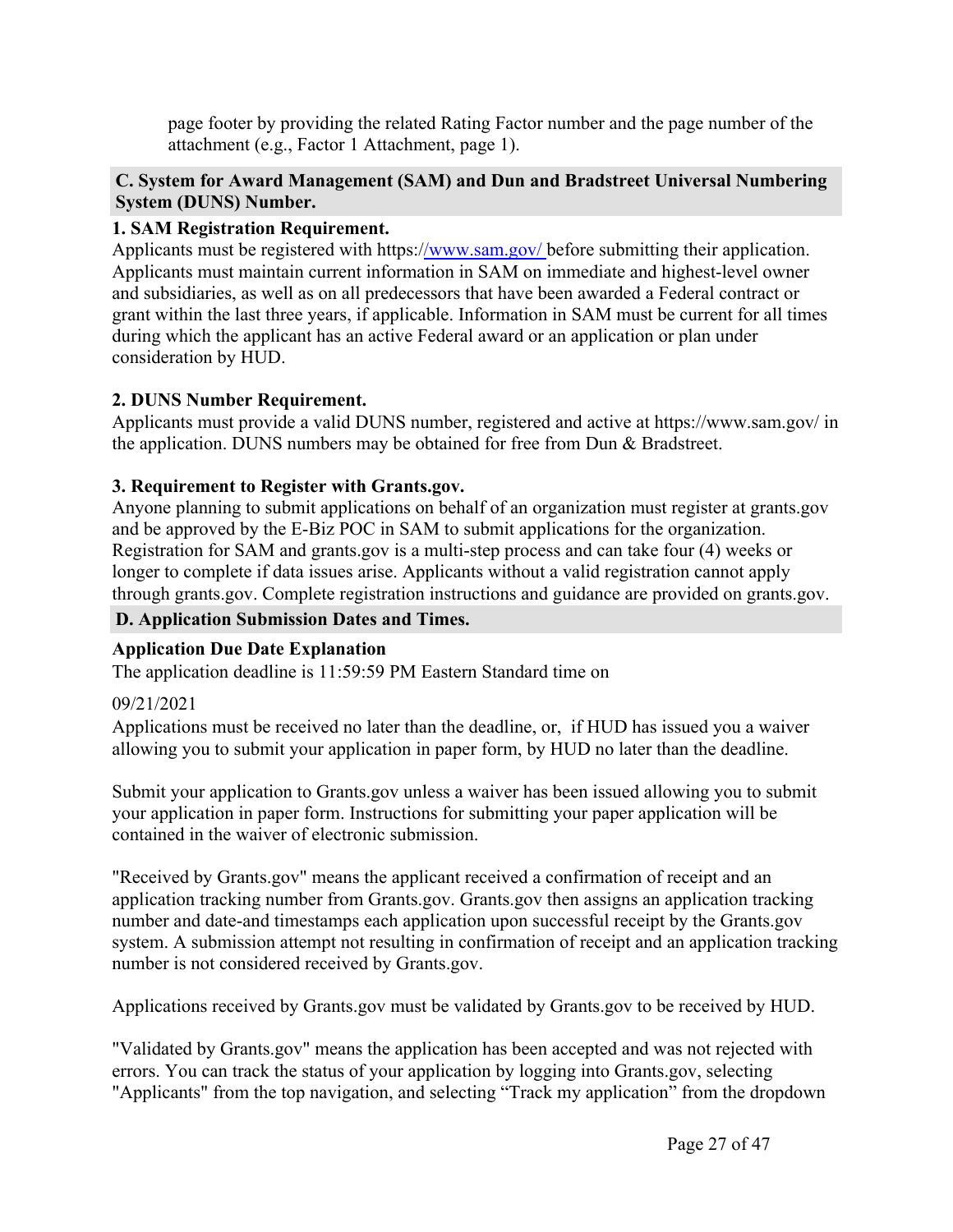list. If the application status is "rejected with errors," you must correct the error(s) and resubmit the application before the 24-hour grace period ends. Applications in "rejected with errors" status after the 24-hour grace period expires will not be received by HUD. Visit Grants.gov for a complete description of processing steps after applying.

HUD strongly recommends you submit your applications at least **48 hours before the deadline** and during regular business hours to allow enough time to correct errors or overcome other problems.

**Grants.gov Customer Support.** Grants.gov provides customer support information on its website at <https://www.grants.gov/web/grants/support.html> . Applicants having difficulty accessing the application and instructions or having technical problems can receive customer support from Grants.gov by calling (800) 518-GRANTS (this is a toll-free number) or by sending an email to support $(a)$ grants.gov. The customer support center is open 24 hours a day, seven days per week, except Federal holidays. The phone number above may also be reached by individuals who are deaf or hard of hearing, or who have speech disabilities, through the Federal Relay Service's teletype service at 800-877-8339.

You can verify the contents of your submitted application to confirm Grants.gov received everything you intended to submit. To verify the contents of your submitted application:

- Log in to Grants.gov.
- Click the Check Application Status link, which appears under the Grant Applications heading in the Applicant Center page. This will take you to the Check Application Status page.
- Enter search criteria and a date range to narrow your search results.
- Click the Search button. To review your search results in Microsoft Excel, click the Export Data button.
- Review the Status column, to view more detailed submission information, click the Details link in the Actions column.
- To download the submitted application, click the Download link in the Actions column.

Please make note of the Grants.gov tracking number as it will be needed by the Grants.gov Help Desk if you seek their assistance.

HUD may extend the application deadline for any program if Grants.gov is offline or not available to applicants for at least 24 hours immediately prior to the deadline date, or the system is down for 24 hours or longer and impacts the ability of applicants to cure a submission deficiency within the grace period.

HUD may also extend the application deadline upon request if there is a presidentially declared disaster in the applicant's area.

If these events occur, HUD will post a notice on its website establishing the new, extended deadline for the affected applicants. HUD will also include the fact of the extension in the program's Notice of Funding Awards required to be published in the Federal Register.

In determining whether to grant a request for an extension based on a presidentially-declared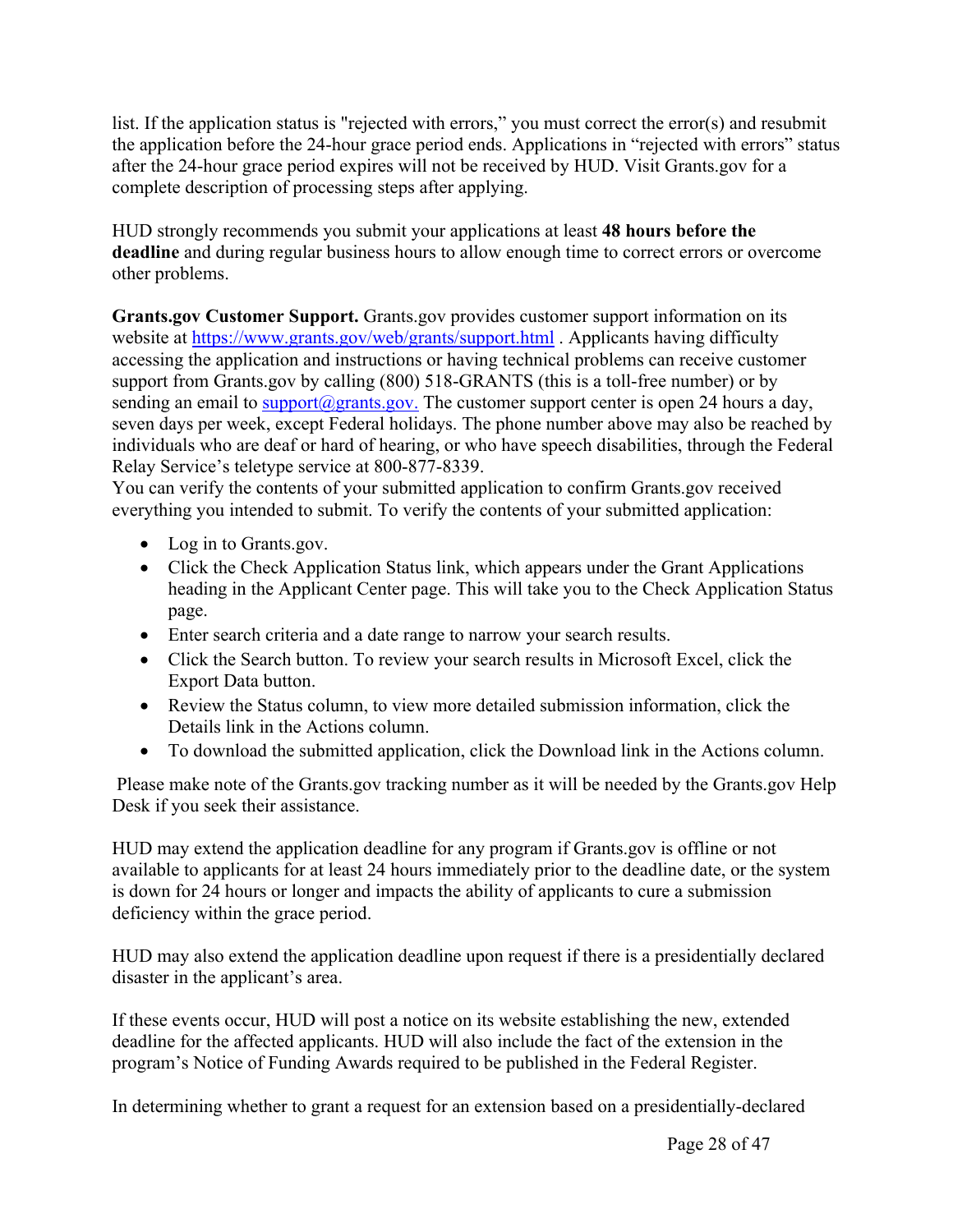disaster, HUD will consider the totality of the circumstances including the date of an applicant's extension request (how closely it followed the basis for the extension), whether other applicants in the geographic area are similarly affected by the disaster, and how quickly power or services are restored to enable the applicant to submit its application.

**PLEASE NOTE:** Busy servers, slow processing, large file sizes, improper registration or password issues are not valid circumstances to extend the deadline dates or the grace period.

### **1. Amending or Resubmitting an Application.**

Before the submission deadline, you may amend a validated application through Grants.gov by resubmitting a revised application containing the new or changed material. The resubmitted application must be received and validated by Grants.gov by the applicable deadline.

If HUD receives an original and a revised application for a single proposal, HUD will evaluate only the last submission received by Grants.gov before the deadline.

#### **2. Grace Period for Grants.gov Submissions.**

If your application is received by Grants.gov before the deadline, but is rejected with errors, you have a grace period of 24 hours after the application deadline to submit a corrected, received, and validated application through Grants.gov. The date and time stamp on the Grants.gov system determines the application receipt time. Any application submitted during the grace period not received and validated by Grants.gov will not be considered for funding. There is no grace period for paper applications.

#### **3. Late Applications.**

An application received after the NOFO deadline date that does not meet the Grace Period requirements will be marked late and will not be received by HUD for funding consideration. Improper or expired registration and password issues are not causes that allow HUD to accept applications after the deadline.

#### **4. Corrections to Deficient Applications.**

HUD will not consider information from applicants after the application deadline.

HUD will uniformly notify applicants of each curable deficiency. See curable deficiency in the definitions section (Section I.A.3). Examples of curable (correctable) deficiencies include inconsistencies in the funding request and failure to submit required certifications. These examples are non-exhaustive.

When HUD identifies a curable deficiency, HUD will notify the authorized organization representative identified on the SF 424 Application for Federal Assistance via email. This email is the official notification of a curable deficiency.

Applicants must email corrections of curable deficiencies to applicationsupport $\omega$ hud.gov within the time limits specified in the notification. The time allowed to correct deficiencies will be no less than 48 hours and no more than 14 calendar days from the date of the email notification. The start of the cure period will be the date stamp on the email sent from HUD. If the deficiency cure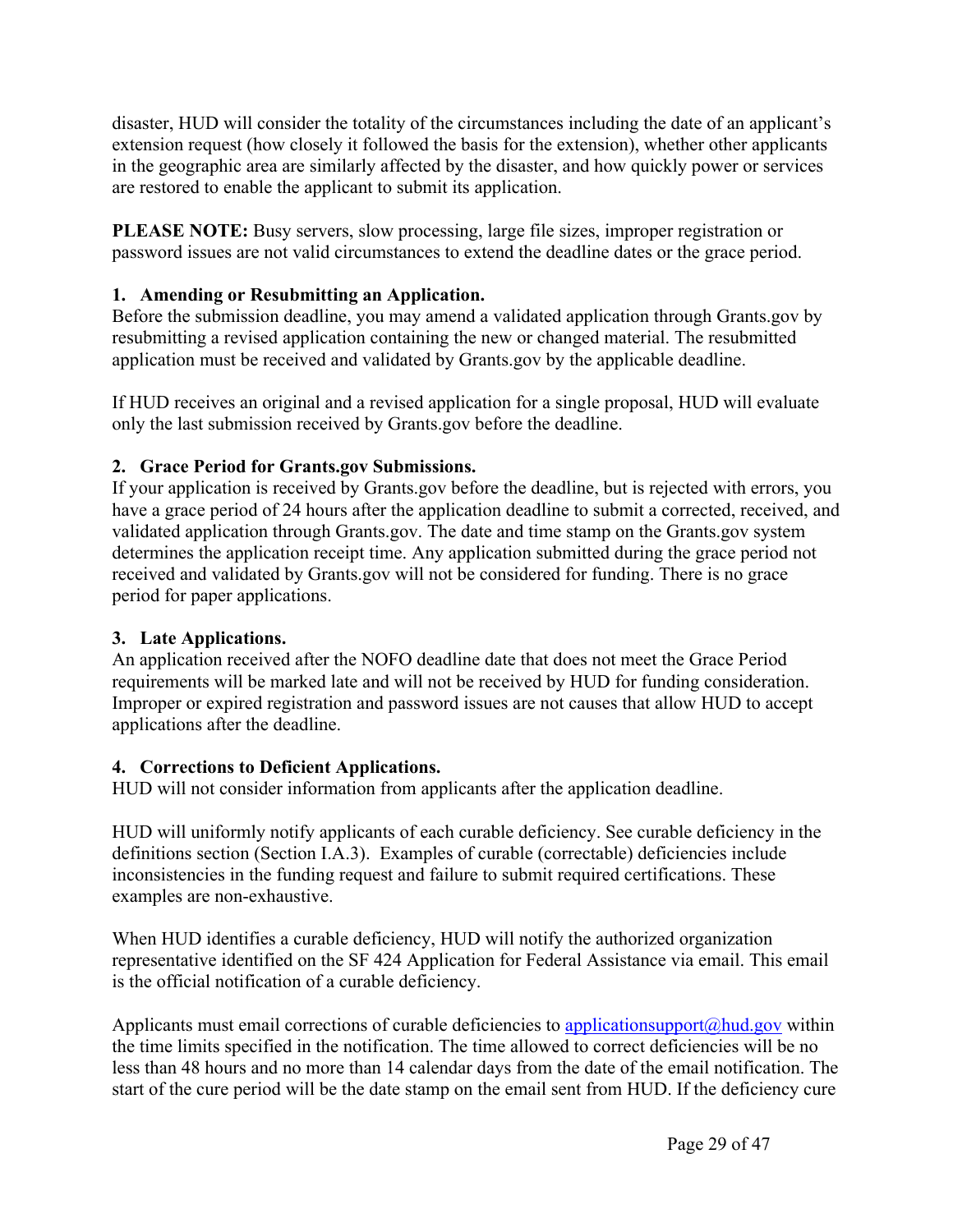deadline date falls on a Saturday, Sunday, Federal holiday, or on a day when HUD's Headquarters are closed, then the applicant's correction must be received on the next business day HUD Headquarters offices in Washington, DC are open.

The subject line of the email sent to [applicationsupport@hud.gov](mailto:applicationsupport@hud.gov) must state: Technical Cure and include the Grants.gov application tracking number or the GrantSolutions application number (e.g., Subject: Technical Cure - GRANT123456 or Technical Cure - XXXXXXXXXXX). If this information is not included, HUD cannot match the response with the application under review and the application may be rejected due to the deficiency.

Corrections to a paper application must be sent in accordance with and to the address indicated in the notification of deficiency. HUD will treat a paper application submitted in accordance with a waiver of electronic application containing the wrong DUNS number as having a curable deficiency. Failure to correct the deficiency and meet the requirement to have a DUNS number and active registration in SAM will render the application ineligible for funding.

**5. Authoritative Versions of HUD NOFOs.** The version of these NOFOs as posted on Grants.gov are the official documents HUD uses to solicit applications.

**6. Exemptions.** Parties that believe the requirements of the NOFO would impose a substantial burden on the exercise of their religion should seek an exemption under the Religious Freedom Restoration Act (RFRA).

#### <span id="page-30-0"></span>**E. Intergovernmental Review.**

This program is not subject to Executive Order 12372, Intergovernmental Review of Federal Programs.

# <span id="page-30-1"></span>**F. Funding Restrictions.**

Funding Restriction are provided in Section III.F. Program-Specific Requirements.

# **Indirect Cost Rate.**

Applicants other than state and local governments. If you have a Federally negotiated indirect cost rate, your application must clearly state the approved rate and distribution base and must include a letter or other documentation from the cognizant agency showing the approved rate. If your agency does not have a current negotiated rate (including provisional) rate and elects to use the de minimis rate, your application must clearly state you intend to use the de minimis rate of 10% of Modified Total Direct Costs (MTDC). As described in 2 CFR 200.403, costs must be consistently charged as either indirect or direct costs but may not be double charged or inconsistently charged as both. Once elected, the de minimis rate must be applied consistently for all Federal awards until you choose to negotiate for a rate, which you may apply to do at any time. Documentation of the decision to use the de minimis rate must be retained on file for audit.

State and local governments. If your department or agency unit has a Federally negotiated indirect cost rate, your application must include that rate, the applicable distribution base, and a letter or other documentation from the cognizant agency showing the negotiated rate. If your department or agency unit receives more than \$35 million in direct Federal funding per year, you may not claim indirect costs until you receive a negotiated rate from your cognizant agency for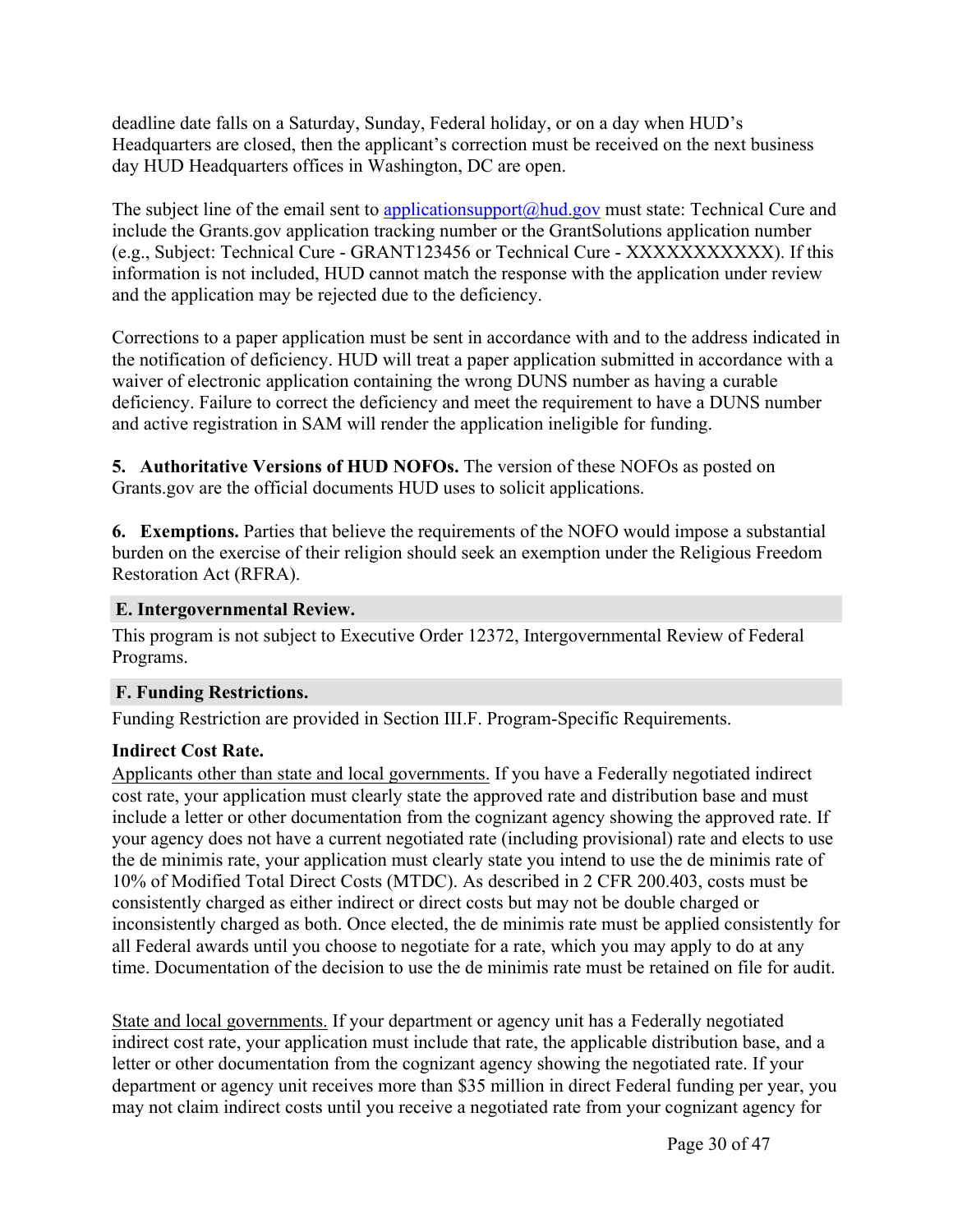indirect costs as provided in Appendix VII to 2 CFR Part 200.

If your department or agency unit receives no more than \$35 million in direct Federal funding per year and your department or agency unit has developed and maintains an indirect cost rate proposal and supporting documentation for audit in accordance with 2 CFR Part 200, Appendix VII, you may use the rate and distribution base specified in that indirect cost rate proposal. Alternatively, if your department or agency unit receives no more than \$35 million in direct Federal funding per year and does not have a current negotiated rate (including provisional) rate, you may elect to use the de minimis rate of 10% of MTDC. As described in 2 CFR 200.403, costs must be consistently charged as either indirect or direct costs but may not be double charged or inconsistently charged as both. Once elected, the de minimis rate must be applied consistently for all Federal awards until you choose to negotiate for a rate, which you may apply to do at any time. Documentation of the decision to use the de minimis rate must be retained on file for audit.

Normal indirect cost rules under 2 CFR part 200, subpart E apply. If you intend to charge indirect costs to your award, your application must clearly state the rate and distribution base you intend to use. If you have a Federally negotiated indirect cost rate, your application must also include a letter or other documentation from the cognizant agency showing the approved rate. Successful applicants whose rate changes after the application deadline must submit new rate and documentation.

Statutory or Regulatory Restrictions Apply – ONLY if a statute or regulation imposes restrictions that are different from the indirect cost rate requirements in 2 CFR 200, OR there has been a HUD-wide decision to prevent program offices from seeking an approved deviation from the negotiated rates under the conditions provided by 2CFR 200.414(c).

# <span id="page-31-0"></span>**G. Other Submission Requirements.**

# **1. Application, Assurances and Certifications.**

Standard Form 424 (SF-424) Application for Federal Assistance Programs is the governmentwide form required to apply for Application for Federal Assistance Programs, discretionary Federal grants and other forms of financial assistance programs. Applicants for this Federal assistance program must submit all required forms in the SF-424 Family of forms, including SF-424B (Assurances of Non construction Programs) or SF424D (Assurances for Construction Programs).Applications receiving funds for both non-construction programs and construction programs must submit both the SF-424B and SF-424D.

By signing the forms in the SF-424 either through electronic submission or in paper copy submission (for those granted a waiver), the applicant and the signing authorized organization representative affirm that they have reviewed the certifications and assurances associated with the application for Federal assistance and (1) are aware the submission of the SF-424 is an assertion that the relevant certifications and assurances are established and (2) acknowledge that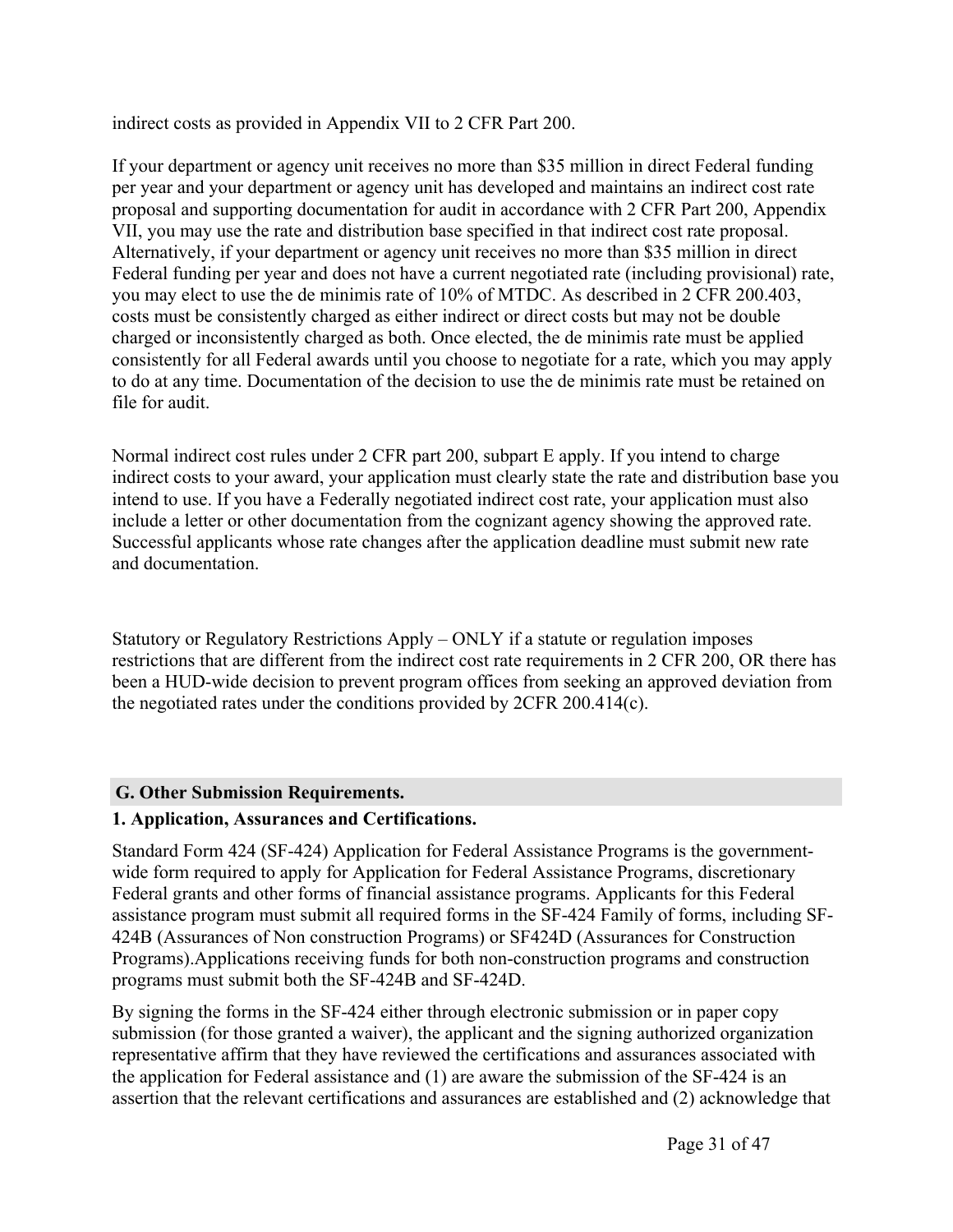the truthfulness of the certifications and assurances are material representations upon which HUD will rely when making an award to the applicant. If it is later determined the signing authorized organization representative to the application made a false certification or assurance, caused the submission of a false certification or assurance, or did not have the authority to make a legally binding commitment for the applicant, the applicant and the individual who signed the application may be subject to administrative, civil, or criminal action. Additionally, HUD may terminate the award to the applicant organization or pursue other available remedies. Each applicant is responsible for including the correct certifications and assurances with its application submission, including those applicable to all applicants, those applicable only to Federally recognized Indian tribes, or Alaska native villages and those applicable to applicants other than federally recognized Indian tribes or Alaska native villages.

**Assurances.** By submitting your application, you provide assurances that, if selected to receive an award, you will comply with U.S. statutory and public policy requirements, including, but not limited to civil rights requirements. Applicants and recipients are required to submit assurances of compliance with federal civil rights requirements. *See, e.g.,* Title VI of the Civil Rights Act of 1964, Title IX of the Education Amendments Act of 1972, Section 504 of the Rehabilitation Act of 1973, and the Age Discrimination Act of 1975; *see also* 24 C.F.R. §§ 1.5; 3.115; 8.50; and 146.25. HUD accepts these assurances in the form of the SF-424B and SF-424D, which also require compliance with all general federal nondiscrimination requirements in the administration of the grant.

# <span id="page-32-1"></span><span id="page-32-0"></span>**V. Application Review Information. A. Review Criteria.**

# **1. Rating Factors.**

# Criteria

This application is organized into three rating factors. Rating Factor 1 will assess the applicant's capacity to administer a grant, review its experience with similar grant programs, document and assess the proposed partners that will participate in the grant program, and assess the applicant's fiscal policies and capabilities. Rating Factor 2 will document selected data points to judge the level of need for the grant program. Rating Factor 3 will review the proposed budget and assess the viability of the proposed expenditures. Up to two (2) preference points may be awarded for census tracts designated as an Opportunity Zone or Promise Zones. An application must receive a total score of at least seventy-five (75) points to be considered for funding.

The following chart provides guidance on how points will be awarded for each of the three (3) rating factors. Reviewers will apply this guidance to the applicant's responses and award points accordingly. The applicant must provide detailed, succinct narrative responses **(no more than fifteen (15) pages)** for all requested Rating Factor information. Points will not be awarded if responses do not provide the information requested.

| Qualitative<br>rating | <b>Rating level explanation</b>                                                                                                                                                                       | $\frac{6}{6}$ |
|-----------------------|-------------------------------------------------------------------------------------------------------------------------------------------------------------------------------------------------------|---------------|
| Outstanding           | Answer is thorough and provides high confidence that the criteria<br>are surpassed, or that the applicant will likely surpass the<br>performance criteria covered by the question within the time and | 100%          |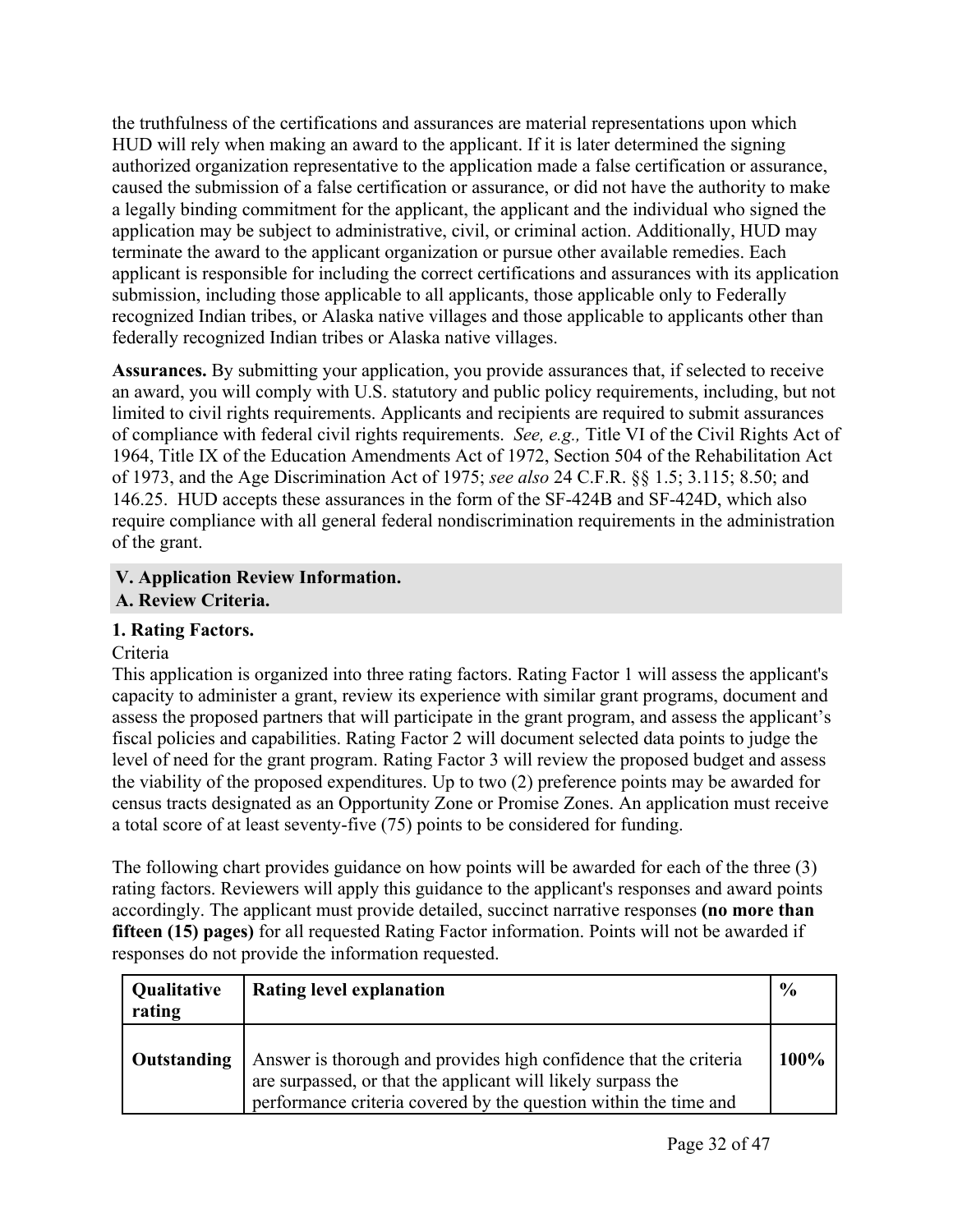|                           | cost established. There were no weaknesses noted. The description<br>gives confidence of a high probability of success.                                                                                                                                                                                                                                                                                                                    |     |
|---------------------------|--------------------------------------------------------------------------------------------------------------------------------------------------------------------------------------------------------------------------------------------------------------------------------------------------------------------------------------------------------------------------------------------------------------------------------------------|-----|
| Good                      | No significant weaknesses noted. Weaknesses or concerns can be<br>corrected with just a moderate amount of effort. In general, the<br>answer gives confidence that the applicant will likely meet the<br>performance criteria covered by the question within the time and<br>cost established.                                                                                                                                             | 75% |
| Fair                      | Answer provided generally meets the standards required, but has<br>information weaknesses, or design or concept flaws that, while<br>correctable, will likely require considerable effort. The applicant<br>may not have fully answered the question. The answer is mediocre,<br>and therefore, gives concern whether the applicant will meet the<br>performance criteria covered by the question within the time and<br>cost established. | 50% |
| Poor                      | Answer is vague or has substantial programmatic weaknesses that<br>would require substantial efforts to correct. There is a low<br>likelihood that the applicant will meet the performance criteria<br>covered by the question within the time and cost established.                                                                                                                                                                       | 25% |
| Non-<br><b>Responsive</b> | Applicant did not address question or answer shows a lack of<br>understanding of requirements and/or concepts. Poor design<br>concept and no or very little confidence that the applicant will meet<br>the performance criteria covered by the question within the time<br>and cost established. Success regarding this element is very<br>unlikely.                                                                                       | 0%  |

#### **Summary of Applicant Scoring, point distribution**

| 45 points |
|-----------|
| 30 points |
| 25 points |
| 2 points  |
|           |

Total Points 102 points

The maximum number of points to be awarded is 102.

### **Rating Factor 1-Applicant and Partner Capacity Maximum Points:** 45

Applicants must demonstrate that their organization has sufficiently identified qualified personnel, or will actively retain qualified professionals, and is prepared to perform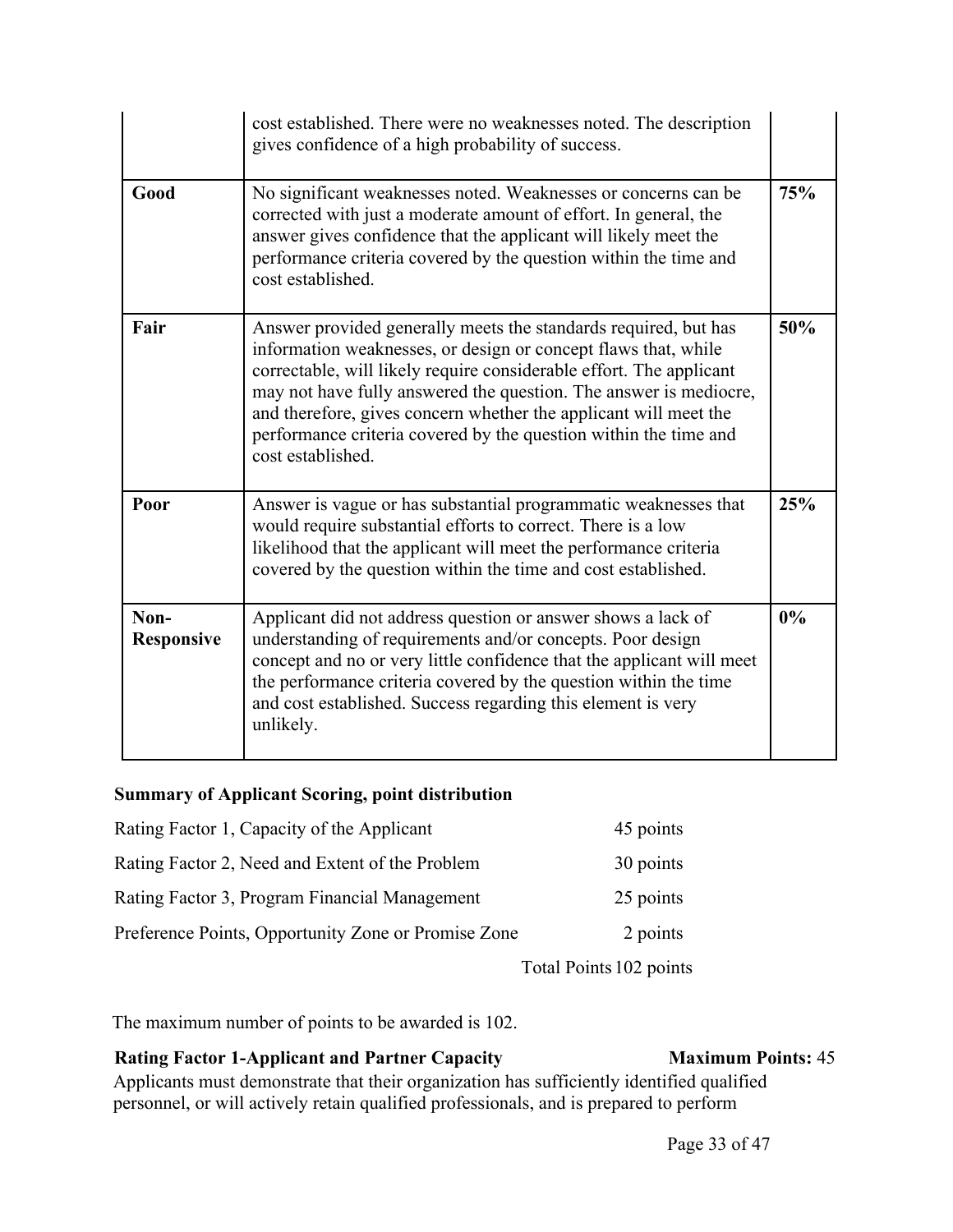identification and remediation of housing related health hazards activities within sixty (60) days of the grant award to successfully implement and complete the project. If any of the key personnel titles/roles listed below are not currently filled when the applicant submits the application, the applicant must describe a plan to fill the vacancies.

A. **Key Personnel (15 points maximum).** Key personnel must include, at a minimum, a Project Director (PD) and a Program Manager (PM). The program manager is required to **dedicate at least fifty percent (50%) of their time to this grant**. Unless financial management of the grant falls under the responsibility of the PD or PM, the applicant must also identify the person responsible for the financial management of the grant. Resumes, no longer than three (3) pages, of the key personnel and job descriptions for planned key personnel, including the person responsible for the financial management of the grant are required at time of application submission. Furthermore, the applicant must describe the roles and responsibilities of each key personnel for the project. Please do not include the Social Security Numbers (SSN) of any person. Use the format below to provide this required information.

**Personnel Name & Organization Title/Role % Time (FTE)\***

Project Director Program Manager Financial Manager (if applicable)

 $*$  FTE = Full time equivalent; if labor hours are used, convert to FTE based on 1 FTE = 2,080 hours per year.

The day-to-day Program Manager must be experienced in housing code, housing rehabilitation, lead hazard control, or other work related to the project. The Program Manager must have demonstrated project management experience. If the applicant has not yet hired a Program Manager, a job announcement for Program Manager position must be included in the Appendix of the application. Please note: Applications that propose key personnel that do not meet the minimum qualifications described above will not receive full points under this subfactor.

- B. **Program Administration and Oversight (15 points maximum).** The applicant must describe how the program will be administered. In general, there are four (4) key stages in the life of a grant: application, start-up, implementation, and closeout. The applicant will need to describe a work plan or procedures to address start-up and implementation phases of the grant that includes specific, measurable, and time-phased objectives for each major program activity, grant staffing, project management system, and/or financial management systems. Additionally, the applicant must briefly describe how grant oversight and targeted monitoring of all sub-grantees and contractors for enforcement of grant terms, conditions and specifications of contracts or other formal agreements will be met. (8 points)
- 1. Describe how funding will flow from the applicant to those who will perform work as the sub-recipients or contractors. Outline how grant-related work will be approved prior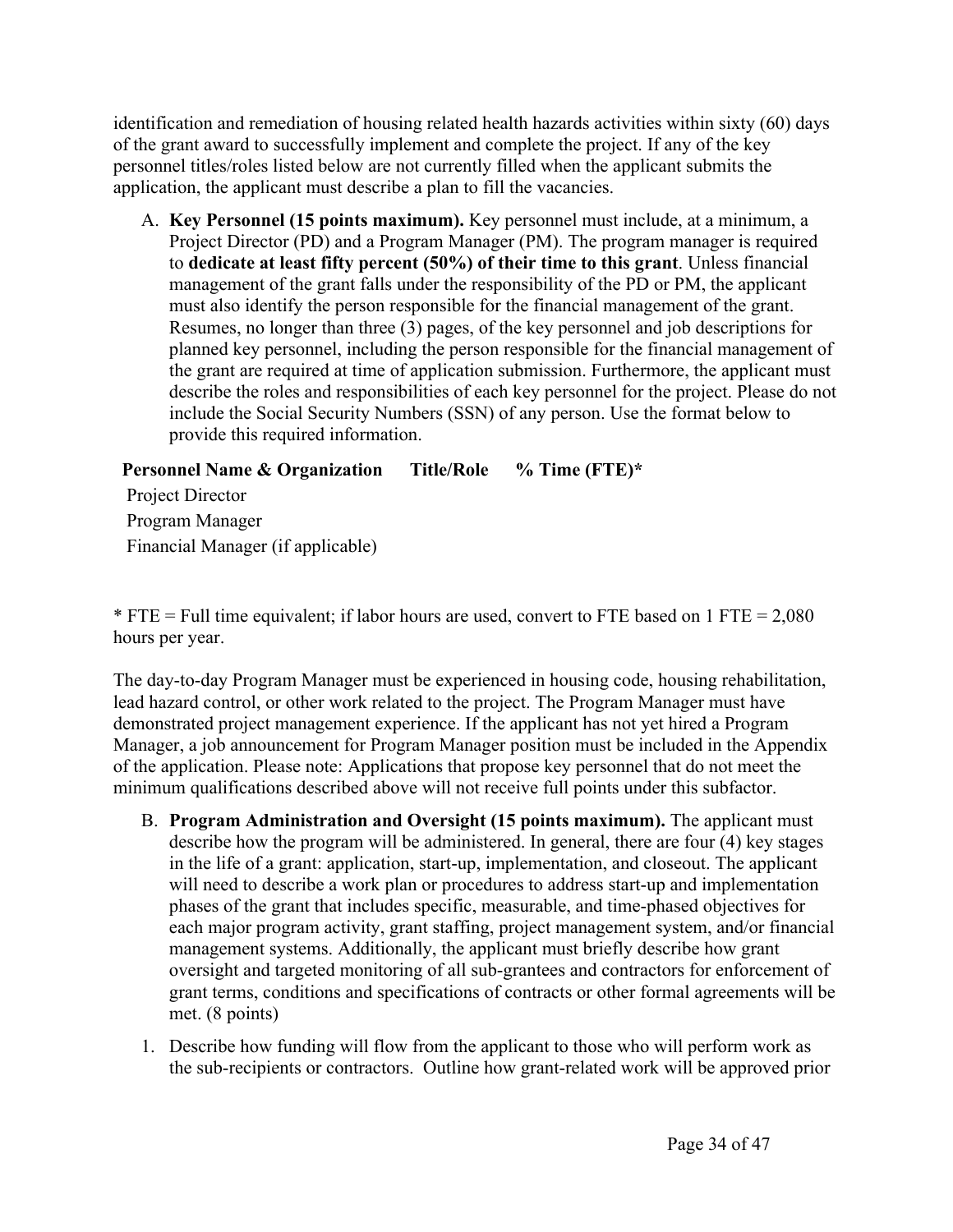to the payment of invoices for services and before invoices are submitted to HUD for reimbursement. (5 points)

2. Section 3 Compliance (2 points). The applicant's work plan must describe a strategy for hiring local low-income residents, providing training opportunities and awarding contracts to local Section 3 businesses. Applicants should:

a) outline their plan to notify residents and contractors about jobs and contracts that may become available;

b) notify potential contractors about the requirements of Section 3; and

c) hire local residents and award contracts to local businesses; and assist in obtaining compliance among contractors and subcontractors.

- Exemption: Recipients that are subject to and complying with Indian employment and contract preference laws adopted in accordance with the Indian Self-Determination and Education Assistance Act (25 USCS 5307(b)) are deemed to be in compliance with the requirements of Section 3. Recipients are required to direct training and employment opportunities and subgrants and subcontracts to Indians and Indian owned organizations. Tribes must comply with Section 3 to the maximum extent feasible, but not in derogation of Indian Preference requirements.
- C. **Partner Capacity (5 points maximum).** In order to implement a successful grant program, HUD recognizes the importance of partners and partnerships. Applicants are strongly encouraged to partner with community-based organizations, including faithbased organizations, city, county/parish, or other unit of local government to carry out program activities. Please include details on the relationship and any formal agreements for the work. Moreover, identify the following related to partner organizations that will receive federal funds and administer services for the proposed grant program:
- 1. List and describe any partners the applicant's program will work with to provide critical services and activities under this grant program. These activities may include outreach, community education, marketing, inspection, and housing evaluations and interventions. Examples of partnerships could include Health Departments, Housing Authorities, Code Enforcement, Community Development Organizations, etc.
- 2. Any additional partners that have committed to partner with the applicant on the program. Detail each critical partner entities' qualifications and experience in initiating and implementing related public health, environmental health, or housing projects. Document their track record with the development of affordable housing, mixed-income housing, and other large-scale redevelopments. Additionally, provide a detailed example of completed, comparable housing development projects in which the Housing Implementation Entity had primary responsibility for implementing day-to-day development (including securing financing and providing completion and long-term operating guarantees) and performing ongoing asset management activities. **Please note: points will be awarded based on (the partner organization's) relevant experience and the extent to which the application details their contribution to this project.**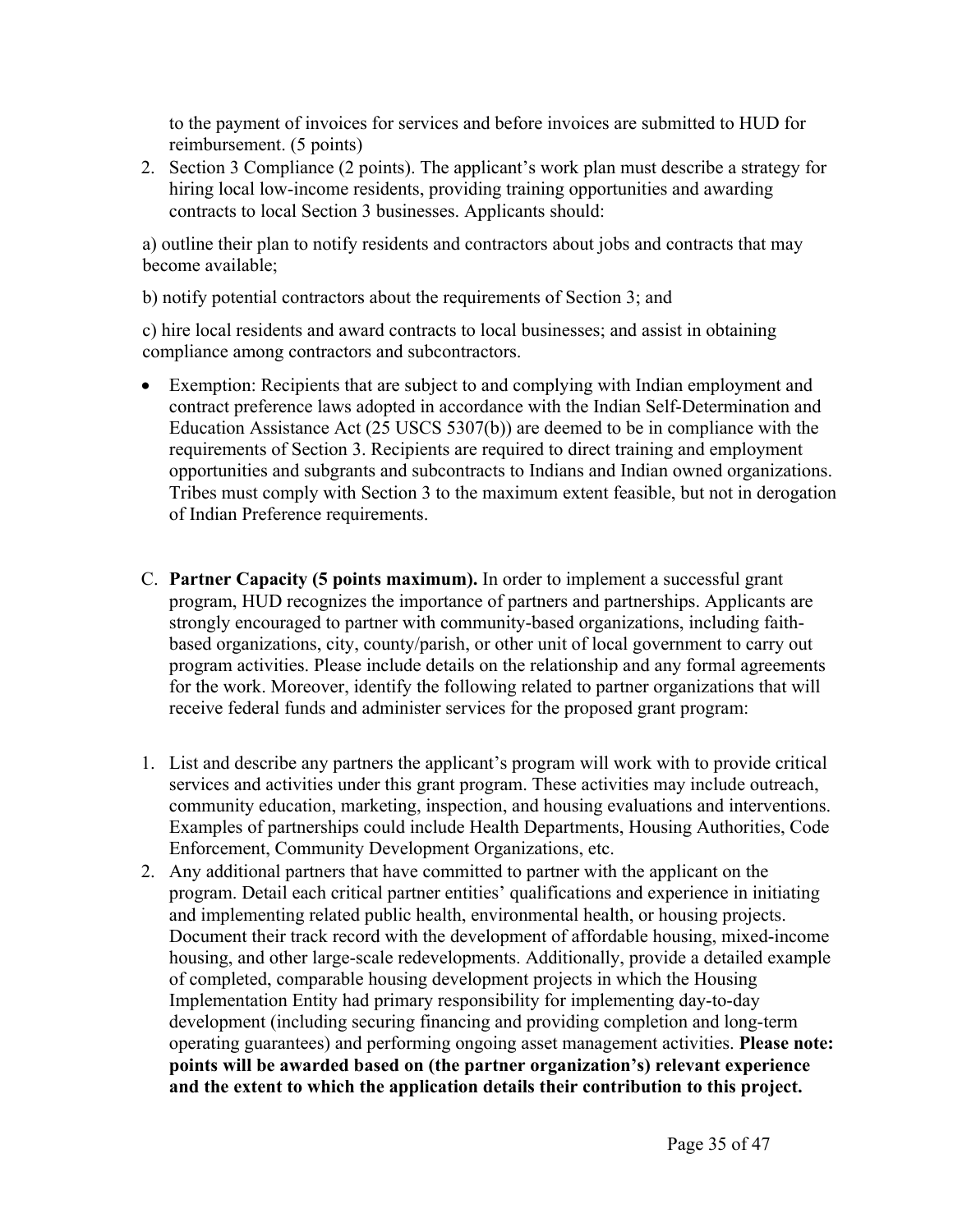3. List the key personnel from each of these critical partner entities, their respective roles and responsibilities, their qualifications and experience, and the percentages of time committed for all key personnel identified. Provide this information in the narrative for each of the key personnel from the critical partner entities. Lastly, include the DUNS number and Legal Business Name of all partner organizations. For any partner that has no DUNS number, include the date of incorporation**. Please note: If a partner organization will be a co-recipient or subrecipient, it needs to acquire a DUNS number.**

#### D. **Relevant Organization Experience (10 Points maximum)**

1. List federal, state, and local projects completed by the applicant's organization that demonstrate experience in implementing public health, environmental health, weatherization, environmental, health or housing programs, e.g., Community Development Block Grant's housing rehabilitation activities, Childhood Lead Poisoning Prevention Program, Healthy Homes Demonstration, Healthy Homes Production, Weatherization, public health work with local Health departments, comparable state or local Healthy Homes programs, etc. in the three years before the submission date for this NOFO. (5 points)

2. Describe how the applicant administered similar programs, including whether performance benchmarks were achieved, program oversight was addressed and if financial management controls were successfully implemented. **Please note: If significant experience providing oversight and management of similar programs is not described, applicants will not receive full points.** (5 points)

# **Rating Factor 2-Need and Extent of the Problem Maximum Points:** 30

Applicants will be scored in this rating factor based on documented need as evidenced by the submission of thorough, credible, and appropriate data and information. The data submitted in response to this rating factor will be verified using data available from the Census, HUD user, and other local and state published data available to HUD. Applicants should ensure that the current residents of the target area, whose demographic characteristics constitute the data for this rating factor, are the individuals and families who should receive priority for the benefits of the funded programs, and this should be addressed in the remainder of the application. Points will be awarded in this rating factor based on the applicant's response to the information requested below: (Please note: Data should be provided that is within the jurisdiction/target area. Do not provide data that overlaps into another jurisdiction).

# **a. Project Narrative (10 points maximum).**

Please provide a narrative describing in detail the housing related hazards the applicant will prioritize for intervention. Refer

to [https://www.hud.gov/program\\_offices/healthy\\_homes/hhhhtc](https://www.hud.gov/program_offices/healthy_homes/hhhhtc) for the twenty-nine (29) common hazards the Healthy Homes Production program addresses.

# b. **Demographic data. (5 points maximum).**

• Total population of the Target Area,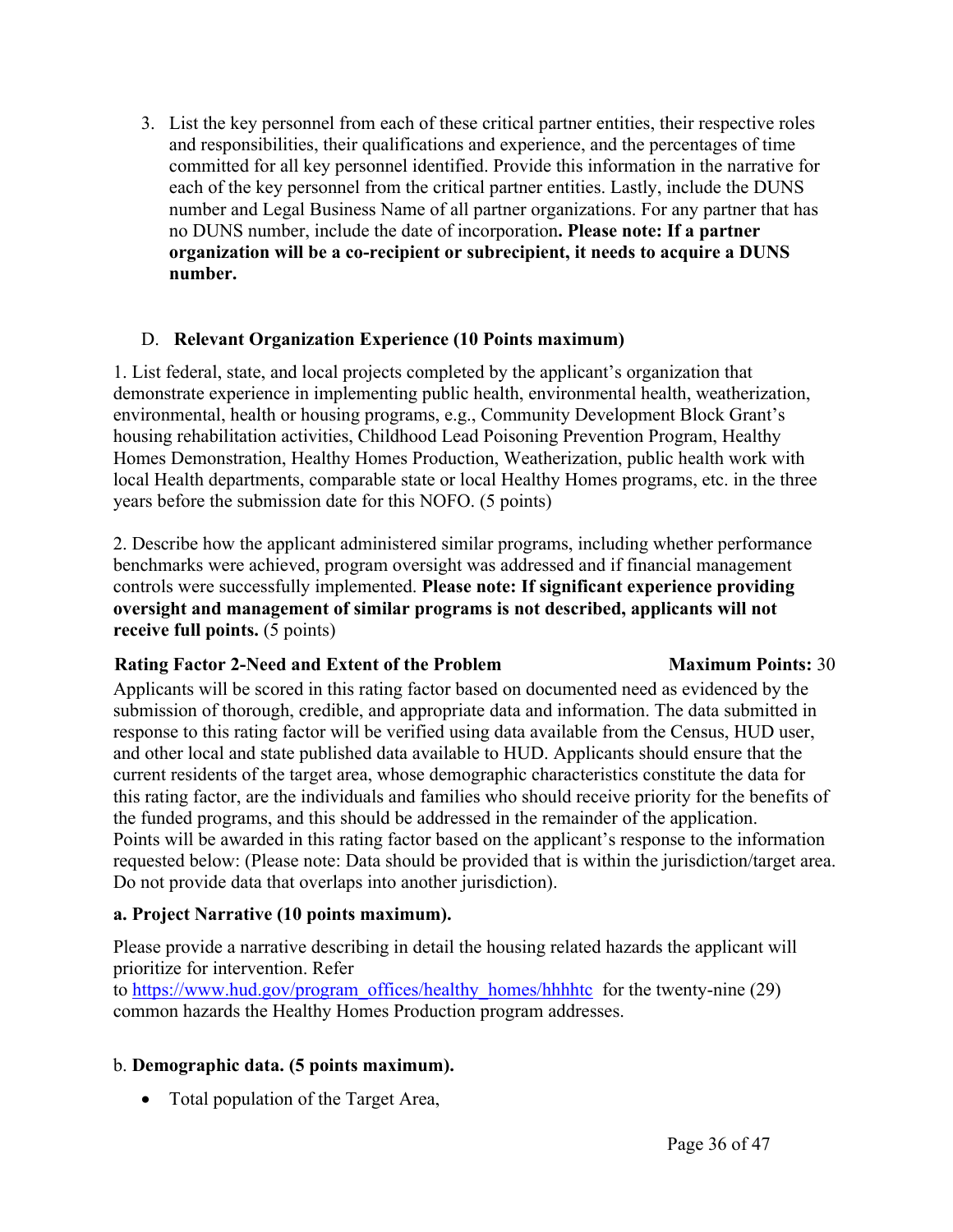- Total population under the age of eighteen (18),
- Total population or over sixty-two  $(62)$  years of age,
- Asthma prevalence of children under eighteen (18)
- Area Median Income, percentage of population at eighty percent (80%) percent of the area median income level, and percentage of population at fifty percent (50%) of the area median income level.

#### **c. Housing data. (5 points maximum).**

a. Number of housing units that were built before 1978,

- b. Number of housing units that were built before 1940,
- c. Number and percentage of housing units that are rental and owner occupied.

# **d. Other Factors Contributing to Need. (10 points maximum).**

Applicants should describe other factors that clearly demonstrate a need for this funding, such as:

- a. Unemployment rate of the target area or the metropolitan area that encompasses the target area,
- b. Number and percentage of children/families receiving Medicaid benefits in the target area,
- c. Number and percentage of families receiving assistance through the Women, Infants, and Children (WIC) program, Head Start, or the Supplemental Nutrition Assistance Program,
- d. Number of emergency room visits for asthma related issues,
- e. Number of children under the age of eighteen (18) with blood lead levels greater or equal to five micrograms per deciliter (5ug/dL),
- f. Number of emergency room visits for preventable injuries (fall, burns),
- g. Number of housing units with pest control issues.
- h. Estimated prevalence of homes with elevated radon levels (i.e.,  $\geq 4$  pCi/L) in the target area. If not known, indicate which EPA radon risk zone the target area is located.

# **Rating Factor 3-Program Financial Management Maximum Points:** 25

Applicants must describe in detail how the program financial oversight and management will be handled throughout the forty-two (42) month grant period. Applicants must thoroughly estimate all applicable costs (direct, indirect, and administrative), and present it in a clear and coherent format. **Please note that HUD is not required to approve or fund all proposed activities if awarded.**

# A. **Budget Planning Documentation (Required Attachments) (10 points maximum)**

Utilize the HUD\_424\_CBW: HUD Detailed Budget Worksheet to estimate all costs for the forty-two (42) month grant period. Using the HUD Detailed Budget Worksheet:

1. Applicants will be evaluated on the extent to which resources seem reasonable and appropriate for this type of project.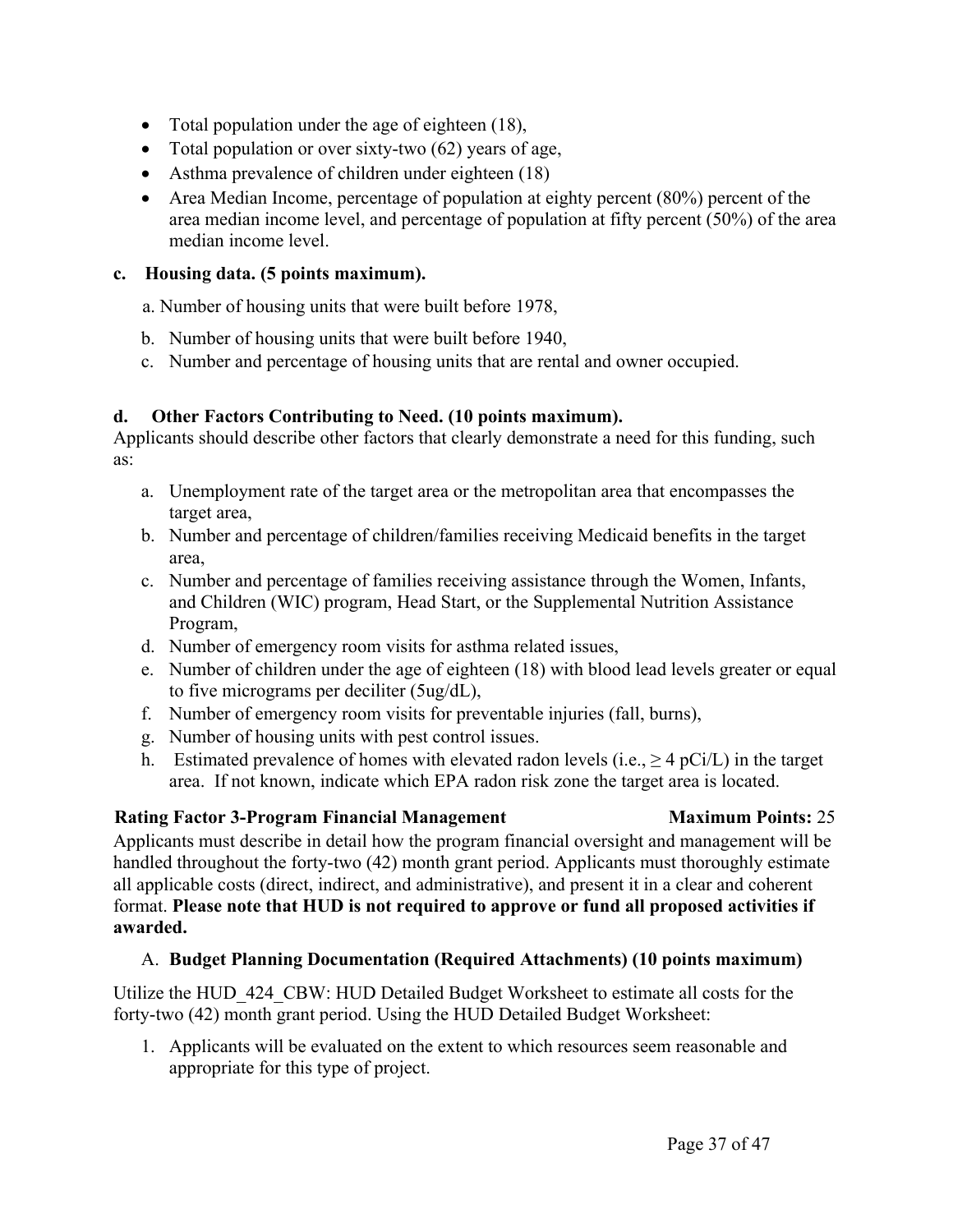- 2. Applicants must provide clear details on administrative costs (maximum ten percent (10%) of grant including all sub-recipient administrative costs), staffing costs and details on which costs are included and not included in the direct healthy homes minimum cost requirement (at least sixty-five (65%) Direct Costs).
- 3. Applicants must identify the number of units and average expected cost in their budget documents. Applicants will be evaluated on the extent to which resources are appropriate for the scope of the proposed project.
- 4. Applicants must clearly identify the funding or cash equivalent amounts being provided as match resources. These descriptions must include: the amounts and sources and use of any contributions being received and must be detailed and supported by letters of commitment. Applicants must clearly identify the funding or cash equivalent amounts being provided as match resources including the amounts, sources, and use of any contributions being received. Programmatic leverage of ten percent (10%) of the Federal funds requested is required for all applicants.

#### **B. Budget Narrative Justification (Required Attachments) (10 points maximum)**

Applicants must submit the Budget Narrative justification attachment associated with each budget HUD 424 CBW that includes all budgeted costs as part of the Total Budget (Federal Share and Matching) that correspond to that HUD 424 Budget including those submitted for partners. Applicants must submit a separate Budget Narrative justification for themselves and for each partner that is submitting a separate HUD 424 CBW Detailed Budget Worksheet to comply with the requirement for those that would receive ten percent (10%) or more of the federal award amount for healthy homes activities. Each HUD 424 CBW submitted must be accompanied by a detailed budget justification that documents all budget categories and costs and all major tasks of their organization, sub-recipients, major sub-contractors, joint venture participants, or others contributing resources to the project. All cost proposed must be reasonable, allowable, allocable, and necessary to the project per the requirements of 2 CFR 200 Subpart E- Cost Principles.

The Budget Narrative document should:

- 1. Detail or denote administrative costs, indirect costs, staffing costs and details on which costs are included and not included in the direct healthy homes minimum cost requirement for each category/line items.
- 2. Detail or denote the funding or cash equivalent amounts being provided as matching resources including the amounts and sources and use of any contributions being received. All match sources must be detailed and supported by letters of commitment.
- 3. Detail, with examples, that the activities of all staff included for HUD-funded share or match are providing an eligible, unique, and reasonable contribution to the OLHCHH award.
- 4. Justify the allocation of funds among successfully completed tasks, units within their organization, and their partners, in support of the scope of the proposed project. The applicant's narrative should show enough detail by line and category that provides transparency and linkage between production of successfully treated housing units, and payments associated with activities that resulted in those units being treated, from the outreach stage through recruitment, enrollment, evaluation and control of healthy homes hazards, and clearance for re-occupancy. (For healthy homes, this may be quantitative or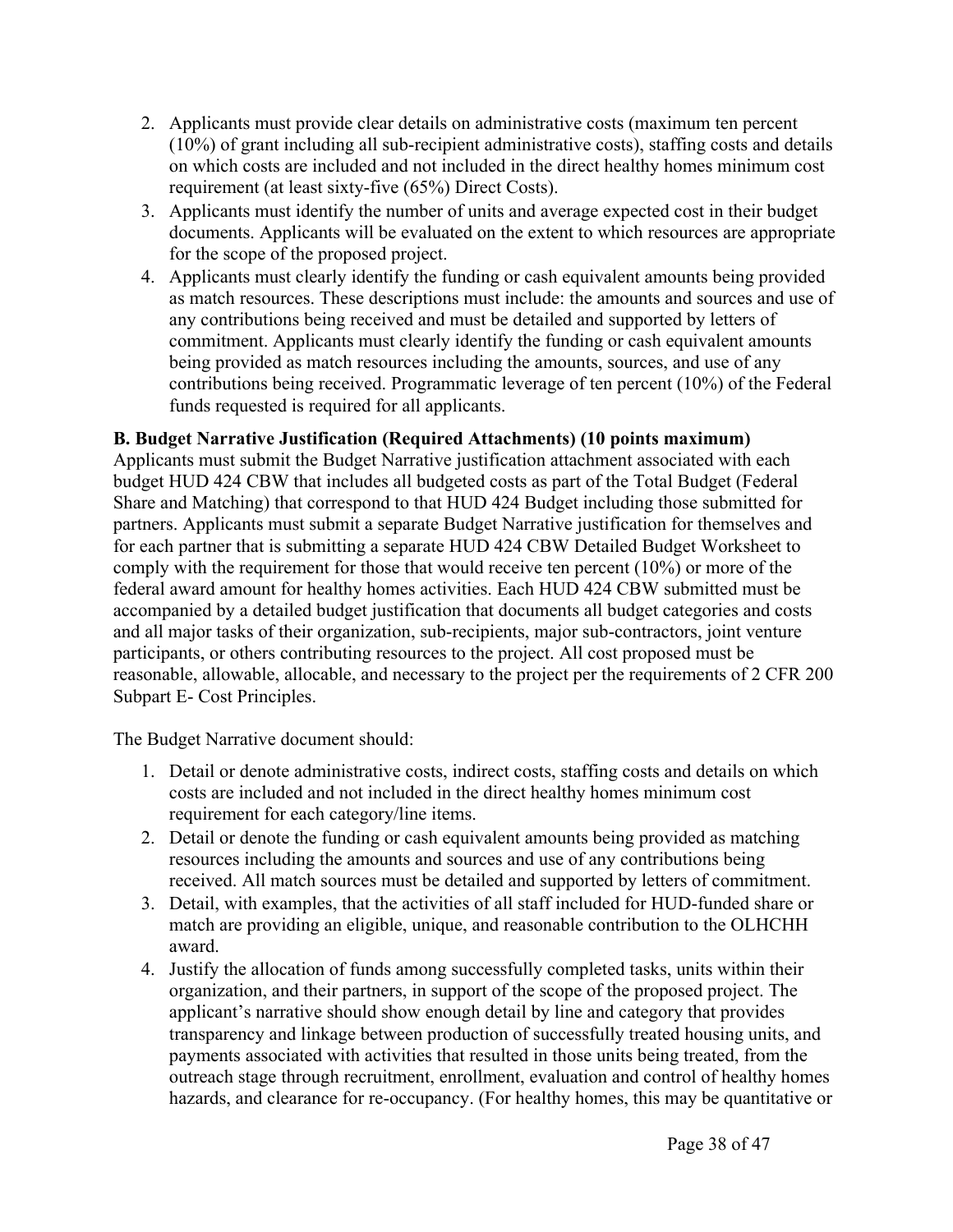qualitative, as appropriate for the intervention, as the applicant should detail in their narrative).

#### **C. Financial Accountability (5 points maximum)**

#### **Answer the following questions by including a narrative response within the fifteen (15) page maximum:**

- 1. Applicants must discuss the financing strategy (i.e., the type of assistance grants, deferred/forgivable loans, etc.), including how verification of income eligibility requirements will be met, terms, conditions, dollar limits, amounts available for the remediation work in the various categories of housing (e.g., single-family, multi-family, owner or tenant-occupied).
- 2. Applicants must discuss how they will ensure financial accountability throughout the grant period for this federal award. Identify who is responsible for establishing, administering, and overseeing the financial aspect of the program, and the role of other resources such as private sector financing and matching.
- 3. Applicants must describe how the recapture of grant or loan funds to owners of assisted units will occur if recipients fail to comply with any terms and conditions of the financing arrangement (e.g., failure to comply with fair housing and civil rights requirements, affordability, affirmative marketing and providing priority to renting units to families with a child under the age of six (6) years old, sale of property requirements, etc.).

Applicants will be evaluated on the extent to which their strategy provides a sound and reasonable approach to financing their proposed healthy homes remediation work, including the documentation and justification of these costs.

# **2. Other Factors.**

#### **Section 3.**

In accordance with HUD's Section 3 regulations at 24 CFR 75.7, your application will receive up to two points based the quality of Section 3 plans.\*

\* The inclusion of points or bonus points will be determined "as appropriate for the specific NOFO." HUD anticipates that program offices/areas will include scoring for Section 3 plans where relevant and exclude Section 3 scoring where the nature of the grant being awarded is incompatible with Section 3 endeavors. If points or bonus points are included, the applicable program office/area will be responsible for determining how the "quality of Section 3 plans" will be evaluated.

#### **Preference Points**

HUD encourages activities in support of the Secretary's Initiatives. HUD may award no more than two (2) points for any of the three (3) preferences (OZ, PZ or HBCU). Each preference is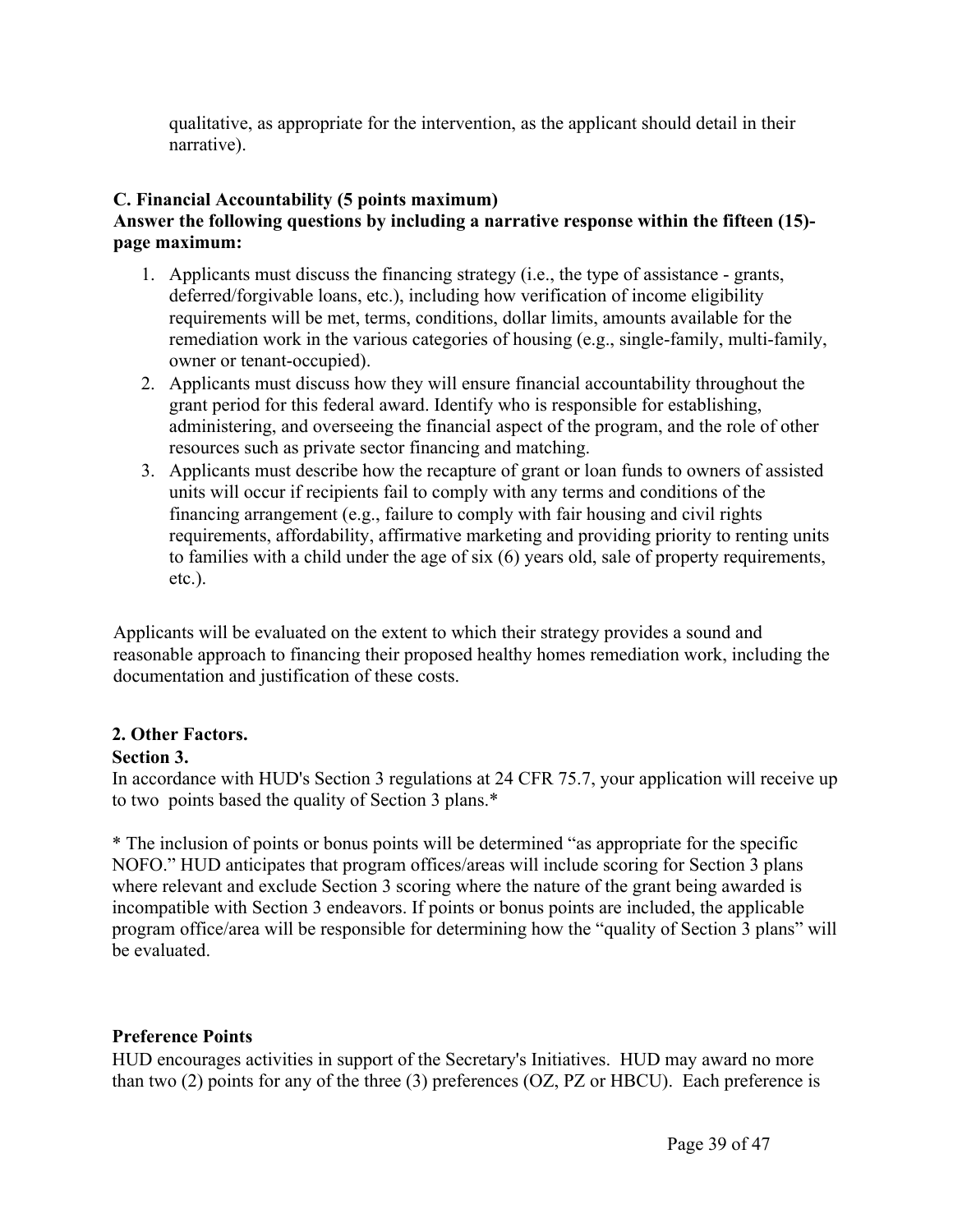worth two points and only one preference can apply to any situation, meaning that applicants will ONLY be awarded 2 points for being within an OZ, PZ or involving HBCUs.

#### **Opportunity Zones.**

**Opportunity Zone (OZ) Certification**: HUD encourages activities in Opportunity Zones. To receive two (2) points for this preference, applicants proposing projects in an Opportunity Zone community must submit the Certification for Opportunity Zone Preference Points (HUD-2996) that identifies the state, county and census tract(s) of the opportunity zone(s) in which the activity will be carried out. To view the list of designated Opportunity Zones, please see the following link on the U.S. Department of the Treasury website: <https://opportunityzones.hud.gov/>

Applicants who do not complete this form and submit it along with the rest of their application package will not be eligible to receive the points. Additionally, applicants who do complete and submit this form, but indicate they intend to use less than 50% of the award within Opportunity Zone tracts, will also be ineligible to receive preference points, unless: a.) the applicant can show why they are unable to expend at least 50% of the grant award within Opportunity Zone designated tracts, or b.) the applicant is able to make a compelling case for why the amount that will be expended will have a significant impact within Opportunity Zone designated tracts. [Click](https://opportunityzones.hud.gov/) here to view HUD's [Opportunity](https://opportunityzones.hud.gov/) Zones webpage.

#### **HBCU.**

This program does not offer HBCU preference points.

#### **Promise Zones**

HUD encourages activities in Promise Zones (PZ). To receive Promise Zones Preference Points, applicants must submit form HUD-50153, "Certification of Consistency with Promise Zone Goals and Implementation," signed by the Promise Zone Official authorized to certify the project meets the criteria to receive preference points. To view the list of designated Promise Zones and persons authorized to certify, please see the [Promise](https://www.hudexchange.info/programs/promise-zones/) Zone pages on HUD's website.

#### <span id="page-40-0"></span>**B. Review and Selection Process.**

#### **1. Past Performance**

In evaluating applications for funding, HUD will consider an applicant's past performance in managing funds. Items HUD will consider include, but are not limited to:

Timely use of funds received from HUD;

The ability to account for funds in compliance with applicable reporting and recordkeeping requirements;

Timely submission and quality of reports submitted to HUD;

Meeting program requirements;

Meeting performance targets as established in the grant agreement;

The applicant's organizational capacity, including staffing structures and capabilities;

Timely completion of activities and receipt and expenditure of promised matching or leveraged funds;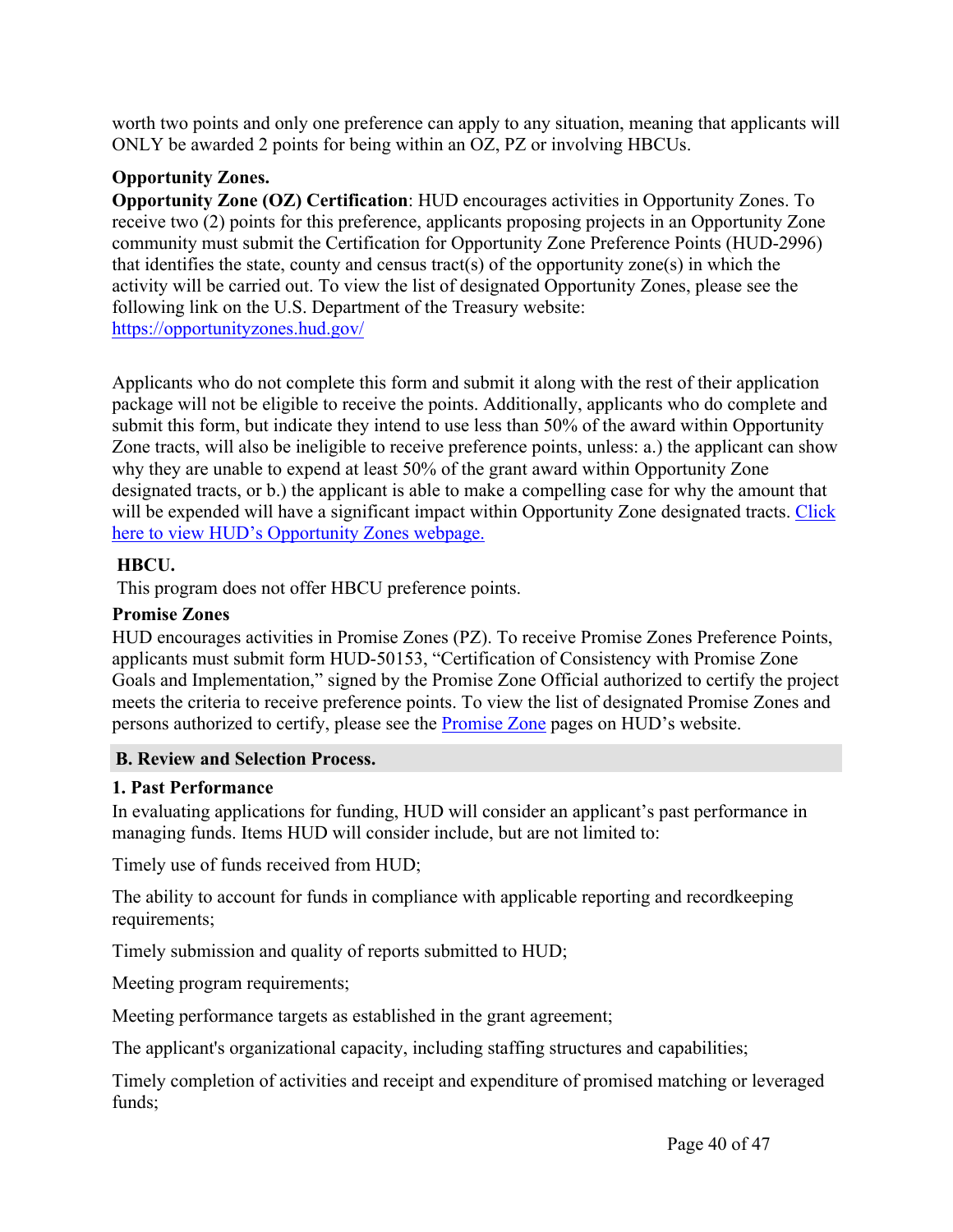The number of persons served or targeted for assistance;

HUD may reduce scores based on the past performance review, as specified under V.A. Review Criteria. Whenever possible, HUD will obtain past performance information. If this review results in an adverse finding related to integrity of performance, HUD reserves the right to take any of the remedies provided in Section III E., Statutory and Regulatory Requirements Affecting Eligibility, "Pre-selection Review of Performance" document link above.

# **2. Assessing Applicant Risk.**

In evaluating risks posed by applicants, HUD may use a risk-based approach and may consider any items such as the following:

- Financial stability;
- Quality of management systems and ability to meet the management standards prescribed in this part;
- History of performance. The applicant's record in managing Federal awards, if it is a prior recipient of Federal awards, including timeliness of compliance with applicable reporting requirements, failing to make significant progress in a timely manner, failing to meet planned activities in a timely manner, conformance to the terms and conditions of previous Federal awards, and if applicable, the extent to which any previously awarded amounts will be expended prior to future awards;
- Reports and findings from audits performed under Subpart F—Audit Requirements of this part or the reports and findings of any other available audits; and
- The applicant's ability to effectively implement statutory, regulatory, or other requirements imposed on non-Federal entities.

In addition to the performance review described in previous sections, each grant program must have a framework for evaluating the degree of risks posed by applicants before they receive Federal awards. As a result of the risk evaluation, an applicant may be awarded with special conditions applied to the award that correspond to the degree of risk assessed or the applicant may be determined ineligible due to the operational risk it has historically posed to HUD, OLHCHH or other federal agencies as applicable. Possible risk indicators that could impact the risk evaluation determination could include the following elements of the described approach for use of funds:

- 1. Size of potential subaward
- 2. Size and diversity of federal award portfolio of entity applying
- 3. Impact of subaward on operations
- 4. Past federal award experience of applicant with OLHCHH, with HUD, or other Federal Agencies
- 5. Past federal award experience of applicant or Key staff
- 6. Extent of other oversight (audits, monitoring).

Minimum Score. Applications scoring seventy-five (75) points or more will be eligible to receive an award. The maximum number of points to be awarded is 102.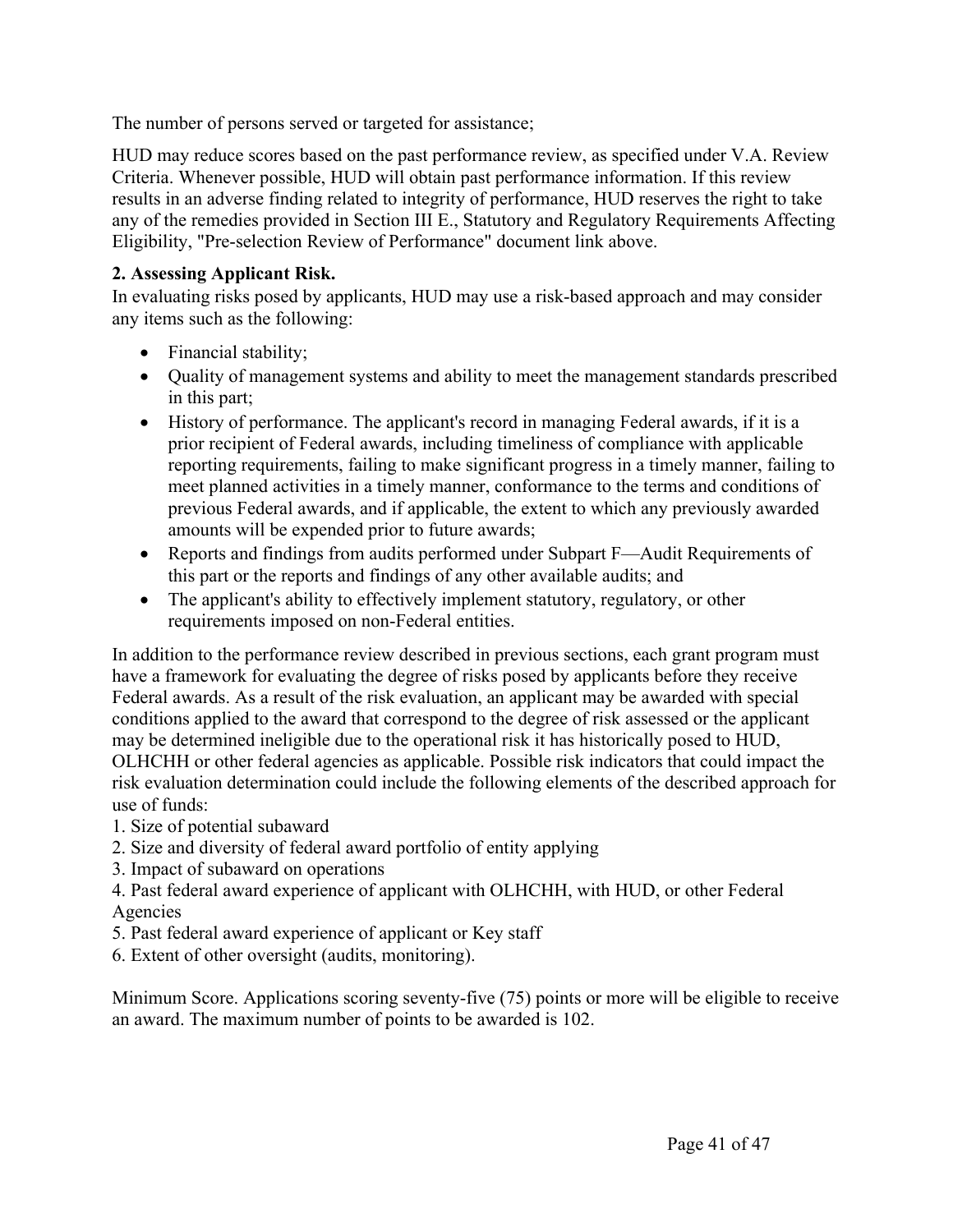#### <span id="page-42-1"></span><span id="page-42-0"></span>**VI. Award Administration Information. A. Award Notices.**

Following the evaluation process, HUD will notify successful applicants of their selection for funding. HUD will also notify other applicants, whose applications were received by the deadline, but have not been chosen for award. Notifications will be sent by email to the person listed as the AOR in item 21 of the SF424.

**Negotiation.** After HUD has made selections, HUD will negotiate specific terms of the funding agreement and budget with selected applicants. If HUD and a selected applicant do not successfully conclude negotiations in a timely manner, or a selected applicant fails to provide requested information, an award will not be made to that applicant. In this case, HUD may select another eligible applicant.

HUD may impose special conditions on an award as provided under 2 CFR 200.208:

- Based on HUD's review of the applicant's risk under 2 CFR 200.206;
- When the applicant or recipient has a history of failure to comply with the general or specific terms and conditions of a Federal award;
- When the applicant or recipient fails to meet expected performance goals contained in a Federal award; or
- When the applicant or recipient is not otherwise responsible.

**Adjustments to Funding.** To ensure the fair distribution of funds and enable the purposes or requirements of a specific program to be met, HUD reserves the right to fund less than the amount requested in an application.

a. HUD will fund no portion of an application that:

(1) Is not eligible for funding under applicable statutory or regulatory requirements;

(2) Does not meet the requirements of this notice; or

(3) Duplicates other funded programs or activities from prior year awards or other selected applicants.

b.If funds are available after funding the highest-ranking application, HUD may fund all or part of another eligible fundable application. If an applicant turns down an award offer, or if HUD and an applicant do not successfully complete grant negotiations, HUD may withdraw the award offer and make an offer of funding to another eligible application.

c. If funds remain after all selections have been made, remaining funds may be made available within the current FY for other competitions within the program area, or be held for future competitions, or be used as otherwise provided by authorizing statute or appropriation.

d. If, after announcement of awards made under the current NOFO, additional funds become available either through the current appropriations, a supplemental appropriation, other appropriations or recapture of funds, HUD may use the additional funds to provide additional funding to an applicant awarded less than the requested amount of funds to make the full award, and/or to fund additional applicants that were eligible to receive an award but for which there were no funds available.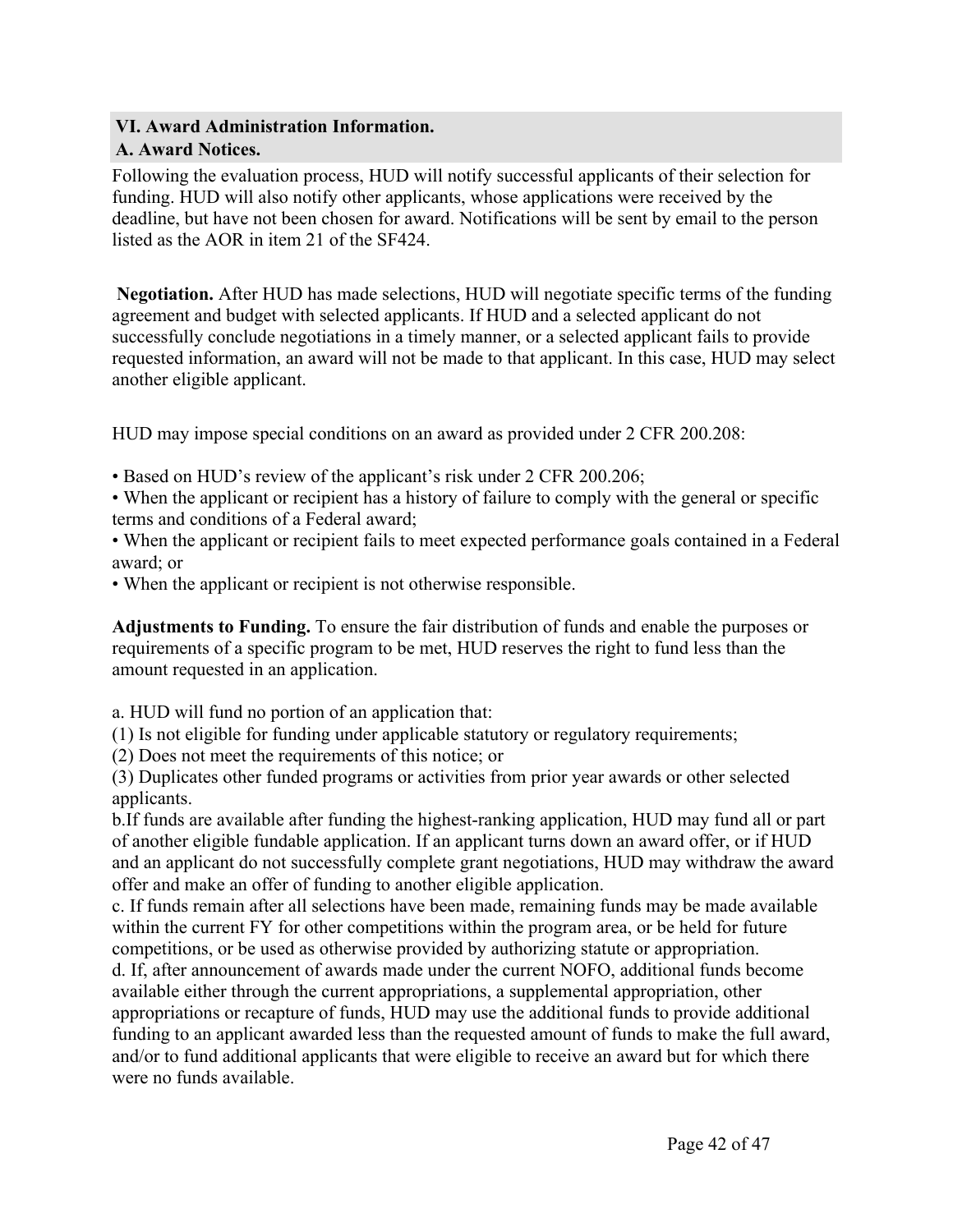**Funding Errors.** If HUD commits an error that when corrected would cause selection of an applicant during the funding round of a Program NOFO, HUD may select that applicant for funding, subject to the availability of funds. If funding is not available to award in the current fiscal year, HUD may make an award to this applicant during the next fiscal year, if funding is available then.

Successful applicants will receive a letter from the Office of Lead Hazard Control and Healthy Homes providing details regarding the effective start date of the grant agreement and any conditions, additional data, and information to be submitted to execute the grant. Applicants will then participate in negotiations to determine the specific terms of the grant agreement, budget, work plan, benchmarks, or other requirements. If HUD is not able to successfully conclude negotiations with a selected applicant within a period determined by HUD, an award will not be made. If applicants accept the terms and conditions of the grant agreement, applicants must return a signed grant agreement by the date specified. Instructions on how to have the grant agreement account entered into HUD's Line of Credit Control System (LOCCS) payment system will be provided. In accordance with 2 CFR part 200, subpart F Audit Requirements, if applicants expend \$750,000 in federal funds in a single year, applicants must follow the requirements of the Single Audit Act and must submit their completed audit-reporting package along with the Data Collection Form (SF-SAC) to the Single Audit Clearinghouse. The address can be obtained from its website. The SF-SAC can be downloaded from: [https://harvester.census.gov/facides/Files/2015\\_2018%20Checklist%20Instructions%20and%20](https://harvester.census.gov/facides/Files/2015_2018%20Checklist%20Instructions%20and%20Form.pdf) [Form.pdf](https://harvester.census.gov/facides/Files/2015_2018%20Checklist%20Instructions%20and%20Form.pdf)

#### <span id="page-43-0"></span>**B. Statutory and Administrative, National and Department Requirements for HUD Recipients**

For this NOFO, the following [Administrative,](https://www.hud.gov/sites/dfiles/CFO/images/General%20Administration%20Requirements%20and%20Terms%20for%20HUD%20Assistance%20Awards.docx) National and Department Policy Requirements and Terms for HUD Financial [Assistance](https://www.hud.gov/sites/dfiles/CFO/images/General%20Administration%20Requirements%20and%20Terms%20for%20HUD%20Assistance%20Awards.docx) Awards apply. (Please select the linked text to read the detailed description of each applicable requirement).

1. Unless otherwise specified, these non-discrimination and equal opportunity authorities and other requirements apply to all NOFOs. Please read the following requirements carefully as the requirements are different among HUD's programs.

• Compliance with Fair Housing and Civil Rights Laws, Which Encompass the Fair Housing Act and Related Authorities (cf. 24 CFR 5.105(a)).

• Affirmatively Furthering Fair Housing.

• Economic Opportunities for Low-and Very Low-income Persons (Section 3). See 24 CFR part 75.

• Improving Access to Services for Persons with Limited English Proficiency (LEP) See https://www.hud.gov/program\_offices/fair\_housing\_equal\_opp/limited\_english\_proficiency.

• Accessible Technology. See

https://www.hud.gov/sites/dfiles/OCIO/documents/s508103017.pdf

- 2. Equal Access Requirements. See 24 CFR 5.105(a)(2)
- 3. Ensuring the Participation of Small Disadvantaged Business, and Women-Owned Business.

4. Equal Participation of Faith-Based Organizations in HUD Programs and Activities.

5. Uniform Relocation Act – Real Property Acquisition and Relocation Requirements. See 49 CFR part 24.

6. Participation in HUD-Sponsored Program Evaluation.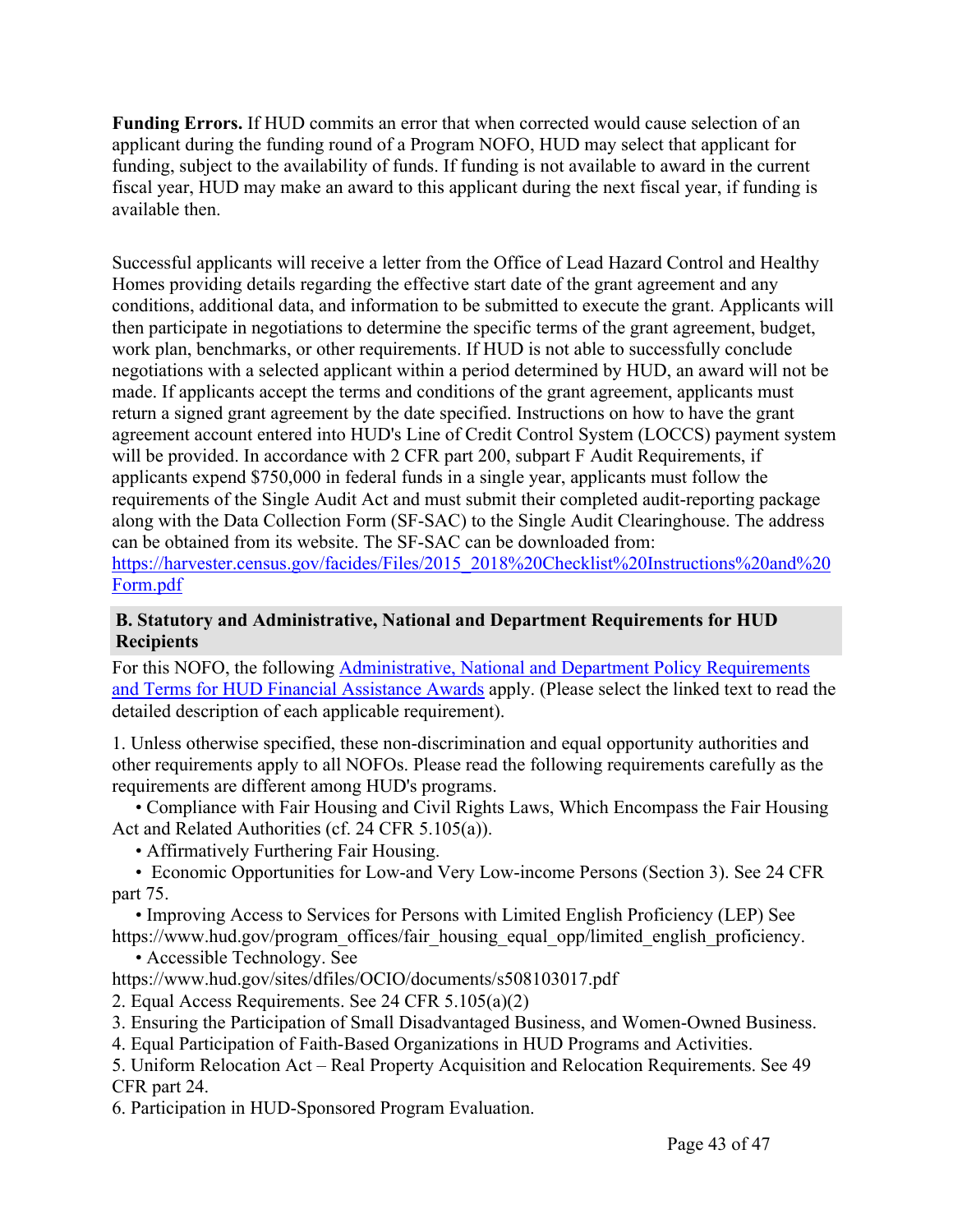7. Uniform Administrative Requirements, Cost Principles, and Audit Requirements for Federal Awards.

- 8. Drug-Free Workplace.
- 9. Safeguarding Resident/Client Files.

10. Compliance with the Federal Funding Accountability and Transparency Act of 2006 (Pub.

L.109-282) (Transparency Act), as amended.

11. Eminent Domain.

12. Accessibility for Persons with Disabilities. See

https://www.hud.gov/program\_offices/fair\_housing\_equal\_opp/disability\_overview\_

13. Violence Against Women Act. See 24 CFR part 5, subpart L and applicable program regulations.

14. Conducting Business in Accordance with Ethical Standards/Code of Conduct.

15. Environmental Requirements, which include compliance with environmental justice requirements under Executive Order 12898.

See Appendix B: Environmental Requirements for information on the Environmental Requirements under 24 CFR part 50 or 58 for this NOFO.

2 CFR 200.216 *Prohibition on Certain Telecommunication and Video Surveillance Services or Equipment*

# **Lead Based Paint Requirements.**

When providing housing assistance funding for purchase, lease, support services, operation, or work that may be disturb painted surfaces, of pre-1978 housing, you must comply with the leadbased paint evaluation and hazard reduction requirements of HUD's lead-based paint rules (Lead Disclosure; and Lead Safe Housing (24 CFR part 35)), and EPA's lead-based paint rules (e.g., Repair, Renovation and Painting; Pre-Renovation Education; and Lead Training and Certification (40 CFR part 745)).

When providing education or counseling on buying or renting housing that may include pre-1978 housing under your grant you must inform clients of their rights under the Lead Disclosure Rule (24 CFR part 35, subpart A), and, if the focus of the education or counseling is on rental or purchase of HUD-assisted pre-1978 housing, the Lead Safe Housing Rule (subparts B, R, and, as applicable, F - M).

# <span id="page-44-0"></span>**C. Reporting.**

HUD requires recipients to submit performance and financial reports under OMB guidance and program instructions.

**1. Recipient Integrity and Performance Matters.** Applicants should be aware that if the total Federal share of your Federal award includes more than \$ 500,000 over the period of performance, you may be subject to post award reporting requirements reflected in Appendix XII to Part 200-Award Term and Condition for Recipient Integrity and Performance Matters. **2. Race, Ethnicity and Other Data Reporting.** HUD requires recipients that provide HUDfunded program benefits to individuals or families to report data on the race, color, religion, sex, national origin, age, disability, and family characteristics of persons and households who are applicants for, participants in, or beneficiaries or potential beneficiaries of HUD programs in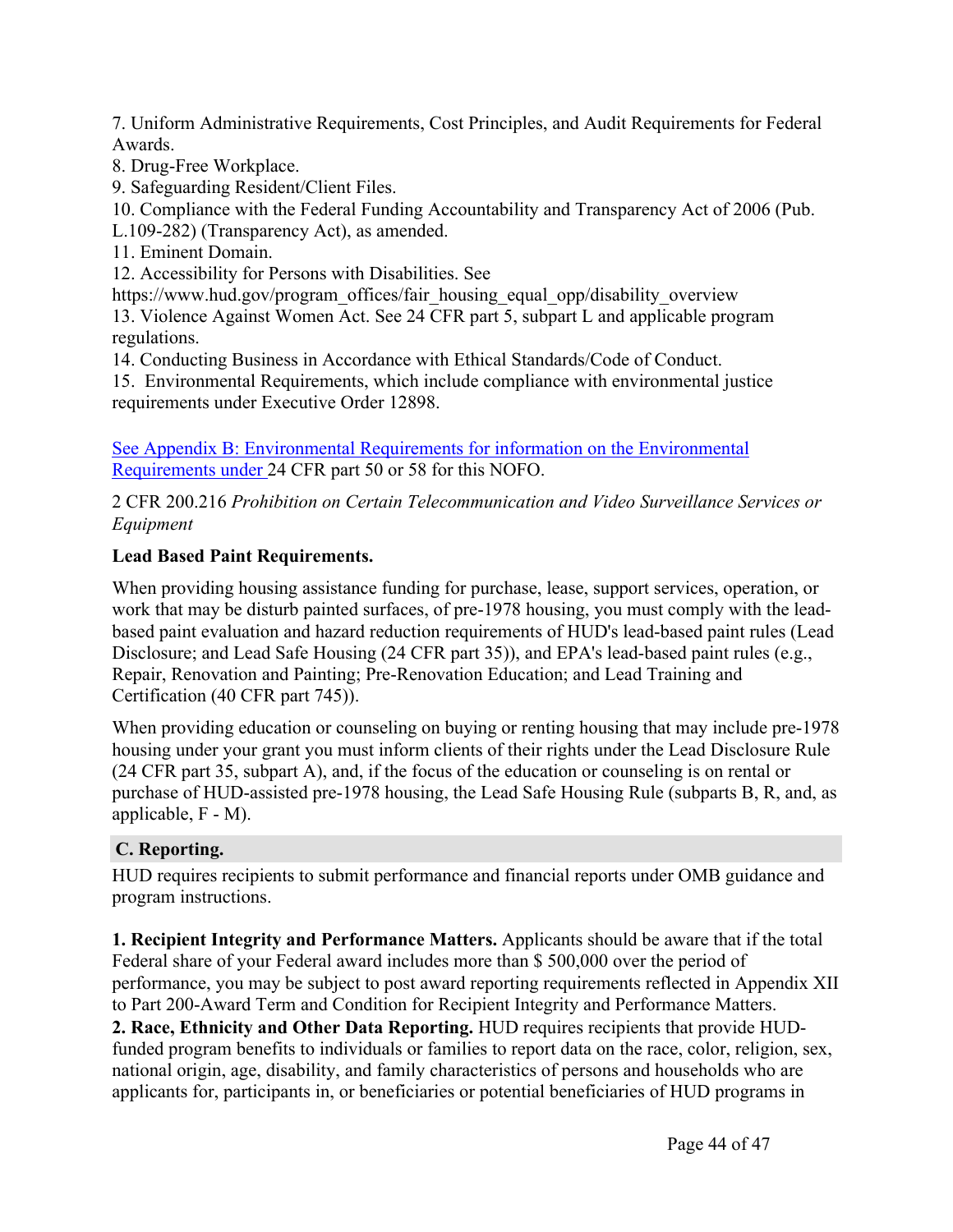order to carry out the Department's responsibilities under the Fair Housing Act, Executive Order 11063, Title VI of the Civil Rights Act of 1964, and Section 562 of the Housing and Community Development Act of 1987.

**4. Compliance with the Federal Funding Accountability and Transparency Act of 2006 (Pub. L. 109-282) as amended (FFATA).** FFATA requires information on Federal awards be made available to the public via a single, searchable website, which

is [www.USASpending.gov.](http://www.USASpending.gov/) Accordingly, each award HUD makes under this NOFO will be subject to the requirements provided by the Award Term in Appendix A to 2 CFR Part 170, "REPORTING SUBAWARD AND EXECUTIVE COMPENSATION INFORMATION," unless the Federal funding for the award (including funding that may be added through amendments) is not expected to equal or exceed \$30,000. Requirements under this Award Term include filing subaward information in the Federal Funding Accountability and Transparency Act (FFATA) Sub-award Reporting System (FSRS.gov) by the end of the month following the month in which the recipient awards any sub-grant equal to or greater than \$30,000. Each applicant under this NOFO must have the necessary processes and systems in place to comply with this Award Term, in the event that they receive an award, unless an exception applies under 2 CFR 170.110.

#### **5. Program-Specific Reporting Requirements**

This program requires recipients to submit, not less than annually, a report documenting achievement of outcomes under the purpose of the program and the work plan in the award agreement. You must submit applicable quarterly, annual, and final program and financial reports according to the requirements of the OLHCHH, including new Transparency Act reporting requirements. Specific guidance and additional details will be provided to successful applicants in the grant agreement. OLHCHH will include these reporting requirements in its terms and conditions as part of the grant agreement in the award.

#### **FOIA Reporting.**

HUD makes frequently requested materials, including information on the highest-scoring funding grant applications available on its Freedom of Information Act (FOIA) website. To avoid disclosure of PII, proprietary information, business confidential information, or other content that should not be disclosed to the public, HUD will only post applications redacted pursuant to FOIA. Those recipients who receive the highest score in each competition must provide a redacted version of their applications within thirty (30) days of notification from HUD that they submitted the highest-scoring application. If multiple applicants receive the same score, all of them will be asked to submit redacted applications. When submitting a redacted version, recipients may black out information that would be considered trade secrets and commercial or financial information and the information is privileged or confidential, as provided in 5 U.S.C. 552(b)(4), should the information be disclosed to the public. HUD will take the recipient's proposed redactions under advisement when determining what information should be released to the public.

Please direct questions regarding specific reporting requirements to the point of contact listed in Section VII. Agency Contact(s), below.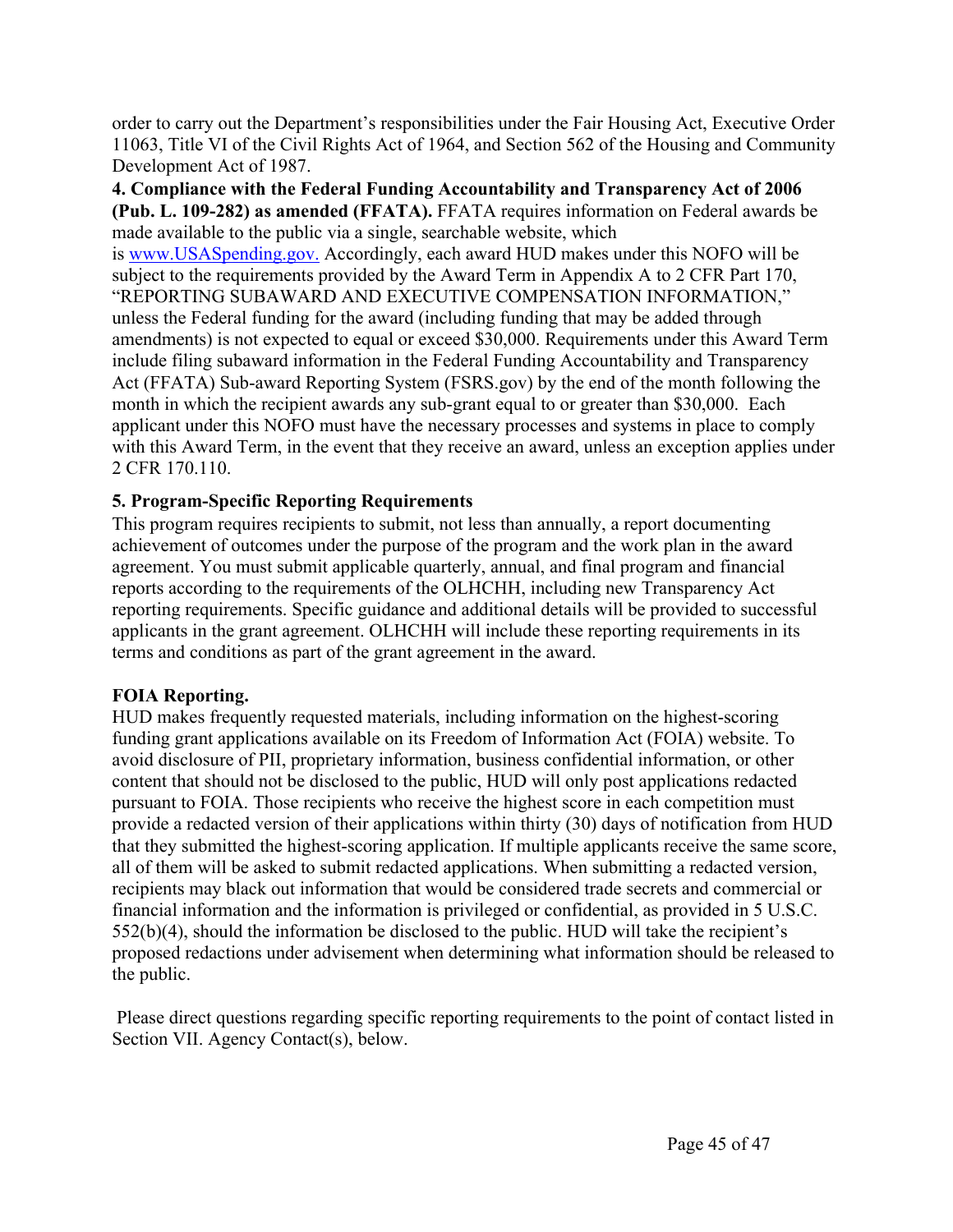### <span id="page-46-0"></span>**D. Debriefing.**

For a period of at least 120 days, beginning 30 days after the public announcement of awards under this NOFO, HUD will provide a debriefing related to their application to requesting applicants. A request for debriefing must be made in writing or by email by the authorized organization representative whose signature appears on the SF-424 or by his or her successor in office and be submitted to the POC in Section VII Agency Contact(s), below. Information provided during a debriefing may include the final score the applicant received for each rating factor, final evaluator comments for each rating factor, and the final assessment indicating the basis upon which funding was approved or denied.

#### <span id="page-46-1"></span>**VII. Agency Contact(s).**

HUD staff will be available to provide clarification on the content of this NOFO. Questions regarding specific program requirements for this NOFO should be directed to the POC listed below.

Name: Yolanda Brown Phone: 202-903-9576 Email: Yolanda.A.Brown@hud.gov

Persons with hearing or speech impairments may access this number via TTY by calling the tollfree Federal Relay Service at 800-877-8339. Please note that HUD staff cannot assist applicants in preparing their applications.

# <span id="page-46-2"></span>**VIII. Other Information.**

#### **1. National Environmental Policy Act.**

A Finding of No Significant Impact (FONSI) with respect to the environment has been made for this NOFO in accordance with HUD regulations at 24 CFR part 50, which implement section 102(2)(C) of the National Environmental Policy Act of 1969 (42 U.S.C. 4332(2)(C)).

The FONSI is available for inspection at HUD's Funding [Opportunities](https://www.hud.gov/program_offices/spm/gmomgmt/grantsinfo/fundingopps) web page.

**Environmental Justice.** HUD's Office of Lead Hazard Control and Healthy Homes administers this program, which is aligned with HUD's Strategic Plan 2018-2022 (and HUD's 2012-2015 Environmental Justice Strategy). The Strategic Plan includes a Strategic Objective to "Remove Lead-Based Paint Hazards and Other Health Risks from Homes." The Environmental Justice Strategy, which is in the process of being updated (see

<http://portal.hud.gov/hudportal/documents/huddoc?id=HUDEnvJustStratUBF.pdf>), addresses environmental and human health issues in high-risk populations, such as minorities, low-income homes, children, and people with disabilities. For more information about HUD's Environmental Justice Strategy, refer to: HUD [Environmental](http://portal.hud.gov/hudportal/documents/huddoc?id=envjustice.pdf%20and%20the%20August%202015%20HUD%20Environmental%20Justice%20Strategy%20Update,%20at%20http://portal.hud.gov/hudportal/documents/huddoc?id=HUDEnvJustStratUBF.pdf) Justice Strategy Update

#### **2. Web Resources.**

- **[Affirmatively](https://www.hud.gov/program_offices/fair_housing_equal_opp/fair_housing_rights_and_obligations) Furthering Fair Housing**
- **Code of [Conduct](https://www.hud.gov/program_offices/spm/gmomgmt/grantsinfo/conductgrants) list**